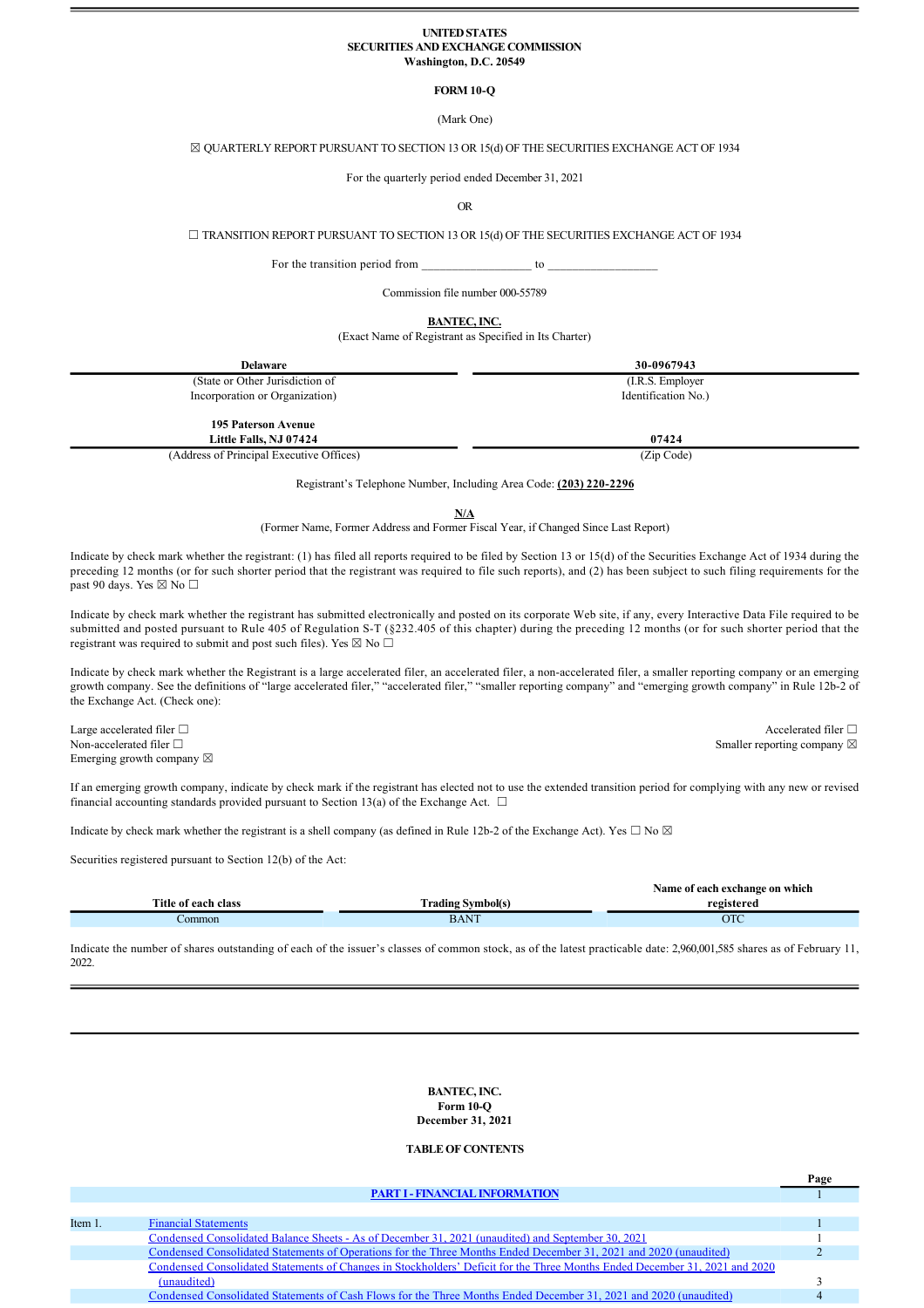|                   | <b>Condensed Notes to Unaudited Consolidated Financial Statements</b>                 |    |
|-------------------|---------------------------------------------------------------------------------------|----|
| Item 2.           | Management's Discussion and Analysis of Financial Condition and Results of Operations | 30 |
| Item 3.           | <b>Quantitative and Qualitative Disclosures About Market Risk</b>                     | 35 |
| Item 4.           | <b>Controls and Procedures</b>                                                        | 35 |
|                   |                                                                                       |    |
|                   | <b>PART II - OTHER INFORMATION</b>                                                    | 36 |
|                   |                                                                                       |    |
| Item 1.           | <b>Legal Proceedings</b>                                                              | 36 |
| Item 1A.          | <b>Risk Factors</b>                                                                   | 36 |
| Item 2.           | Unregistered Sales of Equity Securities and Use of Proceeds                           | 37 |
| Item 3.           | <b>Defaults Upon Senior Securities</b>                                                | 38 |
| Item 4.           | <b>Mine Safety Disclosures</b>                                                        | 38 |
| Item 5.           | Other Information                                                                     | 38 |
| Item 6.           | <b>Exhibits</b>                                                                       | 38 |
|                   |                                                                                       |    |
| <b>Signatures</b> |                                                                                       | 39 |
|                   |                                                                                       |    |
|                   |                                                                                       |    |

# **PART I FINANCIAL INFORMATION**

i

# **ITEM 1. FINANCIAL STATEMENTS**

# **BANTEC, INC. AND SUBSIDIARIES CONDENSED CONSOLIDATED BALANCE SHEETS**

|                                                                                                                        |              | December 31,<br>2021 |               | September 30,<br>2021 |
|------------------------------------------------------------------------------------------------------------------------|--------------|----------------------|---------------|-----------------------|
|                                                                                                                        |              | (Unaudited)          |               |                       |
| <b>ASSETS</b><br><b>Current Assets</b>                                                                                 |              |                      |               |                       |
| Cash                                                                                                                   | $\mathbb{S}$ | 781,741              | \$            | 985,953               |
| Accounts receivable                                                                                                    |              | 119.051              |               | 128,386               |
|                                                                                                                        |              | 69,462               |               | 61,837                |
| Inventory<br>Prepaid expenses and other current assets                                                                 |              |                      |               |                       |
|                                                                                                                        |              | 7,115                |               | 28,882                |
| <b>Total Current Assets</b>                                                                                            |              | 977,369              |               | 1,205,058             |
| Property and equipment, net                                                                                            |              | 1,461                |               | 1,461                 |
| Patents and other intangibles                                                                                          |              | 44,650               |               | 44,650                |
| Right of use lease asset                                                                                               |              | 72,680               |               | 85,747                |
| Other assets                                                                                                           |              |                      |               |                       |
|                                                                                                                        |              | 119,670              |               | 119,670               |
| Total non-current assets                                                                                               |              | 238,461              |               | 251,528               |
| <b>Total Assets</b>                                                                                                    |              |                      |               |                       |
|                                                                                                                        | \$           | 1,215,830            | \$            | 1,456,586             |
| LIABILITIES AND STOCKHOLDERS' DEFICIT                                                                                  |              |                      |               |                       |
| <b>Current Liabilities:</b>                                                                                            |              |                      |               |                       |
| Accounts payable                                                                                                       | $\mathbb{S}$ | 2,707,084            | \$            | 2,667,110             |
| Accrued expenses and interest                                                                                          |              | 4,566,744            |               | 4,316,258             |
| Convertible notes payable - net of discounts and premiums                                                              |              | 7,661,371            |               | 7,662,640             |
| Note payable - seller                                                                                                  |              | 864,000              |               | 873,000               |
| Line of credit - bank                                                                                                  |              |                      |               | 4,885                 |
| Current portion notes and loans payable – net of discounts                                                             |              | 50.579               |               | 170,036               |
| Settlement payable                                                                                                     |              | 42,850               |               | 42,850                |
|                                                                                                                        |              |                      |               |                       |
| Lease liability – current portion                                                                                      |              | 52,178               |               | 52,178                |
| Derivative liabilities                                                                                                 |              | 125,016              |               | 125,693               |
| <b>Total Current Liabilities</b>                                                                                       |              | 16,069,822           |               | 15,914,650            |
|                                                                                                                        |              |                      |               |                       |
| Long-term Liabilities:                                                                                                 |              |                      |               |                       |
| Notes and loans payable – net of current portion                                                                       |              | 302,486              |               | 303,202               |
| Lease liability, less current portion                                                                                  |              | 21,788               |               | 34,812                |
|                                                                                                                        |              |                      |               |                       |
| <b>Total Long-term Liabilities</b>                                                                                     |              | 324,274              |               | 338,014               |
| <b>Total Liabilities</b>                                                                                               |              | 16,394,096           |               | 16,252,664            |
|                                                                                                                        |              |                      |               |                       |
| Commitments and Contingencies (Note 15)                                                                                |              |                      |               |                       |
| Stockholders' Deficit:                                                                                                 |              |                      |               |                       |
| Preferred stock - \$0.0001 par value, 5,000,000 shares authorized, Series A preferred stock - no par value, 250 shares |              |                      |               |                       |
| designated, issued and outstanding at December 31, 2021 and September 30, 2021, respectively                           |              |                      |               |                       |
| Common stock - \$0.0001 par value, 6,000,000,000 shares authorized, 2,693,360,585 and 2,470,510,585 shares issued and  |              |                      |               |                       |
| outstanding at December 31, 2021 and September 30, 2021, respectively                                                  |              | 269,337              |               | 247,052               |
| Additional paid-in capital                                                                                             |              | 18,362,209           |               | 17,913,710            |
| Accumulated deficit                                                                                                    |              | (33,809,812)         |               | (32,956,840)          |
|                                                                                                                        |              |                      |               |                       |
| Total Stockholders' Deficit                                                                                            |              | (15, 178, 266)       |               | (14,796,078)          |
|                                                                                                                        |              |                      |               |                       |
| Total Liabilities and Stockholders' Deficit                                                                            | \$           | 1,215,830            | <sup>\$</sup> | 1,456,586             |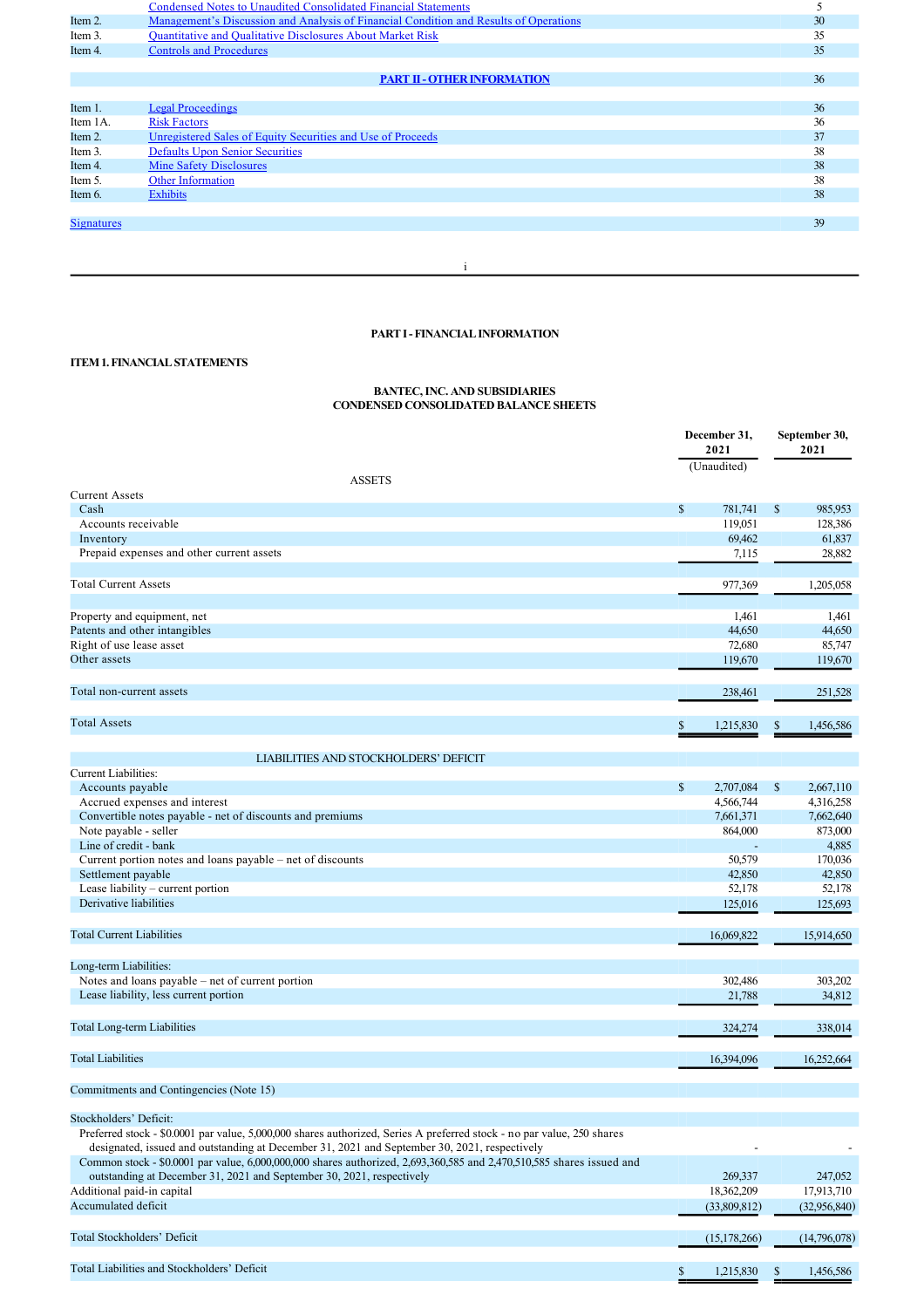# **BANTEC, INC. AND SUBSIDIARIES CONDENSED CONSOLIDATED STATEMENTS OF OPERATIONS (Unaudited)**

|                                                                                |                 | <b>For the Three Months Ended</b><br>December 31. |
|--------------------------------------------------------------------------------|-----------------|---------------------------------------------------|
|                                                                                | 2021            | 2020                                              |
| <b>Sales</b>                                                                   | \$<br>402,117   | \$<br>747,008                                     |
| <b>Cost of Goods Sold</b>                                                      | 307,300         | 280,200                                           |
| <b>Gross Profit</b>                                                            | 94,817          | 466,808                                           |
| <b>Operating Expenses:</b>                                                     |                 |                                                   |
| Selling, general, and administrative expenses<br>Amortization and depreciation | 654,296         | 788,306<br>2,458                                  |
| <b>Total Operating Expenses</b>                                                | 654,296         | 790,764                                           |
| <b>Loss from Operations</b>                                                    | (559, 479)      | (323,956)                                         |
| Other Income (Expenses):                                                       |                 |                                                   |
| Gain on debt extinguishment                                                    |                 | 793,523                                           |
| Gain (Loss) on change in fair market value of derivative                       | 677             | (48,000)                                          |
| Interest and financing costs                                                   | (294, 170)      | (401, 021)                                        |
| Total Other Income (Expenses)                                                  | (293, 493)      | 344,502                                           |
| Net Income (Loss) before Provision for Income Tax                              | (852,972)       | 20,546                                            |
| Provision for Income Tax                                                       |                 |                                                   |
| Net Income (Loss)                                                              | (852,972)<br>\$ | 20,546<br>\$                                      |
| Basic Income (Loss) Per Share                                                  | \$<br>(0.00)    | <sup>\$</sup><br>0.00                             |
| Diluted Income (Loss) Per Share                                                | (0.00)<br>\$    | \$<br>0.00                                        |
| Weighted Average Number of Common Shares Outstanding:                          |                 |                                                   |
| <b>Basic</b>                                                                   | 2,590,178,717   | 695,513,142                                       |
| Diluted                                                                        | 2,590,178,717   | 3,057,948,912                                     |

See accompanying notes to unaudited condensed consolidated financial statements

2

# **BANTEC, INC. AND SUBSIDIARIES CONDENSED CONSOLIDATED STATEMENTS OF CHANGES IN STOCKHOLDERS' DEFICIT FOR THE THREE MONTHS ENDED DECEMBER 31, 2021 AND 2020 (UNAUDITED)**

# **For the Three Months ended December 31, 2021**

|                                                                                      | <b>Preferred Stock</b>   |               |                          | <b>Common Stock</b> |    |                          | <b>Additional Paid-</b><br>in |            | Accumulated |              | Total<br>Stockholders' |                |
|--------------------------------------------------------------------------------------|--------------------------|---------------|--------------------------|---------------------|----|--------------------------|-------------------------------|------------|-------------|--------------|------------------------|----------------|
|                                                                                      | <b>Shares</b>            |               | Amount                   | <b>Shares</b>       |    | Amount                   |                               | Capital    |             | Deficit      |                        | Deficit        |
| Balance, September 30,<br>2021                                                       | 250                      | $\mathcal{S}$ | $\overline{\phantom{a}}$ | 2,470,510,585       | \$ | 247,052                  | <sup>\$</sup>                 | 17,913,710 | S           | (32,956,840) | -S                     | (14,796,078)   |
| Share-based<br>compensation                                                          | -                        |               |                          |                     |    | $\overline{\phantom{a}}$ |                               | 34,934     |             | ٠            |                        | 34,934         |
| Shares issued for cash                                                               |                          |               | $\overline{\phantom{a}}$ | 100,000,000         |    | 10,000                   |                               | 240,000    |             |              |                        | 250,000        |
| Shares issued for<br>conversion of notes and<br>reclassification of debt<br>premiums | $\overline{\phantom{a}}$ |               | ٠                        | 122,850,000         |    | 12,285                   |                               | 173,565    |             |              |                        | 185,850        |
| Net loss for the three<br>months ended<br>December 31, 2021                          |                          |               |                          |                     |    |                          |                               |            |             | (852,972)    |                        | (852,972)      |
| Balance, December 31,<br>2021 (Unaudited)                                            | 250                      | \$.           |                          | 2,693,360,585       | S  | 269,337                  |                               | 18,362,209 | S.          | (33,809,812) | $\mathcal{S}$          | (15, 178, 266) |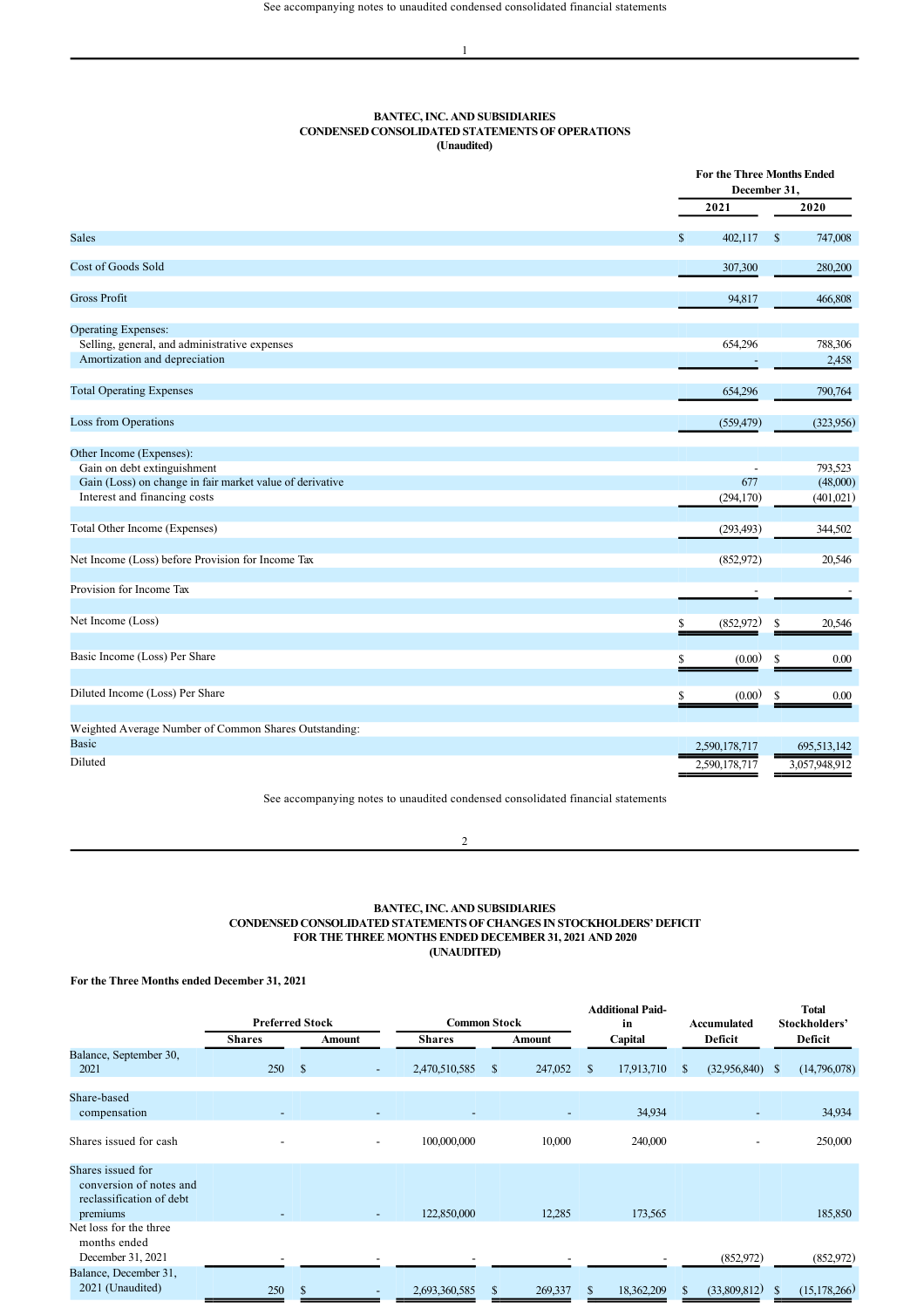# **For the Three Months ended December 31, 2020**

|                                                                                 | <b>Preferred Stock</b>   |               | <b>Common Stock</b>      |               |               | <b>Additional Paid-</b><br>in |   | <b>Accumulated</b> |   | <b>Total</b><br>Stockholders' |               |                |
|---------------------------------------------------------------------------------|--------------------------|---------------|--------------------------|---------------|---------------|-------------------------------|---|--------------------|---|-------------------------------|---------------|----------------|
|                                                                                 | <b>Shares</b>            |               | <b>Amount</b>            | <b>Shares</b> |               | <b>Amount</b>                 |   | Capital            |   | Deficit                       |               | Deficit        |
| Balance, September 30,<br>2020                                                  | 250                      | <sup>\$</sup> |                          | 491,032,439   | $\mathcal{S}$ | 49,104                        | S | 13,080,692         | S | (31,074,769)                  | <sup>\$</sup> | (17, 944, 973) |
| Share-based<br>compensation                                                     |                          |               |                          |               |               |                               |   | 39,435             |   |                               |               | 39,435         |
| Shares issued to<br>employees                                                   |                          |               |                          | 6,000,000     |               | 600                           |   | 19,800             |   |                               |               | 20,400         |
| Shares issued for cash                                                          | $\overline{\phantom{a}}$ |               | $\overline{\phantom{a}}$ | 322,550,196   |               | 32,253                        |   | 532,208            |   | ٠                             |               | 564,461        |
| Shares issued to non-<br>employees for services                                 |                          |               | $\overline{\phantom{a}}$ | 10,000,000    |               | 1,000                         |   | 33,000             |   |                               |               | 34,000         |
| Shares issued for<br>conversion of notes,<br>including premiums<br>reclassified |                          |               |                          | 180,695,561   |               | 18,070                        |   | 395,460            |   |                               |               | 413,530        |
| Net income for the three<br>months ended<br>December 31, 2020                   |                          |               |                          |               |               |                               |   |                    |   | 20,546                        |               | 20,546         |
| Balance, December 31,<br>2020 (Unaudited)                                       | 250                      |               |                          | 1,010,278,196 | S.            | 101,027                       |   | 14,100,595         | S | (31,054,223)                  | S             | (16,852,601)   |

See accompanying notes to these condensed consolidated unaudited financial statements.

3

# **BANTEC, INC. AND SUBSIDIARIES CONDENSED CONSOLIDATED STATEMENTS OF CASH FLOWS (Unaudited)**

|                                                                                                  |              | <b>For the Three Months Ended</b><br>December 31. |               |            |
|--------------------------------------------------------------------------------------------------|--------------|---------------------------------------------------|---------------|------------|
|                                                                                                  |              | 2021                                              |               | 2020       |
| Cash Flows from Operating Activities:                                                            |              |                                                   |               |            |
| Net income (loss)                                                                                | $\mathbf{s}$ | (852,972)                                         | <sup>\$</sup> | 20.546     |
| Adjustments to reconcile net income (loss) to net cash (used), provided by operating activities: |              |                                                   |               |            |
| Depreciation                                                                                     |              |                                                   |               | 2,458      |
| Amortization of debt discounts                                                                   |              | 29,697                                            |               | 58,580     |
| Accretion of premium on convertible note                                                         |              | 74,616                                            |               | 132,666    |
| Share-based compensation expense                                                                 |              | 34,934                                            |               | 93,835     |
| Issuance of common stock for conversion fees                                                     |              |                                                   |               | 3,075      |
| Fee notes issued                                                                                 |              | 45,000                                            |               | 10,000     |
| Gain on extinguishment of debt                                                                   |              |                                                   |               | (793, 523) |
| (Gain) Loss on derivative, change in fair market value                                           |              | (677)                                             |               | 48,000     |
| Changes in operating assets and liabilities:                                                     |              |                                                   |               |            |
| Accounts receivable                                                                              |              | 9,335                                             |               | 233,053    |
| Inventory                                                                                        |              | (7,625)                                           |               | 5,596      |
| Prepaid expenses and other current assets                                                        |              | 21,767                                            |               | 25,586     |
| Accounts payable and accrued expenses                                                            |              | 296,354                                           |               | 154,555    |
| Cash (Used in) Operating Activities                                                              |              | (349, 571)                                        |               | (5,573)    |
| Cash Flows from Financing Activities:                                                            |              |                                                   |               |            |
| Repayments for bank line of credit                                                               |              | (4,885)                                           |               | (2,961)    |
| Net proceeds from note payable, related party                                                    |              |                                                   |               | 50,000     |
| Repayment of factoring notes                                                                     |              | (142,006)                                         |               | (120, 171) |
| Repayment of loan payable                                                                        |              |                                                   |               | (50,000)   |
| Proceeds from sale of stock                                                                      |              | 250,000                                           |               | 564,461    |
| Proceeds from convertible notes issued                                                           |              | 51,250                                            |               | 90,000     |
| Repayments of convertible notes payable                                                          |              |                                                   |               | (18,000)   |
| Repayment of convertible notes payable, related party                                            |              |                                                   |               | (533,000)  |
| Repayment of Seller's note                                                                       |              | (9,000)                                           |               |            |
| Cash Provided by (Used in) Financing Activities                                                  |              | 145,359                                           |               | (19,671)   |
|                                                                                                  |              |                                                   |               |            |
| Net (Decrease)/ Increase in Cash                                                                 |              | (204,212)                                         |               | (25,244)   |
| Cash - beginning of period                                                                       |              | 985,953                                           |               | 164,014    |
| Cash - end of period                                                                             | \$           | 781,741                                           |               | 138,770    |
| Supplemental Disclosures of Cash Flow Information:                                               |              |                                                   |               |            |
| Cash paid for:                                                                                   |              |                                                   |               |            |
| Interest                                                                                         | \$           |                                                   | \$            |            |
| Taxes                                                                                            | $\mathbf S$  |                                                   | $\mathsf{\$}$ |            |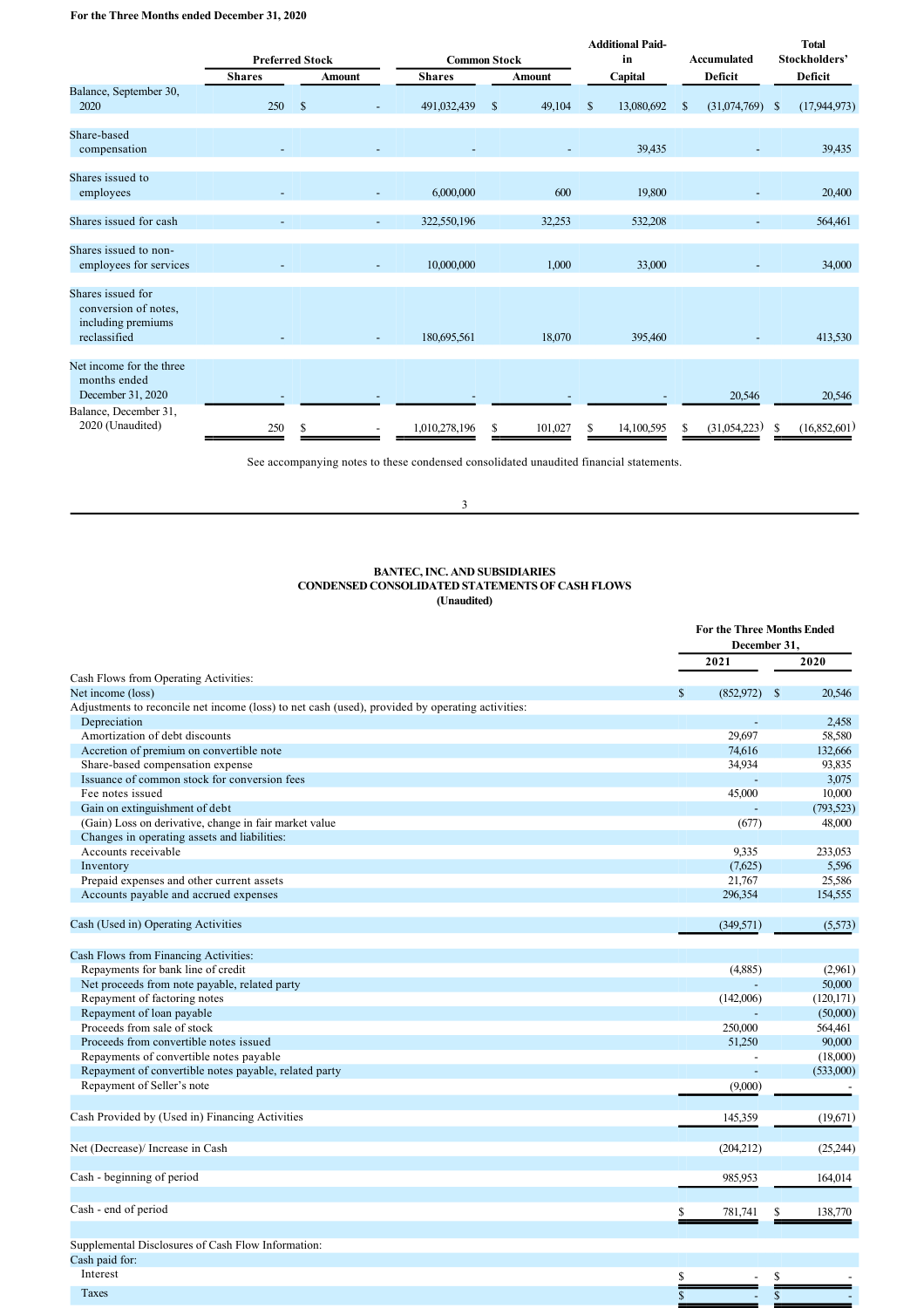| Reclassification of debt premium upon conversion<br>63,000<br>Issuance of common stock for conversion of convertible notes and accrued interest<br>122.850<br>Debt discounts on notes |         |
|---------------------------------------------------------------------------------------------------------------------------------------------------------------------------------------|---------|
|                                                                                                                                                                                       | 177.462 |
|                                                                                                                                                                                       | 232,993 |
| 3.750                                                                                                                                                                                 | 7.000   |

See accompanying notes to unaudited condensed consolidated financial statements

4

#### **BANTEC, INC. AND SUBSIDIARIES CONDENSED NOTES TO CONSOLIDATED FINANCIAL STATEMENTS DECEMBER 31, 2021 (Unaudited)**

# **NOTE 1 NATURE OF OPERATIONS**

Bantec, Inc. is product and service company targeting the U.S. Government, state governments, municipalities, hospitals, universities, manufacturers and other building owners. Bantec also provides product procurement, distribution, and logistics services through its wholly-owned subsidiary, Howco Distributing Co., ("Howco") (collectively, the "Company") to the United States Department of Defense and Defense Logistics Agency. The Company established Bantec Sanitizing in fiscal 2021, which offers sanitizing products and equipment through its new store bantec.store. Bantec Sanitizing is currently offering Bantec Sanitizing franchises for sale. Bantec Construction, LLC was established to perform general contracting, currently the plan for the company is to provide general contracting for projects emanating from Bantec Sanitizing for floor, wall and ceiling installation of materials that are easily sanitized. The Company has operations based in Little Falls, New Jersey and Vancouver, Washington. The Company continues to seek strategic acquisitions and partnerships that offer us an opportunity to grow sales and profit.

# **NOTE 2 SUMMARY OF SIGNIFICANT ACCOUNTING POLICIES AND GOING CONCERN**

#### *Basis of Presentation and Principles of Consolidation*

The accompanying unaudited consolidated financial statements include the accounts of Bantec, Inc. and its wholly-owned subsidiaries, Drone USA, LLC, Bantec Construction, LLC, Bantec Sanitizing, LLC, Bantec Logistics LLC and Howco. Bantec Construction, LLC, Bantec Logistics and Bantec Sanitizing, LLC are in startup stages with minor revenues and cash expenditures. All significant intercompany accounts and transactions have been eliminated in consolidation. On October 28, 2021, the Wyoming Secretary of State approved the application to create Bantec Logistics, LLC which will include a new line of business focused on drone package delivery logistics and other delivery methods.

The accompanying unaudited condensed consolidated financial statements have been prepared in accordance with accounting principles generally accepted in the United States of America ("GAAP") and the rules and regulations of the Securities and Exchange Commission for interim financial information. Accordingly, certain information and footnote disclosures normally included in financial statements in accordance with GAAP have been omitted. In the opinion of management, all adjustments (consisting of normal recurring adjustments) considered necessary for a fair presentation have been included. Operating results for the three months ended December 31, 2021 are not necessarily indicative of the results that may be expected for the year ending September 30, 2022. The unaudited condensed consolidated financial statements should be read in conjunction with the audited consolidated financial statements as of and for the year ended September 30, 2021 and footnotes thereto included in the Company's Annual Report on Form 10-K filed with the SEC on January 7, 2022. The consolidated balance sheet as of September 30, 2021 contained herein has been derived from the audited consolidated financial statements as of September 30, 2021 but does not include all disclosures required by GAAP.

# *Going Concern*

The accompanying unaudited consolidated financial statements have been prepared assuming the Company will continue as a going concern, which contemplates the recoverability of assets and the satisfaction of liabilities in the normal course of business. For the three months ended December 31, 2021, the Company has incurred a net loss of \$852,972 and used cash in operations of \$349,571. The working capital deficit, stockholders' deficit and accumulated deficit was \$15,092,453, \$15,178,266 and \$33,809,812, respectively, at December 31, 2021. Furthermore, on September 6, 2019 the Company received a default notice on its payment obligations under the senior secured credit facility agreement (see Note 10), defaulted on its Note Payable – Seller in September 2017 and has since defaulted on other promissory notes. As of December 31, 2021 the Company has received demands for payment of past due amounts from several consultants and service providers. It is management's opinion that these matters raise substantial doubt about the Company's ability to continue as a going concern for a period of twelve months from the issuance date of this report. The ability of the Company to continue as a going concern is dependent upon management's ability to further implement its business plan and raise additional capital as needed from the sales of stock or debt. The Company has continued to implement cost-cutting measures and restructuring or setting up payment plans with vendors and service providers and plans to raise equity through a private placement, and restructure or repay its secured obligations. The accompanying consolidated financial statements do not include any adjustments that might be required should the Company be unable to continue as a going concern.

# *Use of Estimates*

The preparation of consolidated financial statements in conformity with GAAP requires management to make estimates and assumptions that affect the reported amounts of assets and liabilities and disclosures of contingent liabilities at the date of the consolidated financial statements and the reported amounts of revenues and expenses during the reporting period. Actual results could differ from those estimates. Significant estimates include the allowance for bad debt on accounts receivable, reserves on inventory, valuation of intangible assets for impairment analysis, valuation of the lease liability and related right-of-use asset, valuation of stock-based compensation, the valuation of derivative liabilities and the valuation allowance on deferred tax assets.

#### *Fair Value Measurements*

The Company follows the FASB *Fair Value Measurements* standard, as they apply to its financial instruments. This standard defines fair value, outlines a framework for measuring fair value, and details the required disclosures about fair value measurements.

| <b>BANTEC, INC. AND SUBSIDIARIES</b>                                                      |
|-------------------------------------------------------------------------------------------|
| <b>CONDENSED NOTES TO CONSOLIDATED FINANCIAL STATEMENTS</b>                               |
| <b>DECEMBER 31, 2021</b>                                                                  |
| (Unaudited)                                                                               |
|                                                                                           |
| er i rie i al rai litulo di riu di la litulo e trittorio il il controllo di la vita di la |

Fair value is defined as the price that would be received to sell an asset, or paid to transfer a liability, in an orderly transaction between market participants at the measurement date. The standard establishes a hierarchy in determining the fair value of an asset or liability. The fair value hierarchy has three levels of inputs, both observable and unobservable. Level 1 inputs include quoted market prices for identical assets or liabilities in an active market that the Company has the ability to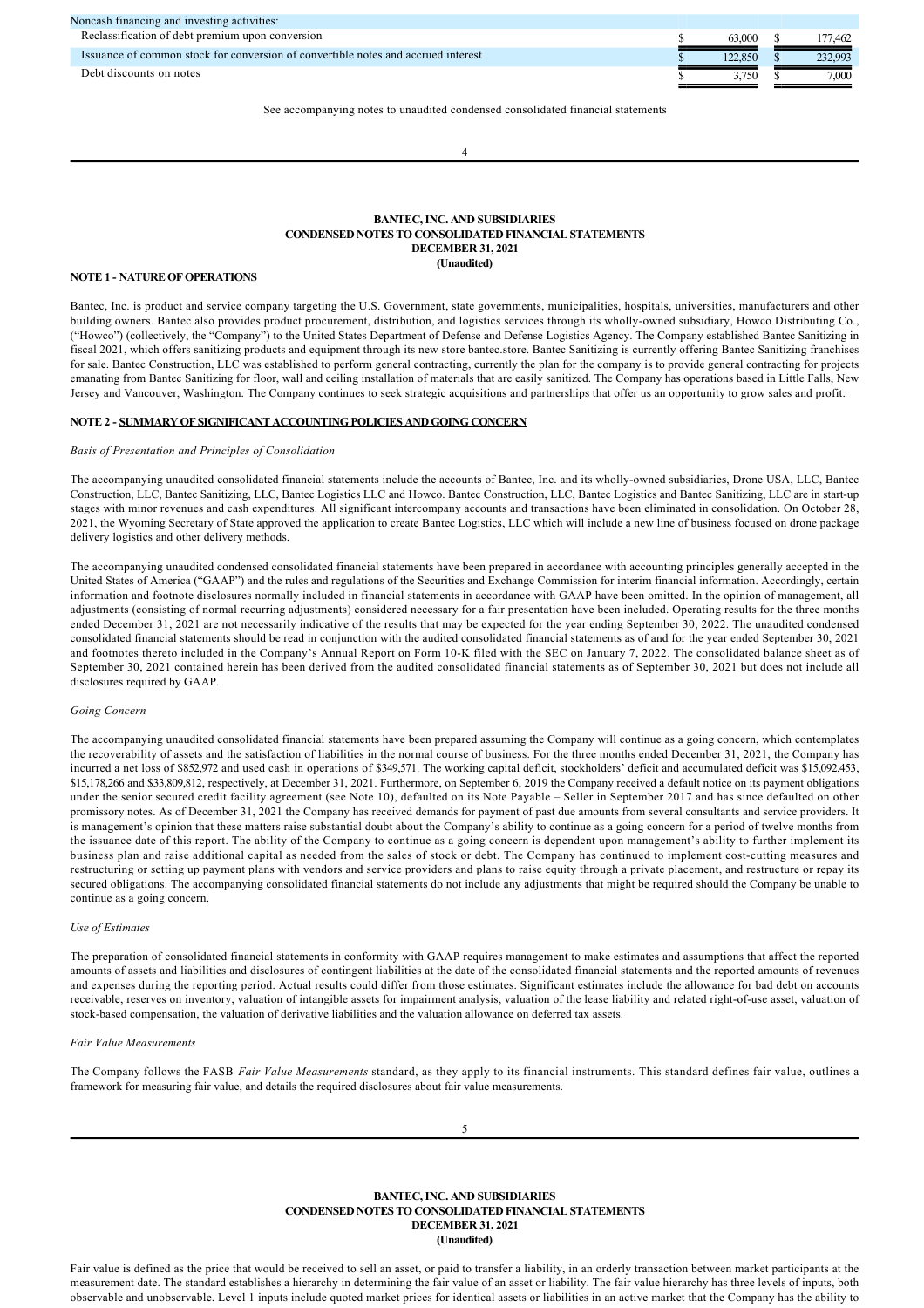access at the measurement date. Level 2 inputs are market data, other than Level 1, that are observable either directly or indirectly. Level 2 inputs include quoted market prices for similar assets or liabilities, quoted market prices in an inactive market, and other observable information that can be corroborated by market data. Level 3 inputs are unobservable and corroborated by little or no market data. The standard requires the utilization of the lowest possible level of input to determine fair value and carrying amounts of current liabilities approximate fair value due to their short-term nature. The Company accounts for certain instruments at fair value using level 3 valuation.

|                      |       | 2021<br>December 31 - |         | <b>At September 30, 2021</b> |         |         |  |  |  |  |
|----------------------|-------|-----------------------|---------|------------------------------|---------|---------|--|--|--|--|
| <b>Description</b>   | Level | <b>Level</b> :        | Level 3 | Level                        | ∟evel 2 | ∟evel 3 |  |  |  |  |
| Derivative Liability |       |                       | 125,016 |                              |         | 125,693 |  |  |  |  |

A roll-forward of the level 3 valuation financial instruments is as follows:

|                                        | <b>Derivative</b>  |
|----------------------------------------|--------------------|
|                                        | <b>Liabilities</b> |
| Balance at September 30, 2021          | 125,693            |
| Change in fair market value of warrant | (677)              |
| Balance at December 31, 2021           | 125,016            |

The warrants were issued to a convertible note holder in November and December 2017 and initially determined to be equity instruments and recorded as note discount and as additional paid in capital. On June 4, 2018 the anti-dilutive provision of the warrants took effect and based on the new conversion formula management determined the warrant became a derivative liability and reclassified the Fair Value on June 4, 2018 from additional paid-in capital to derivative liability with fair market value changes recognized in operations for each reporting date. The derivative liability associated with the warrants is \$125,016 at December 31, 2021.

# *Cash and Cash Equivalents*

Cash equivalents consist of liquid investments with maturities of three months or less at the time of purchase. There are no cash equivalents at the balance sheet dates.

#### *Accounts Receivable*

Trade receivables are recorded at net realizable value consisting of the carrying amount less the allowance for doubtful accounts, as needed. Factors used to establish an allowance include the credit quality of the customer and whether the balance is significant. The Company may also use the direct write-off method to account for uncollectible accounts that are not received. Using the direct write-off method, trade receivable balances are written off to bad debt expense when an account balance is deemed to be uncollectible.

#### *Inventory*

Inventory consists of finished goods, which are purchased directly from manufacturers. The Company utilizes a just in time type of inventory system where products are ordered from the vendor only when the Company has received sales order from its customers. Inventory is stated at the lower of cost and net realizable value on a first-in, first-out basis.

#### *Property & Equipment*

Property and equipment are stated at cost and depreciated over their estimated useful lives. Maintenance and repairs are charged to expense as incurred. When assets are retired or disposed of, the cost and accumulated depreciation are removed from the accounts, and any resulting gains or losses are included in income in the year of disposition. The Company examines the possibility of decreases in the value of these assets when events or changes in circumstances reflect the fact that their recorded value may not be recoverable. The assets are fully operational drones used as demonstration units and each unit exceeds management's threshold for capitalization of \$2,000. The Company depreciates these demonstration units over a period of 3 years. Depreciation expense was \$0 and \$2,458 in three months ended December 31, 2021 and 2020, respectively. No depreciation was recognized during the three months ended December 31, 2021, as the related equipment was fully depreciated as of September 30, 2021.

6

## **BANTEC, INC. AND SUBSIDIARIES CONDENSED NOTES TO CONSOLIDATED FINANCIAL STATEMENTS DECEMBER 31, 2021 (Unaudited)**

# *Goodwill and Intangible Assets*

The Company acquired a patent for a new product during the year ended September 30, 2021. The Company capitalized acquisition and related legal fees related to the patent totaling \$44,650. The capitalized amount will be amortized over the three years following the commencement of related sales. Impairment will be tested annually or as indicators of impairment are available.

#### Long-Lived Assets

Long-lived assets are reviewed for impairment whenever events or changes in circumstances indicate that the carrying value may not be recoverable. Impairment is determined by comparing the carrying value of the long-lived assets to the estimated undiscounted future cash flows expected to result from use of the assets and their ultimate disposition. In instances where impairment is determined to exist, the Company writes down the asset to its fair value based on the present value of estimated future cash flows.

#### *Deferred Financing Costs*

All unamortized deferred financing costs related to the Company's borrowings are presented in the consolidated balance sheets as a direct deduction from the related debt. Amortization of these costs is reported as *interest and financing costs* included in the consolidated statement of operations.

#### *Revenue Recognition*

Effective October 1, 2018, the Company adopted Accounting Standards Codification ("ASC") 606, Revenue From Contracts With Customers, which is effective for public business entities with annual reporting periods beginning after December 15, 2017. This new revenue recognition standard (new guidance) has a five-step process: a) Determine whether a contract exists; b) Identify the performance obligations; c) Determine the transaction price; d) Allocate the transaction price; and e) Recognize revenue when (or as) performance obligations are satisfied. The Company's initial application of ASC 606 did not have a material impact on its financial statements and disclosures and there was no cumulative effect of the adoption of ASC 606.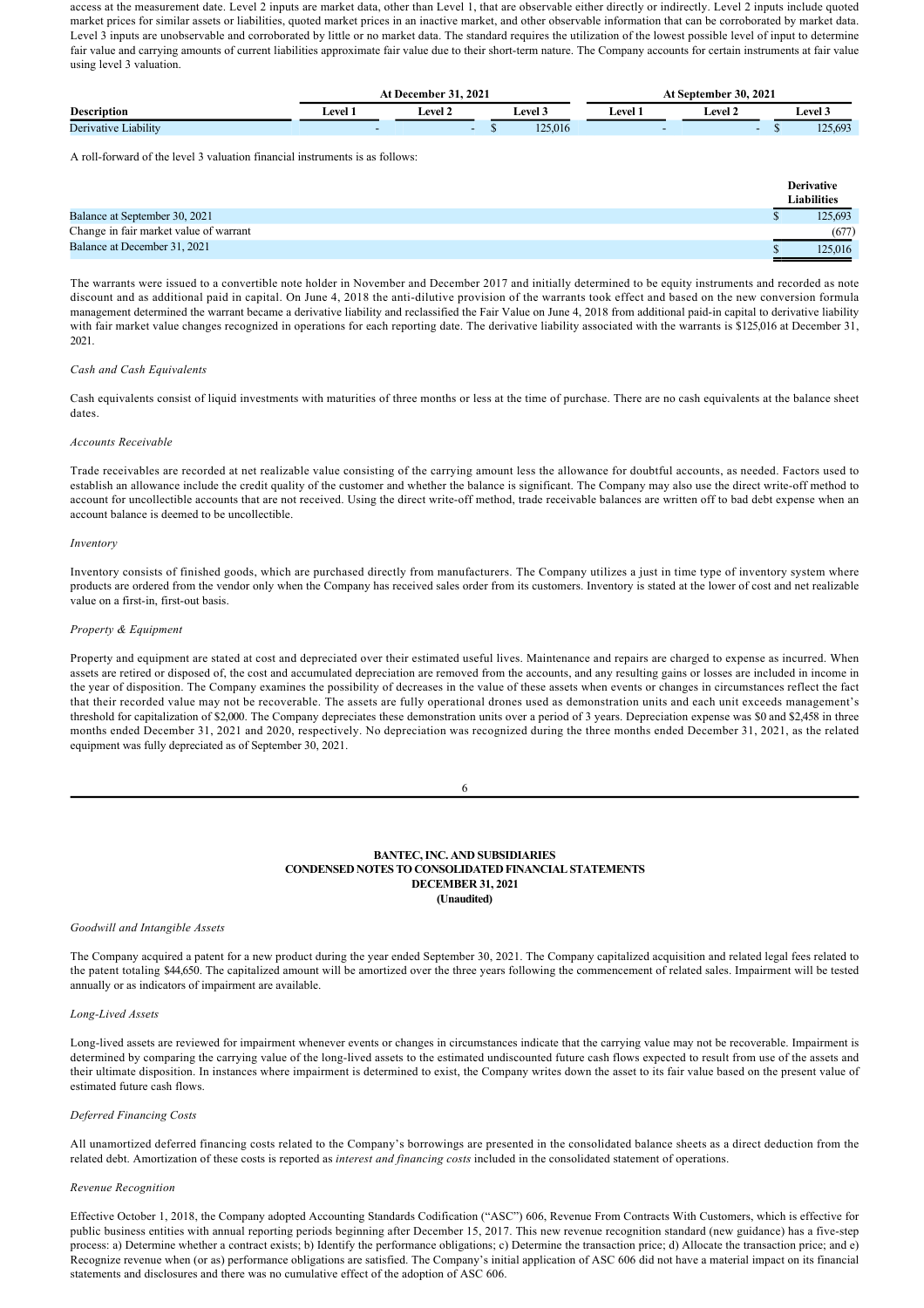The Company sells a variety of products to government entities. The purchase orders received specifies each item and its manufacturer; the Company only needs to fulfill the performance obligation by shipping the specified items. No other performance obligations exist under the terms of the contracts. The Company recognizes revenue for the agreed upon sales price when the product is shipped to the customer, which satisfies the performance obligation.

During the three months ended December 31, 2021, the Company through its subsidiary Howco entered into contracts to package products for a third-party company servicing the same government customer base. The contracts were on job lot basis as shipped to Howco for packaging. The customer was billed upon completion each job lot at which time revenue was recognized.

The Company sells drones and related products manufactured by third parties to various parties. The Company also offers technical services related to drone utilization and performs other services. The Company began offering insulation jackets for commercial and government facilities to insulate and monitor heating and cooling equipment. Contracts for drone related products and services and insulating jacket related sales will be evaluated using the fivestep process outline above. There have been no material sales for drone products or other services for which full compliance with performance obligations has not been met. Sales of insulation jackets have not yet commenced. Upon significant sales for drone products and services and insulation jackets, the Company will disaggregate sales by these lines of business and within the lines of business to the extent that the product or service has different revenue recognition characteristics.

The Company began sales of sanitizing products and services during the three months ended December 31, 2021. Revenue for this line of business is recognized upon shipment and delivery of training services (as applicable).

# *Stock-based compensation*

Stock-based compensation is accounted for based on the requirements of ASC 718 - "Compensation -Stock Compensation", which requires recognition in the financial statements of the cost of employee and director services received in exchange for an award of equity instruments over the period the employee or director is required to perform the services in exchange for the award (presumptively, the vesting period). The ASC also requires measurement of the cost of employee and director services received in exchange for an award based on the grant-date fair value of the award. The Company utilizes the Black-Sholes option pricing model and uses the simplified method to determine expected term because of lack of sufficient exercise history. Additionally, effective October 1, 2016, the Company adopted the Accounting Standards Update No. 2016-09 ("ASU 2016-09"), Improvements to Employee Share-Based Payment Accounting. Among other changes, ASU 2016-09 permits the election of an accounting policy for forfeitures of share-based payment awards, either to recognize forfeitures as they occur or estimate forfeitures over the vesting period of the award. The Company has elected to recognize forfeitures as they occur and the cumulative impact of this change did not have any effect on the Company's consolidated financial statements and related disclosures.

7

#### **BANTEC, INC. AND SUBSIDIARIES CONDENSED NOTES TO CONSOLIDATED FINANCIAL STATEMENTS DECEMBER 31, 2021 (Unaudited)**

As of October 1, 2018, the Company has early adopted ASU 2018-7 Compensation-Stock Compensation which conforms the accounting for non-employees to the accounting treatment for employees. The new standard replaces using a fair value as of each reporting date with use of the calculated fair value as of the grant date. The implementation of the standard provides for the use of the fair market value as of the adoption date, rather than using the value as of the original grant date. Therefore, the values calculated and reported at September 30, 2018 become a proxy for the grant date value. The Company utilizes the Black-Sholes option pricing model and uses the simplified method to determine expected term because of lack of sufficient exercise history. There was no cumulative effect on the adoption date.

#### *Shipping and Handling Costs*

The Company has included freight-out as a component of cost of sales, which amounted to \$15,804 and \$4,978 for the three months ended December 31, 2021 and 2020, respectively.

#### *Convertible Notes with Fixed Rate Conversion Options*

The Company may enter into convertible notes, some of which contain, predominantly, fixed rate conversion features, whereby the outstanding principal and accrued interest may be converted by the holder, into common shares at a fixed discount to the market price of the common stock at the time of conversion. This results in a fair value of the convertible note being equal to a fixed monetary amount. The Company records the convertible note liability at its fixed monetary amount by measuring and recording a premium, as applicable, on the Note date with a charge to interest expense in accordance with ASC 480 "Distinguishing Liabilities from Equity".

#### *Derivative Liabilities*

The Company has certain financial instruments that are derivatives or contain embedded derivatives. The Company evaluates all its financial instruments to determine if those contracts or any potential embedded components of those contracts qualify as derivatives to be separately accounted for in accordance with ASC 810-10-05-4 and 815-40. This accounting treatment requires that the carrying amount of any derivatives be recorded at fair value at issuance and marked-tomarket at each balance sheet date. In the event that the fair value is recorded as a liability, as is the case with the Company, the change in the fair value during the period is recorded as either other income or expense. Upon conversion, exercise or repayment, the respective derivative liability is marked to fair value at the conversion, repayment or exercise date and then the related fair value amount is reclassified to other income or expense as part of gain or loss on extinguishment.

#### *Lease Accounting*

In February 2016, the FASB issued a new accounting standard on leases. The new standard, among other changes, will require lessees to recognize a right-of-use asset and a lease liability on the balance sheet for all leases. The lease liability will be measured at the present value of the lease payments over the lease term. The right-of-use asset will be measured at the lease liability amount, adjusted for lease prepayments, lease incentives received and the lessee's initial direct costs (e.g. commissions). The new standard is effective for annual reporting periods beginning after December 15, 2018, including interim reporting periods within those annual reporting periods. The adoption will require a modified retrospective approach for leases that exist or are entered into after the beginning of the earliest period presented.

The Company's subsidiary has renewed the lease for the warehouse and office facility in Vancouver, Washington in May 2020 effective June 1, 2020, which extends through May 30, 2023, and is accounted for under ASC 842. The corporate office is an annual arrangement which provides for a single office in a shared office environment and is exempt from ASC 842 treatment. During the year ended September 30, 2020 the Company recognized a lease liability of \$156,554 and the related right-of-use asset for the same amount and will amortize both over the life of the lease.

#### *Income Taxes*

The Company's current provision for income taxes is based upon its estimated taxable income in each of the jurisdictions in which it operates, after considering the impact on taxable income of temporary differences resulting from different treatment of items for tax and financial reporting purposes. Deferred tax assets and liabilities are recognized for the future tax consequences attributable to differences between the financial statement carrying amounts of existing assets and liabilities and their respective tax bases and any operating loss or tax credit carryforwards. Deferred tax assets and liabilities are measured using enacted tax rates expected to apply to taxable income in the year in which those temporary differences are expected to be recovered or settled. The ultimate realization of deferred tax assets is dependent upon the generation of future taxable income in those periods in which temporary differences become deductible. Should management determine that it is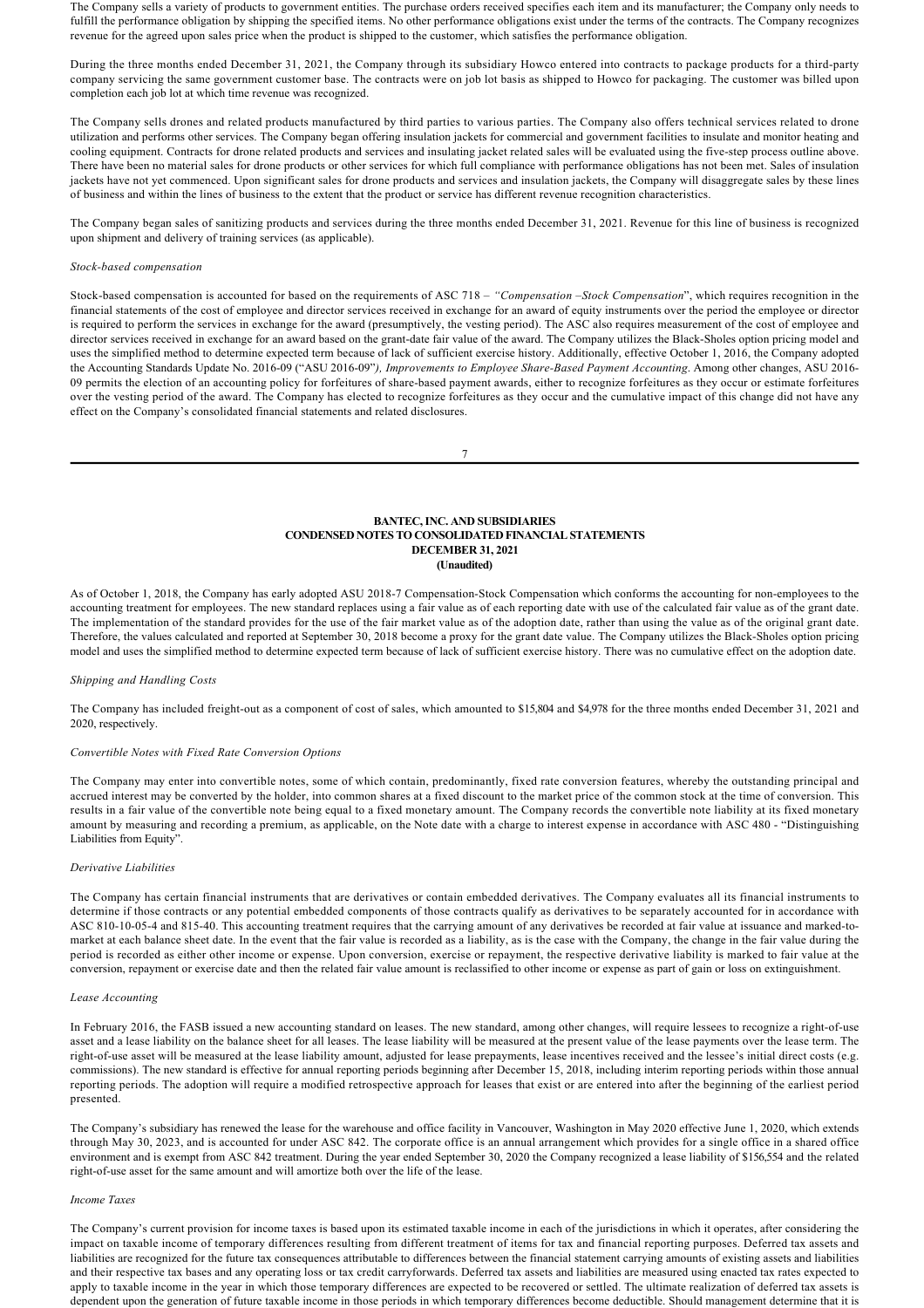more likely than not that some portion of the deferred tax assets will not be realized, a valuation allowance against the deferred tax assets would be established in the period such determination was made. The Company follows the accounting for uncertainty in income taxes guidance, which clarifies the accounting and disclosures for uncertainty in income taxes recognized in the Company's financial statements and prescribes a recognition threshold and measurement attribute for the financial statement recognition and measurement of a tax position taken or expected to be taken in a tax return. It also provides guidance on derecognition and measurement of a tax position taken or expected to be taken in a tax return.

The Company currently has no federal or state tax examinations in progress. As of December 31, 2021, the Company's tax returns for the tax years 2020, 2019 and 2018 remain subject to audit, primarily by the Internal Revenue Service. The income tax returns for the tax year 2021 are extension and have not yet been filed.

| ٧        |   |
|----------|---|
| I        |   |
|          |   |
| M.<br>۰, | I |

# **BANTEC, INC. AND SUBSIDIARIES CONDENSED NOTES TO CONSOLIDATED FINANCIAL STATEMENTS DECEMBER 31, 2021 (Unaudited)**

The Company did not have material unrecognized tax benefits as of December 31, 2021 and 2020 and does not expect this to change significantly over the next 12 months. The Company will recognize interest and penalties accrued on any unrecognized tax benefits as a component of provision for income taxes.

# *Net Loss Per Share*

Basic loss per share is calculated by dividing the loss attributable to stockholders by the weighted-average number of shares outstanding for the period. Diluted loss per share reflects the potential dilution that could occur if securities or other contracts to issue common stock were exercised or converted into common stock or resulted in the issuance of common stock that shared in the earnings (loss) of the Company. Diluted loss per share is computed by dividing the loss available to stockholders by the weighted average number of shares outstanding for the period and dilutive potential shares outstanding unless such dilutive potential shares would result in anti-dilution as is the situation for the three months ending December 31, 2021. As of December 31, 2021, 17,223 options were outstanding of which 15,913 were exercisable, and 119,777,075 warrants were outstanding and exercisable. Additionally, as of December 31, 2021, the outstanding principal balance, including accrued interest of the third-party convertible debt, totalled \$8,099,024 and was convertible into 9,105,940,574 shares of common stock. The total potentially dilutive shares calculated is 9,255,734,872. It should be noted that contractually the limitations on the third-party notes (and the related warrant) limit the number of shares converted to either 4.99% or 9.99% of the then outstanding shares. As of December 31, 2021, and 2020, potentially dilutive securities consisted of the following:

|                                                      | December 31,<br>2021 | December 31,<br>2020 |
|------------------------------------------------------|----------------------|----------------------|
| Stock options                                        | 17.223               | 17.673               |
| Warrants                                             | 119.777.075          | 63,040,556           |
| Related party convertible debt and accrued interest  |                      | 755,547,966          |
| Third party convertible debt (including senior debt) | 9.105.940.574        | 4,024,723,923        |
| Total                                                | 9,255,734,872        | 4,843,330,118        |

## **Earnings Per Share**

The following table shows the computation of basic and diluted earnings per share for the three months ending December 31, 2020:

| Numerator:                                |     | December 31,<br>2020 |
|-------------------------------------------|-----|----------------------|
| Net income                                | D   | 20,546               |
|                                           |     |                      |
| Denominator:                              |     |                      |
| Weighted-average basic shares outstanding |     | 695,513,142          |
| Effect of dilutive securities             |     | 2,362,435,770        |
| Weighted-average diluted shares           |     | 3,057,948,912        |
|                                           |     |                      |
| Basic earnings per share                  |     | 0.00                 |
| Diluted earnings per share                | ЛD. | 0.00 <sub>1</sub>    |

The Company applies the treasury stock method to determine the dilutive effect of potentially dilutive securities. Potentially dilutive securities representing 17,755 shares of common stock were excluded from the computation of diluted earnings per share for the three months ending December 31, 2020 because their effect would have been antidilutive.

# *Segment Reporting*

The Company uses "the management approach" in determining reportable operating segments. The management approach considers the internal organization and reporting used by the Company's chief operating decision maker for making operating decisions and assessing performance as the source for determining the Company's reportable segments. The Company's chief operating decision maker is the chief executive officer of the Company, who reviews operating results to make decisions about allocating resources and assessing performance for the entire Company. As of December 31, 2021, the Company did not report any segment information since the Company primarily generates sales from its subsidiary, Howco.

|                                  | <b>BANTEC, INC. AND SUBSIDIARIES</b><br><b>CONDENSED NOTES TO CONSOLIDATED FINANCIAL STATEMENTS</b> |
|----------------------------------|-----------------------------------------------------------------------------------------------------|
|                                  | <b>DECEMBER 31, 2021</b>                                                                            |
|                                  | (Unaudited)                                                                                         |
| Recent Accounting Pronouncements |                                                                                                     |

On August 5, 2020, the Financial Accounting Standards Board (FASB) issued accounting standards update (ASU) No. 202006, *Debt—Debt with Conversion and Other Options (Subtopic 47020) and Derivatives and Hedging—Contracts in Entity's Own Equity (Subtopic 81540)*.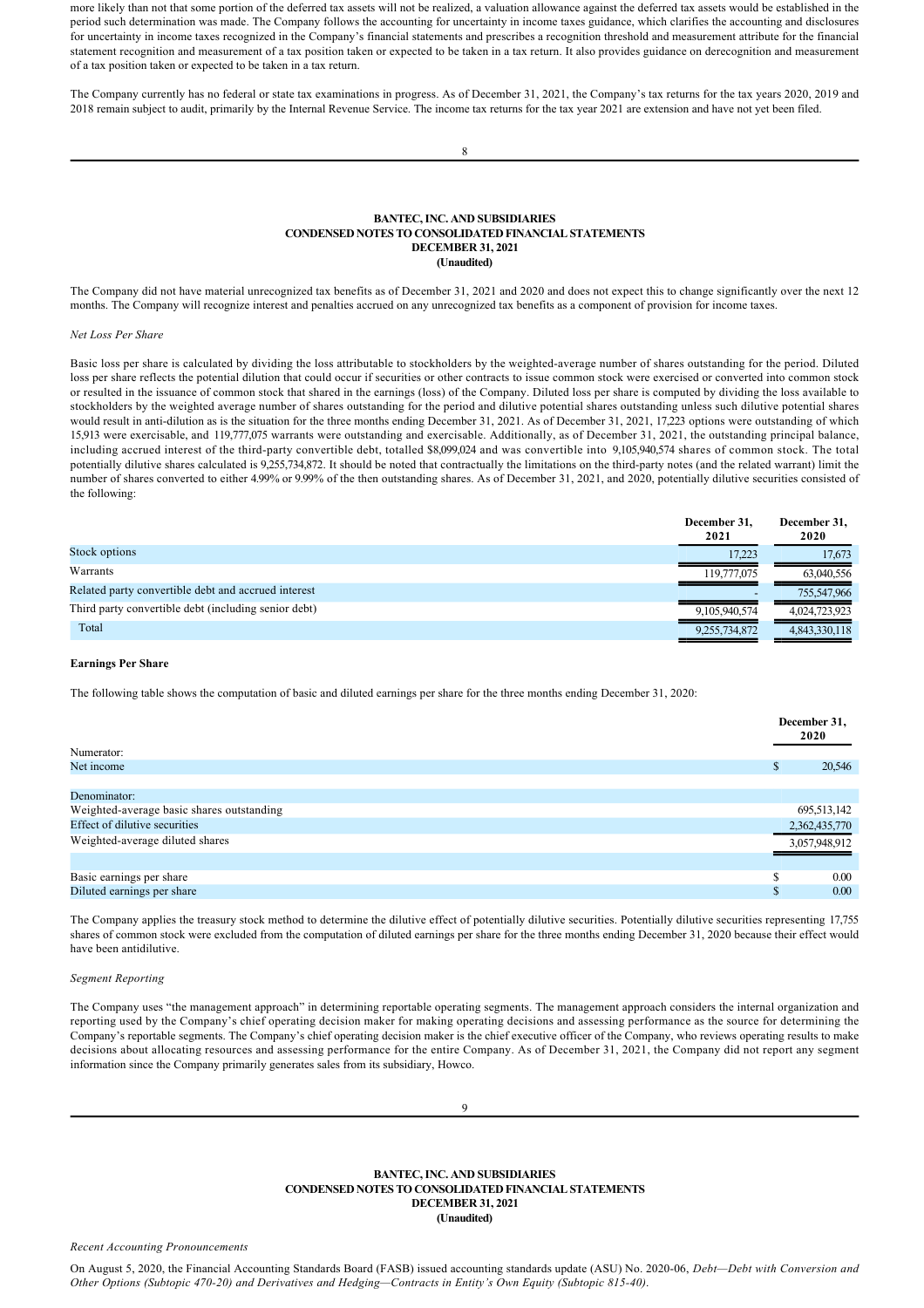The amendments in the ASU remove certain separation models for convertible debt instruments and convertible preferred stock that require the separation of a convertible debt instrument into a debt component and an equity or derivative component. The ASU also amends the derivative scope exception guidance for contracts in an entity's own equity. The amendments remove three settlement conditions that are required for equity contracts to qualify for the derivative scope exception

In addition to the above, the ASU expands disclosure requirements for convertible instruments and simplifies areas of the guidance for diluted earnings-per-share calculations that are impacted by the amendments.

The ASU is effective for public business entities that meet the definition of a Securities and Exchange Commission (SEC) filer, excluding smaller reporting companies as defined by the SEC, for fiscal years beginning after December 15, 2021. Early adoption is permitted. The FASB noted that an entity should adopt the guidance as of the beginning of its annual fiscal year. The standard is effective for the Company begining in fiscal year September 30, 2024.

Entities may elect to adopt the amendments through either a modified retrospective method of transition or a fully retrospective method of transition. If an entity has convertible instruments that include a down round feature, early adoption of the ASU is permitted for fiscal years beginning after December 15, 2020.

ASU 2016-13 Measurement of Credit Losses on Financial Instrument is effective for fiscal years beginning after December 15, 2022. This is not expected to apply to the Company as financial instruments giving rise to credit risk are not utilized by the Company.

In May 2021, the FASB issued ASU 2021-04, Earnings Per Share (Topic 260), Debt-Modifications and Extinguishments (Subtopic 470-50), Compensation-Stock Compensation (Topic 718), and Derivatives and Hedging-Contracts in Entity's Own Equity (Subtopic 815-40). The new ASU addresses issuer's accounting for certain modifications or exchanges of freestanding equity-classified written call options. This amendment is effective for all entities, for fiscal years beginning after December 15, 2021, including interim periods within those fiscal years. Early adoption is permitted. The Company is currently evaluating the impact this new guidance will have on its financial statements

The Company does not believe that any other recently issued but not yet effective accounting pronouncements, if adopted, would have a material effect on the accompanying consolidated financial statements.

# **NOTE 3 ACCOUNTS RECEIVABLE**

The Company's accounts receivable at December 31, and September 30, 2021 is as follow:

|                               | December 31, | September 30, |
|-------------------------------|--------------|---------------|
|                               | 2021         | 2021          |
| Accounts receivable           | 119.051      | 128,386       |
| Reserve for doubtful accounts | -            | -             |
|                               | 19.051       | 128,386<br>æ  |
|                               |              |               |

Bad debt expense was \$0 for the three months ended December 31, 2021 and 2020.

# **NOTE 4 INVENTORY**

At December 31, 2021 and September 30, 2021, inventory consists of finished goods and was valued at \$69,462 and \$61,837, respectively. No inventory reserve was deemed necessary at December 31, or September 30, 2021.

# **NOTE 5 INTANGIBLE ASSETS**

The Company acquired a patent for a new product during the year ended September 30, 2021. The Company capitalized acquisition and related legal fees related to the patent totaling \$44,650. The capitalized amount will be amortized over the three fiscal years commencing upon first sale or related contract.

# **NOTE 6 - LINE OF CREDIT - BANK**

The Company has a revolving line of credit with a financial institution, which balance is due on demand and principal payments are due monthly at 1/60 <sup>th</sup> of the outstanding principal balance. This revolving line of credit is in the amount of \$50,000, and is personally guaranteed by the Company's Chief Executive Officer ("CEO"). The line bears interest at a fluctuating rate equal to the prime rate plus 4.25%, which at December 31, 2021 and September 30, 2021 was 7.5% and 7.5%, respectively. As of December 31, and September 30, 2021, respectively, the balance of the line of credit was \$0 and \$4,885, with \$50,000, available at December 31, 2021.

10

## **BANTEC, INC. AND SUBSIDIARIES CONDENSED NOTES TO CONSOLIDATED FINANCIAL STATEMENTS DECEMBER 31, 2021 (Unaudited)**

# **NOTE 7 SETTLEMENTS PAYABLE**

On July 20, 2018, the Company entered into a settlement agreement with a collection agent for American Express relating to \$127,056 of past due charges. The agreement provides for initial payment of \$12,706, monthly payments of \$6,500 and final payment on January 27, 2020 of \$3,850. The amount due at December 31, and September 30 2021, was \$42,850, and \$42,850, respectively. Under the terms of the stipulation and settlement agreement, this debt is in default.

# **NOTE 8 - NOTE PAYABLE – SELLER**

In connection with the acquisition of Howco in September 2016, the Company issued a note payable in the amount of \$900,000 to the sellers of Howco. The note matured on September 9, 2017 and bears interest at 5.50% per annum. The note requires payment of unpaid principal and interest upon maturity. The note is secured by all assets of Howco Distribution Co. and subordinated to the Senior Secured Credit Facility discussed below. The note is currently in default and the default interest rate is 8% per annum. At December 31, 2021 and September 30, 2021, the principal and accrued interest on this note amounted to \$864,000, \$358,176 and \$873,000, and \$340,663, respectively.

# **NOTE 9 CONVERTIBLE AND PROMISSORY NOTES PAYABLE – RELATED PARTY OFFICER AND HIS AFFILIATES**

#### *Convertible Notes*

The related party officer and his affiliates convertible notes balance consisted of the following at December 31, and September 30, 2021:

|                                     | December 31.<br>2021     | September 30,<br>2021 |  |
|-------------------------------------|--------------------------|-----------------------|--|
| Principal                           | -                        |                       |  |
| Premiums                            |                          |                       |  |
| Total                               | $\overline{\phantom{0}}$ |                       |  |
| Current portion, including premiums |                          |                       |  |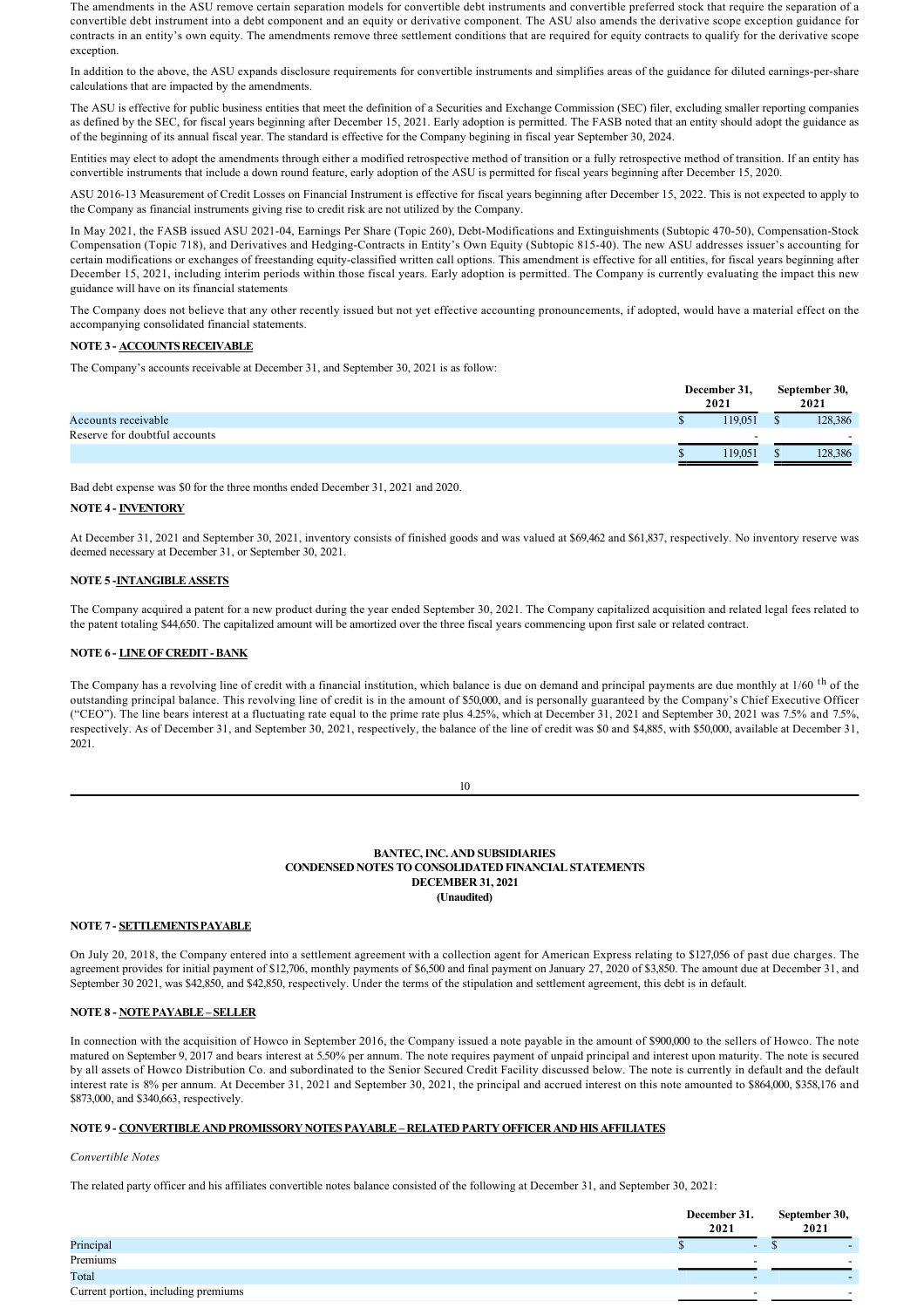

Most of the related party convertible notes included a cross-default clause which in event of a default on another note holder's note causes a default on the related party notes. The Company and the respective note holders have amended those notes effective September 30, 2020 to remove the clauses.

The Company has a \$840,000 convertible note payable ("Note 1") to a related party entity controlled by the Company's CEO. Note 1 bear interest at an annual rate of 7% with an original maturity date of June 11, 2017, which has been extended to June 11, 2022, at which time all unpaid principal and interest is due. The holder of Note 1 has the option to convert the outstanding principal and accrued interest, in whole or in part, into shares of common stock at a conversion price equal to the volume weighted average price per share of common stock for the 30-day period prior to conversion.

On April 15, 2020, the Company amended the above Note 1 first issued to AIG and subsequently assigned to Pike Falls LLC (entities controlled by the Company's CEO) in amount of \$840,000, with a principal and accrued interest balance of \$688,444, and \$210,409, respectively at June 30, 2020. The amendment changes conversion terms, which now state the note principal and interest may be converted to common stock at 50% of the lowest closing bid price during the thirty days prior to conversion, increases the interest rate to 10%, and has a maturity date of January 7, 2022. The change in conversion terms has been treated as a debt extinguishment and the modified note is treated as stock settled debt under ASC 480, and a put premium of \$688,444 was recognized with a charge to loss on debt extinguishment. The principal balance was \$377,194 and accrued interest was \$221,323 at September 30, 2020. As of September 30, 2021, Note 1 principal has been fully converted or paid in cash along with accrued interest of \$224,370, and the accrued interest balance was \$0 as of September 30, 2021. \$377,194, related to put premiums was recognized as a gain on extinguishment of debt during the year ended September 30, 2021.

The Company has a convertible note payable (for an unspecified amount) with the Company's CEO. This line of credit ("LoC") bears interest at an annual rate of 7% with a maturity date of December 31, 2017, at which time all unpaid principal and interest was due. On December 15, 2017 the due date was extended to July 2, 2018 and then in July, 2018, the due date was extended to June 30, 2019, and on December 23, 2018 the maturity date of the LoC was extended to September 23, 2024. The holder of the LoC has the option to convert the outstanding principal and accrued interest, in whole or in part, into shares of common stock at a conversion price equal to the volume weighted average price per share of common stock for the 30-day period prior to conversion. This LoC is considered a stock settled debt in accordance with ASC 480 and the fixed monetary amount is equal to the principal amount based on the conversion formula. During the year ended September 30, 2020 the Company was advanced \$64,940 and repaid \$132,803, on this LoC. As of September 30, 2020, the LoC had not been converted and the balance was \$99,142, and accrued interest was \$31,260. During the year ended September 30, 2021 the balance of the LoC principal was fully paid in cash along with all accrued interest, totaling \$32,900.

11

#### **BANTEC, INC. AND SUBSIDIARIES CONDENSED NOTES TO CONSOLIDATED FINANCIAL STATEMENTS DECEMBER 31, 2021 (Unaudited)**

On July 2, 2019, the Company issued a convertible note payable ("Note 2") to an affiliate of the Company's CEO for \$15,000 cash. The funds were paid directly to a vendor to the Company. The note had an original maturity of June 9, 2020; however, the note was amended effective September 30, 2020 and the new maturity is May 31, 2022. The note bears interest at 10% and may be converted into the Company's common stock at 50% of the lowest closing bid in the 20 trading days prior to notification of conversion. The Company accounted for the convertible promissory note as stock settled debt under ASC 480 and recorded a debt premium of \$15,000 with a charge to interest expense for the note. The note principal and accrued interest (\$2,155) was fully repaid during the year ended September 30, 2021 and put premium of \$15,000, was recognized as gain on debt extinguishment.

On September 13, 2019, the Company issued a convertible note payable to an entity controlled by the Company's CEO for \$17,000 in cash. The note had an original maturity of June 9, 2020., The note was amended, effective September 30, 2020, and the new maturity is May 31, 2022. The note bears interest at 10% and may be converted to the Company's common stock at 50% of the lowest closing bid in the 20 trading days prior to notification of conversion. The Company has accounted for the convertible promissory note as stock settled debt under ASC 480 and recorded a debt premium of \$17,000 with a charge to interest expense for the notes. The note principal and accrued interest of \$2,152 was fully repaid and a put premium of \$17,000, was recognized as gain on debt extinguishment during the year ended September 30, 2021.

On December 30, 2018 the Company issued a promissory note to the CEO for a \$400,000 in cash. The note bears interest at 12% per annum, matures on January 7, 2024 and required monthly payment of principal of \$5,000 with a balloon payment at maturity. On April 14, 2020, the Company amended the above note first issued to Michael Bannon (the Company's CEO) with a principal and interest balance of \$367,500, and \$76,619, respectively at September 30, 2020. The amendment adds conversion terms, which state the note principal and interest may be converted to common stock at 50% of the lowest closing bid price during thirty days prior to conversion, and reduces the interest rate to 10%, and extends the maturity date to January 7, 2024. The change in conversion terms was treated as a debt extinguishment and the new note is considered a stock settled debt under ASC 480, and a put premium of \$367,500 was recognized with a charge to interest expense. The note principal and accrued interest of \$83,133 was fully repaid in cash during the year ended September 30, 2021 and a gain on debt extinguishment was recognized for the premium upon cash repayment.

On January 19, 2019 the Company issued a, promissory note to the CEO for a \$200,000, cash loan. The note bears interest at 12% per annum, matures on September 23, 2021 and requires monthly payments of \$2,500 principal. On April 14, 2020, the Company amended the note with a principal and interest balance of \$195,000, and \$17,947. The amendment adds conversion terms, which state the note principal and interest may be converted to common stock at 50% of the lowest closing bid price during thirty days prior to conversion, and reduces the note interest rate to 10%, and extends the maturity date to April 15, 2026. The change in conversion terms has been treated as a debt extinguishment and the new note is considered a stock settled debt under ASC 480, and put premium of \$195,000 has been recognized with a charge to loss on debt extinguishment. During 2020, \$14,250 was repaid and \$180,750 was converted to common stock. Accrued interest of \$20,855 was repaid as of September 30, 2021.

On July 1, 2019, Howco entered into a purchase order financing agreement with an entity controlled by the Company's CEO ("Pike Falls") for cash advances to Howco. The advances are to be for 100% of the face value of the purchase orders to be repaid with accounts receivable related to the sales of the products underlying the purchase orders. Pike Falls receives 4% of the purchase price for the first 45 days and .00086% per day thereafter on the unpaid balance.

On April 15, 2020, the Company issued a convertible note payable to Michael Bannon (the Company's CEO) in the principal amount of \$69,391, in replacement for the amounts owed to an entity controlled by Mr. Bannon (above) The new note interest rate is 10%, and it matures on January 31, 2022. The new note principal and interest may be converted into the Company's common stock at 50% of the lowest closing bid price in the thirty days preceding the conversion notice. This issuance was treated as a debt extinguishment of the old note and the new note conversion terms have been treated as stock settled debt under ASC 480, and put premium of \$69,391 was recognized with a charge to interest expense. The principal and accrued interest was \$69,391 and \$5,332 respectively as of September 30, 2020. During the year ended September 30, 2021 the principal and accrued interest of \$6,206 was fully paid in cash and \$69,391 was recognized as gain on extinguishment of debt.

#### *Other Notes Payable*

On December 22, 2020 a promissory note was issued to the CEO by Howco for \$50,000 having weekly payments of \$2,580 for twenty-five weeks, which include a total of \$14,500 of interest. The principal and interest due were fully paid at September 30, 2021.

On May 21, 2021 a promissory note was issued to the CEO by Howco for \$40,000 having weekly payments of \$2,080 for twenty-five weeks, which include a total of \$12,000 of interest. During the year ended September 30, 2021, repayments of principal were \$40,000 and interest of \$8,308 were changed to Interest Expense and were made reducing the principal balance to \$0. Interest charged was reduced due to early repayment.

On June 27, 2021 a promissory note was issued to the CEO by Howco for \$50,000 having weekly payments of \$2,580 for twenty-five weeks, which include a total of \$14,500 of interest. During the year ended September 30, 2021, repayments of principal were \$50,000 and interest of \$6,692 were changed to Interest Expense and were made reducing the principal balance to \$0. Interest charged was reduced due to early repayment.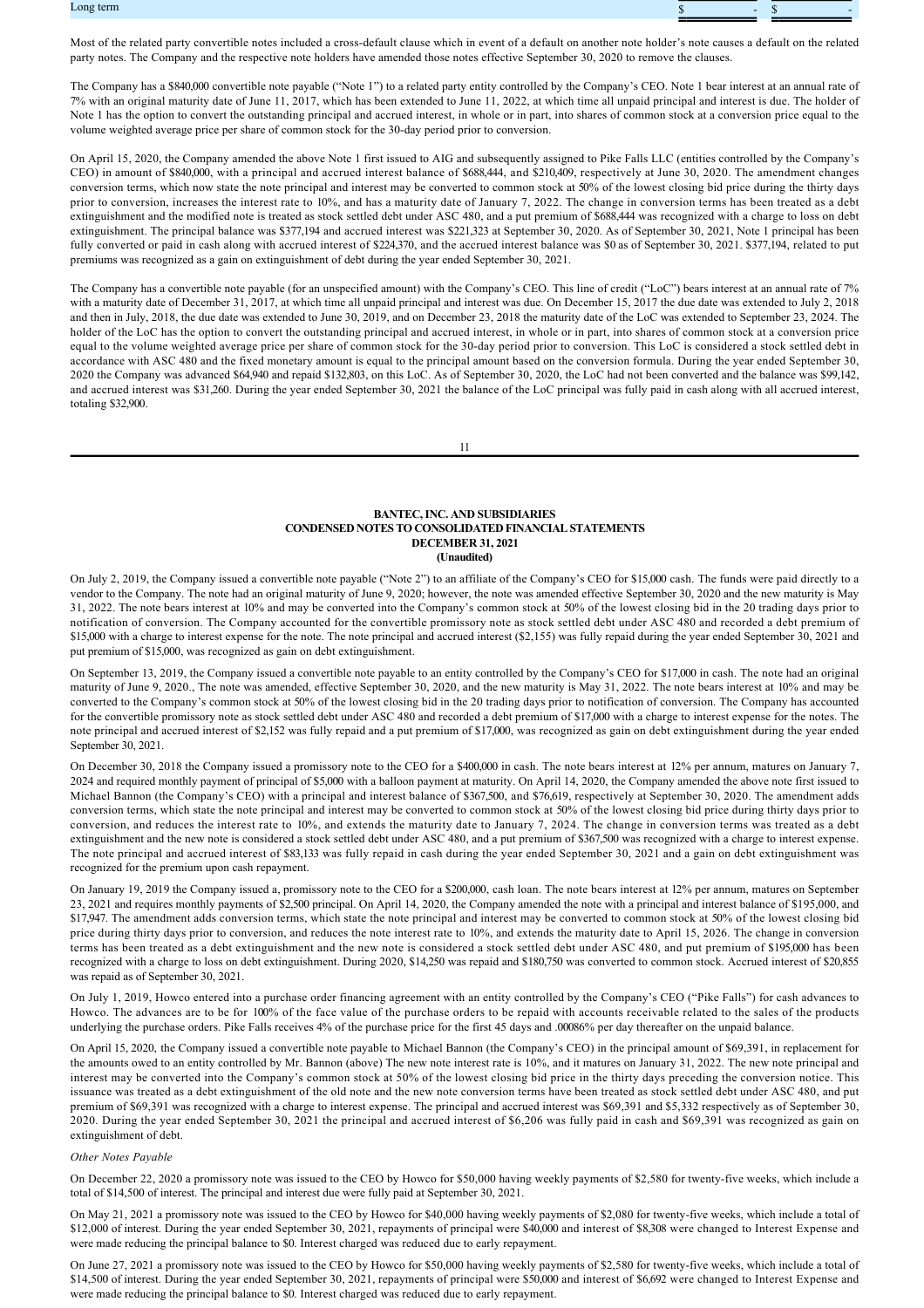On July 12, 2021 a promissory note was issued to the CEO by Howco for \$50,000 having weekly payments of \$2,580 for twenty-five weeks, which include a total of \$14,500 of interest. During the year ended September 30, 2021, repayments of principal were \$50,000 and interest of \$6,135, were changed to interest expense and were made reducing the principal balance to \$0.

During the year ended September 30, 2021, the CEO extended short-term advances totaling \$60,400, which were fully repaid as of September 30, 2021.

12

#### **BANTEC, INC. AND SUBSIDIARIES CONDENSED NOTES TO CONSOLIDATED FINANCIAL STATEMENTS DECEMBER 31, 2021 (Unaudited)**

#### **NOTE 10 CONVERTIBLE NOTES PAYABLE AND ADVISORY FEE LIABILITIES**

The senior secured credit facility note balance and convertible debt balances consisted of the following at December 31, 2021 and September 30, 2021:

|                       | December 31,<br>2021 |          | September 30,<br>2021 |  |
|-----------------------|----------------------|----------|-----------------------|--|
| Principal             | 6,150,407            |          | 6,167,407             |  |
| Premiums              | 1,521,289            |          | .509,673              |  |
| Unamortized discounts |                      | (10,325) | (14, 440)             |  |
|                       | 7,661,371            |          | 7,662,640             |  |

For the three months ended December 31, 2021 and 2020, amortization of debt discount on the above convertible notes amounted to \$7,865 and \$5,787, respectively.

#### *Senior Secured Credit Facility Note Default*

On September 13, 2016, the Company entered into a senior secured credit facility note with an investment fund for the acquisition of Howco. The Company can borrow up to \$6,500,000, subject to lender approval, with an initial convertible promissory note at closing of \$3,500,000 (the "Note"). The Note bears interest at a rate of 18% per annum, required monthly payments of \$52,500, which is interest only, starting on October 13, 2016 through February 13, 2017, and monthly payments, including interest and principal, of \$298,341 starting on March 13, 2017 through maturity on March 13, 2018. In the event of default, the Note balance will bear interest at 25% per annum. In connection with this Agreement, the Company was obligated to pay additional advisory fees of \$850,000 payable in the form of cash or common stock in accordance with the terms of the Agreement. The Company was also required to reserve 7,000 shares of common stock related to this transaction. The reserved shares will be released upon the satisfaction of the loan.

As of December 31, 2021, and September 30, 2021, the Company had issued 539, shares of common stock in satisfaction of the \$850,000 advisory fee in accordance with the terms of the agreement, such shares being issued in September 2016. The proceeds from the sale of the 539, shares were to be applied to the \$850,000 advisory fee due. Based upon the value of the shares, at the time the lender sells the shares, the Company may be required to redeem unsold shares for the difference between the \$850,000 and the lender's sales proceeds. Accordingly, the \$850,000 was reflected as a current liability through December 31, 2017. In January 2018, in connection with a settlement agreement (see below), the accrued advisory fee was reclassified to the principal balance of the replacement Convertible Note. Through the date of the settlement agreement and through December 31, 2021 and September 30, 2021, the lender had not reported any proceeds from the sale of these shares (see below). Prior to the settlement agreement in January 2018, notwithstanding anything contained in the Agreement to the contrary, in the event the Lender has not realized net proceeds from the sale of Advisory Fee Shares equal to at least the Advisory Fee by the earlier to occur of: (A) September 13, 2017; (B) the occurrence of an Event of Default; or (C) the Maturity Date, then at any time thereafter, the Lender shall have the right, upon written notice to the Borrower, to require that the Borrower redeem all Advisory Fee Shares then in Lender's possession for cash equal to the Advisory Fee, less any cash proceeds received by the Lender from any previous sales of Advisory Fee Shares, if any within five (5) Business Days from the date the Lender delivers such redemption notice to the Borrower.

The Note is only convertible upon default or mutual agreement by both parties at a conversion rate of 85% of the lowest of the daily volume weighted average price of the Company's common stock during the 5 business days immediately prior to the conversion date. At any time and from time to time while this Note is outstanding, but only upon: (i) the occurrence of an Event of Default under any of the Loan Documents; or (ii) mutual agreement between the Company and the Holder, this Note may be, at the sole option of the Holder, convertible into shares of the Company's common stock, in accordance with the terms and conditions of the Note. Upon liquidation by the Holder of Conversion Shares issued pursuant to a conversion notice, provided that the Holder realizes a net amount from such liquidation equal to less than the conversion amount specified in the relevant conversion notice, the Company shall issue to the Holder additional shares of the Company's common stock equal to: (i) the Conversion Amount specified in the relevant conversion notice; *minus* (ii) the realized amount, as evidenced by a reconciliation statement from the Holder (a "Sale Reconciliation") showing the realized amount from the sale of the Conversion Shares; *divided by* (iii) the average volume weighted average price of the Company's common stock during the five business days immediately prior to the date upon which the Holder delivers notice (the "Make-Whole Notice") to the Company that such additional shares are requested by the Holder.

Once a default occurs, the Note and the \$850,000 advisory fee payable will be accounted for as stock settled debt at its fixed monetary value. On March 13, 2017 the Company defaulted on the monthly principal and interest payment of \$298,341. Due to this default, as of June 30, 2017, the Company has accounted for the embedded conversion option as stock settled debt and recorded a debt premium of \$617,647 with a charge to interest expense, and the interest rate increased to 25% (default rate).

On March 28, 2017, the Company entered into an additional agreement with the above senior secured credit facility lender to receive a range of advisory services for a total of \$1,200,000 with no definitive terms or length of service which was expensed in fiscal 2017 and had been recorded as an accrued liability – advisory fees through December 31, 2017. In connection with the settlement agreement discussed below, in January 2018, the advisory services fees payable were reclassified to the principal balance of the replacement Convertible Note.

# **BANTEC, INC. AND SUBSIDIARIES CONDENSED NOTES TO CONSOLIDATED FINANCIAL STATEMENTS DECEMBER 31, 2021 (Unaudited)**

On January 3, 2018, the Company entered into a settlement agreement (the "Settlement Agreement") and replacement note agreements with the investment fund related to a senior secured credit facility note dated September 13, 2016. On the effective date of the Settlement Agreement, all amounts owed to the investment fund aggregated \$5,788,642 and consisted of a convertible promissory note of \$3,500,000, accrued interest payable of \$238,642, and accrued advisory fees payable of \$2,050,000. On the effective date of the Settlement Agreement, the amount due of \$5,788,642 was split and apportioned into two separate replacement notes ("Replacement Note A" and Note B"). Replacement Note A had a principal amount of \$1,000,000 and Replacement Note B had a principal balance of \$4,788,642, both of which remained secured by the original security, pledge and guarantee agreements; and other applicable loan documents, and bear interest at 18% per annum.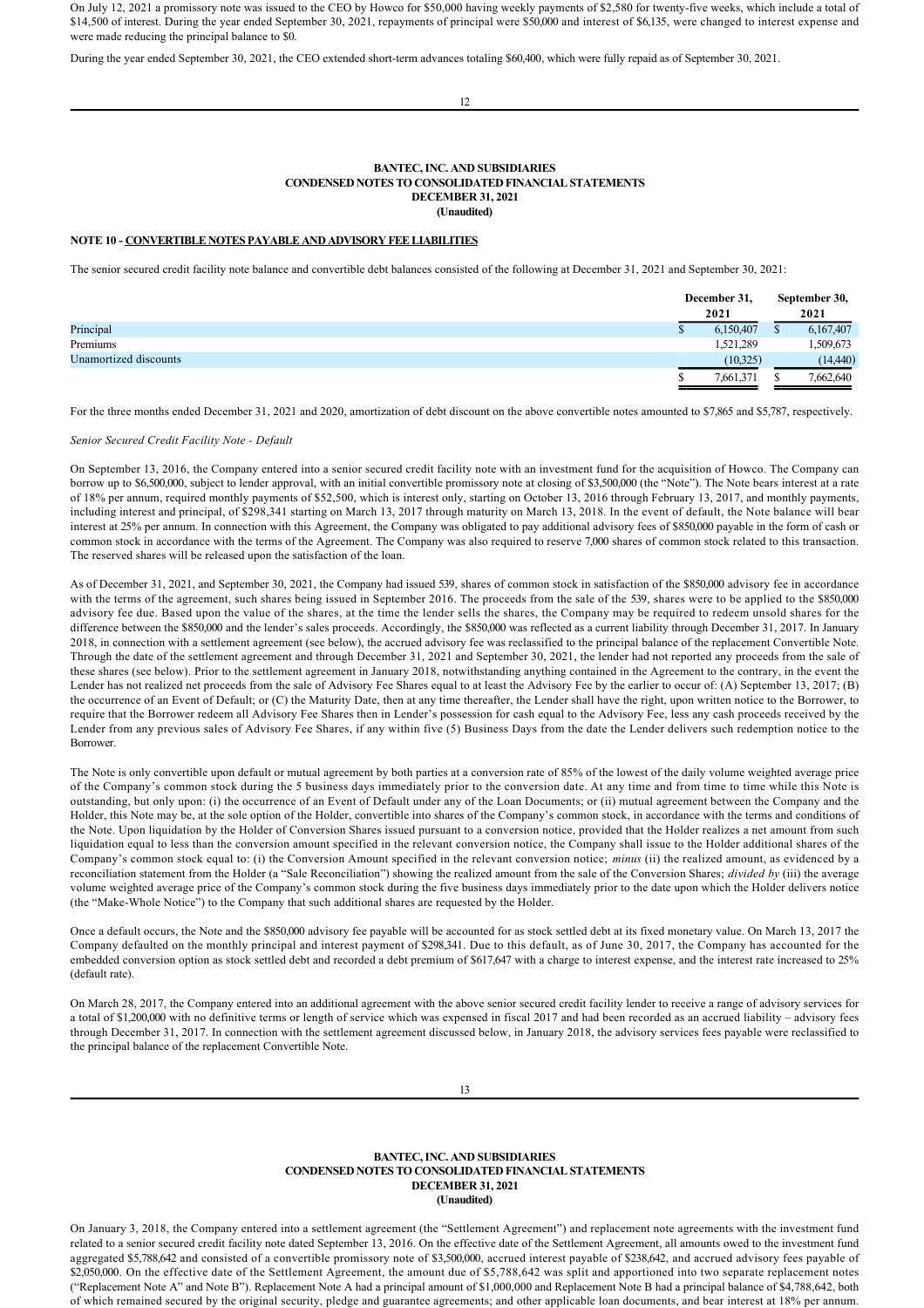The default was not waived by this settlement agreement. The Company originally recorded a premium on stock settled debt of \$617,647 on the \$3,500,000, and subsequent to the settlement agreement recorded an additional premium on stock settled debt of \$403,878 on the additional \$2,288,642 for accrued interest and advisory fees payable that were capitalized as note principal. The interest rate was amended to 12% effective June 12, 2018.

The Credit Agreement was amended such that the maturity date was extended to January 13, 2019 (the "Extended Maturity Date") for replacement Note B, while the Note A maturity date remained at March 13, 2018 but was due as of March 2017 due to the principal and interest payment default discussed above. Notwithstanding anything contained in this Agreement to the contrary, all obligations owing by the Company and all other Credit Parties under the Credit Agreement, First Replacement Note B, and all other Loan Documents shall be paid in full by the Extended Maturity Date as follows: \$52,500 per month from January 13, 2018 to December 13, 2018 and the remaining principal and accrued interest on January 13, 2019. Interest payments made since the amendment have totaled \$323,440 and are therefore not in accord with that amendment. However, TCA has received payments under the 3(a) (10) settlement (below) totaling \$308,100 during the year ended September 30, 2018, and another \$270,320, during the year ended September 30, 2019. The principal balance was \$4,788,642 at September 30, 2018.

On October 30, 2018, TCA the Company's senior lender amended its credit facility which had been restructured in January 2018 when fees for advisory and other matters along with accrued but unpaid interest were capitalized and separated into two notes, Note A having \$1,000,000 principal and Note B having \$4,788,642 both having the same maturity terms, interest rates and conversion rights. Under the current amendment total amounts outstanding under the notes along with accrued interest of \$537,643 has been capitalized with the principal amount due of \$6,018,192, \$5,326,285 for Note B and \$691,907 for Note A. The restated note has the same conversion price discount and therefore continues to be stock settled debt under ASC 480, an additional \$94,878 was charged to interest with a credit to debt premium. The restated note accrues interest on the principal balance at 12% per annum, includes amortization to the new maturity date of December 15, 2020. The amortization payments credited toward the principal amount and accrued interest vary and include payments made under the  $3(a)(10)$  settlement agreement with a third party related to Note A. Economically the total principal and accrued interest outstanding remain unchanged as reported in the consolidated balance sheet. All other terms including conversion rights and a makewhole provision in the case of a conversion shortfall remain the same as stated in the footnotes above.

On September 6, 2019, the Company received a default notice on its payment obligations under the senior secured credit facility agreement from TCA. The Company has proposed a number of solutions including refinancing the debt with other parties. The default was declared due to non-payment of monthly scheduled amortization (principal and interest). TCA holds security interests in all assets of the Company including its subsidiary Howco. The Company is in negotiation with the receiver appointed by the court related to the senior secured creditor's claim and has proposed a preliminary settlement.

At December 31, 2021 and September 30, 2021, the principal of the Note B portion was \$5,326,285 and accrued interest was \$1,898,191 and \$1,738,403 respectively and the Note A principal subject to the 3(a) (10) court order was \$421,587. During the year ended December 31, 2021, the Company has not paid interest or principal and Livingston Asset Management (under the 3(a) (10) settlement) has not made any payments to TCA.

On January 30, 2018 pursuant to the Liability Purchase Term Sheet, the TCA Replacement Note A in the principal amount of \$1,000,000 was acquired by Livingston Asset Management LLC ("Livingston") from the original lender. Principal of Replacement Note A is due to Livingston with all then accrued but unpaid interest due to the original lender. In accordance with the terms of the Settlement Agreement, the Court was advised of the Company's intention to rely upon the exception to registration set forth in Section 3(a) (l0) of the Securities Act to support the issuance of its common shares and the Court held a fairness hearing regarding the issuance on March 12, 2018. Following entry of an Order by the Court which occurred on March 12, 2018, in settlement of the claims, the Company shall issue and deliver to Livingston shares of its common stock (the "Settlement Shares") in one or more tranches as necessary, and subject to adjustment and ownership limitations as set forth in the Settlement Agreement, sufficient to generate proceeds such that the aggregate Remittance Amount equals the Claim Amount. The Company will issue free trading shares of its common stock under section 3(a) (10) of the Securities Act to Livingston in the amount of such judgment in a series of tranches so that Livingston will not own more than 9.99% of the Company's outstanding shares per tranche. The parties reasonably estimate that the fair market value of the Settlement Shares to be received by Livingston is equal to approximately \$1,666,667 which is based on a discount of 40%.

In the three months ended December 31, 2021, there were no 3(a) (10) issuances. As of December 31, 2021, there have been seventeen issuances under section 3(a) (10) of the Securities Act totaling 1,374,885 shares; 1,273,261, in 2019, and 101,624, in 2018, which have been recorded at par value with an equal charge to additional paid-in capital. On November 17, 2019, 194,520 of the shares issued under the 3(a) (10) were cancelled at the request of Livingston. The value originally recorded as a liability remains in the convertible note balance, until these shares have been sold and reported to the Company by the lender as part of the Make-Whole provision at which time the proceeds value of such shares are reclassified to additional paid-in capital. During the years ended September 30, 2018 and September 30, 2019, proceeds of \$308,100 and \$270,320, respectively were remitted to TCA by Livingston and applied to reduce the liability with corresponding credits to additional paid in capital. \$180,618 of debt premium was credited to additional paid in capital in conjunction with the payments to TCA. At December 31, and September 30, 2021, the balance, of \$421,587 along with related debt premium of \$281,054 are included in convertible notes payable on the balance sheet.

14

#### **BANTEC, INC. AND SUBSIDIARIES CONDENSED NOTES TO CONSOLIDATED FINANCIAL STATEMENTS DECEMBER 31, 2021 (Unaudited)**

On March 7, 2018 the Company entered into a placement agent and advisory agreement with Scottsdale Capital Advisors in connection with the Livingston liability purchase term sheet executed on November 15, 2017. The placement agent services fee amounted to \$15,000 payable to Scottsdale Capital Advisors in the form of a convertible note. The note matures six months from the date of issuance and shall accrue interest at the rate of 10% per annum. The \$15,000 note is convertible into shares of the Company's common stock at a discount of 30% of the low closing bid price for the twenty trading days prior to the conversion and is not subject to any registration rights. The Company has accounted for the convertible promissory note as stock settled debt under ASC 480 and recorded a debt premium of \$6,429 with a charge to interest expense. The note has not been converted and the principal balance is \$15,000, at December 31, 2021 and September 30, 2021 with \$6,651, and \$6,273, of accrued interest, respectively. As the note has matured it is technically in default. Under the terms of the note no default interest or penalties accrue.

#### *Other Convertible Debt*

On June 1, 2018, the Company entered into a consulting and services arrangement with Livingston Asset Management which has no stipulated term. The arrangement provides for financial management services including accounting and related periodic reporting among other advisory services. Under the agreement the Company will issue to Livingston Asset Management Convertible Fee Notes having principal of \$12,500, interest of 10% per annum, maturity of six or seven months. The notes are convertible into common shares at a discount of 50% to the lowest bid price in the 30 trading days immediately preceding the notice of conversion. The notes were charged to professional fees for each corresponding service month. The Company has accounted for the convertible promissory note as stock settled debt under ASC 480 and recorded a debt premium of \$12,500 with a charge to interest expense for each note. As of December 31, 2021, the following notes had been issued, assigned and converted as indicated:

December 1, 2018, \$12,500 principal, maturing May 31, 2019 – partially converted, principal balance \$10,375 at September, 30, 2019 – assigned to Alpha Capital Anstalt and fully converted;

January 1, 2019, \$12,500 principal, maturing June 30, 2019 – assigned to Alpha Capital Anstalt and fully converted;

February 1, 2019, \$12,500 principal, maturing July 31, 2019– assigned to Alpha Capital Anstalt and fully converted;

March 1, 2019, \$12,500 principal, maturing August 31, 2019– assigned to Alpha Capital Anstalt and fully converted;

April 1, 2019, \$12,500 principal, maturing September 30, 2019– assigned to Alpha Capital Anstalt and fully converted;

May 1, 2019, \$12,500 principal, maturing October 31, 2019– assigned to Alpha Capital Anstalt and fully converted; and

June 1, 2019, \$12,500 principal, maturing November 30, 2019– assigned to Alpha Capital Anstalt and fully converted.

The notes were charged to professional fees for each corresponding service month. The Company has accounted for each of the Convertible Fee Notes as stock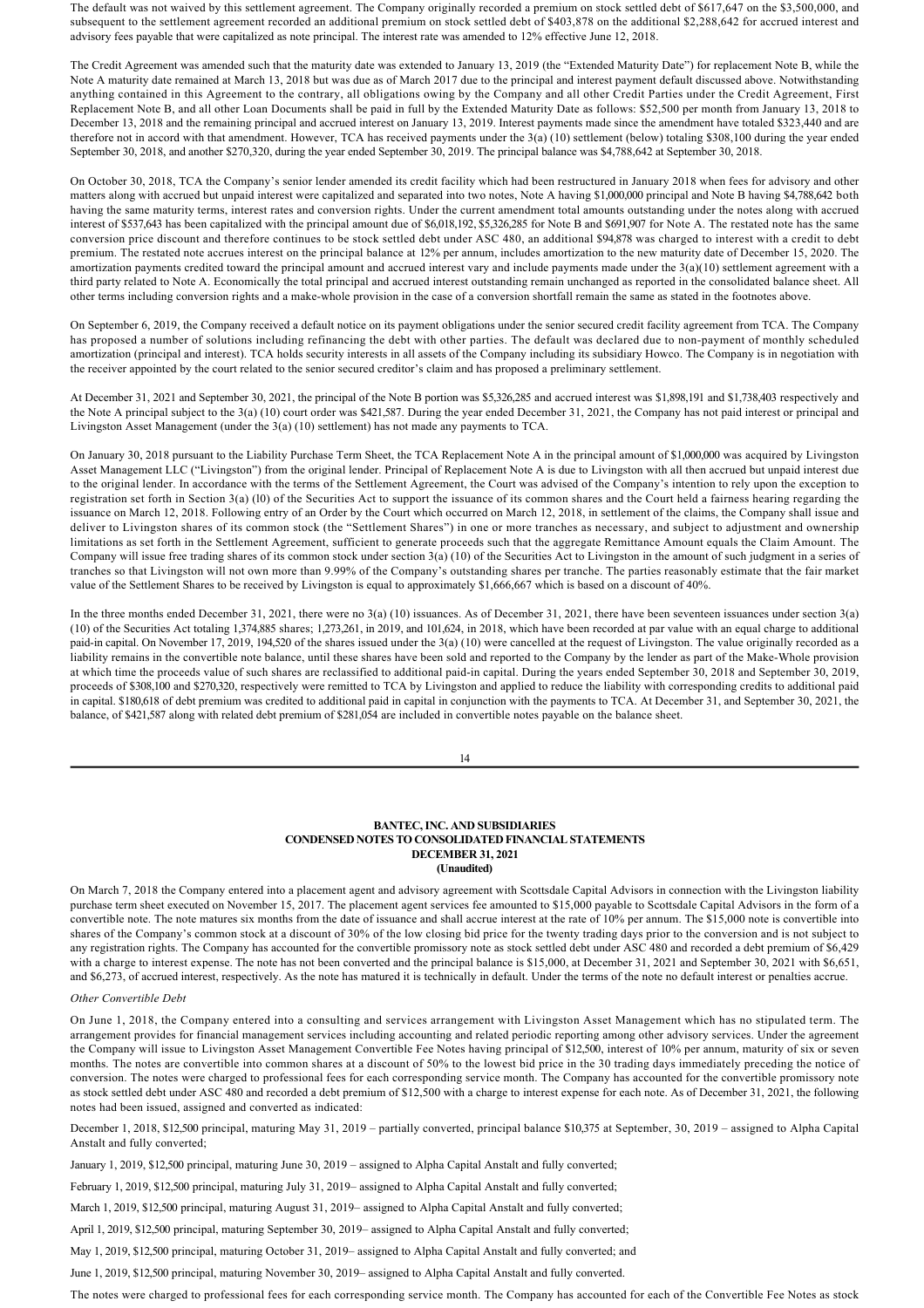settled debt under ASC 480 and recorded a debt premium of \$12,500 each with a charge to interest expense.

On September 30, 2019, the Company issued a convertible note to Livingston Asset Management for \$51,000 (\$17,000, for each of the months from July to September, 2019), under the same interest rate and conversion discount terms. The note matures on March 31, 2020.

On November 1, 2019, Livingston Asset Management LLC amended the terms of the monthly fee notes issued between December 1, 2018 through September 30, 2019, totaling \$136,375, in principal such that the notes are no longer convertible into common stock. The principal balance of \$136,375 was reclassified to notes and loans payable and the related put premiums totaling \$136,375 were recognized as gains on debt extinguishment on the date of the amendment.

The \$85,375 of principal from the Livingston Asset Management LLC notes issued December 1, 2018 through June 1, 2019, along with \$8,475 of accrued interest were sold and assigned to Alpha Capital Anstalt, on February 20, 2020. The assigned notes became convertible as of the date of the assignment by virtue of an agreement between the Company and the new note holder. The terms of the notes provide for conversion of principal and accrued interest at a 50% discount to the lowest closing bid price over the 20 days prior to conversion. The notes have been accounted for as stock settled debt under ASC 480, and put premium of \$93,850 has been recognized with a charge to interest expense. During the year ended September 30, 2020, \$2,200 of the principal was converted into common stock. The total accrued unpaid interest (also not converted) is \$5,277 at September 30, 2020. The assigned notes are in default and there are cross-default terms in the original notes or the assignment documentation. Following conversions during the year ended September 30, 2021 the principal balance was \$0 at December 31, 2021 and \$91,300 as of September 30, 2020. Accrued interest was \$0 and \$5,277 at December 31, 2021 and September 30, 2020, respectively. Put premiums of \$91,300 were reclassified to additional paid in capital during the year ended September 30, 2021.

In April 2020, Livingston Asset Management LLC, sold and assigned its September 30, 2019, promissory notes to Tri-Bridge Ventures, LLC. The principal balance of \$51,000 and accrued interest of \$2,571 acquired at the date of the assignment. Tri-Bridge fully converted all principal and accrued interest by June 16, 2020.

Under the terms of the June 1, 2018 consulting and services agreement with Livingston Asset Management, LLC, as amended on July 1, 2019, Livingston is to receive \$20,000, per month including \$3,000 cash and \$17,000 in promissory notes. The notes bear interest of 10% per annum and mature in six month. The promissory notes are convertible into shares of common stock at a discount of 50% of the lowest closing bid price during the 30 trading days prior to conversion. The notes having a conversion feature are treated as stock settled debt under ASC 480 and a debt premium of \$17,000 is recognized as interest expense on note issuance date. During the year ended September 30, 2021, the October 1, 2020, November 1, 2020, December 1, 2020 and January 1, 2020 notes were fully converted and Livingston agreed to forgive seven months ("February 1, 2020 through August 1, 2020") of service including the cash payments due which were recorded as accounts payable. A gain on debt extinguishment was recognized of \$263,938 related to the principal, premiums and accrued interest during the year ended September 30, 2021. The specific notes forgiven are indicated below.

15

# **BANTEC, INC. AND SUBSIDIARIES CONDENSED NOTES TO CONSOLIDATED FINANCIAL STATEMENTS DECEMBER 31, 2021 (Unaudited)**

Convertible notes were issued to Livingston as follows:

January 1, 2020 - \$17,000 non-convertible note amended to original conversion terms, fully converted;

February 1, 2020 - \$17,000 note and accrued interest forgiven;

March 1, 2020 - \$17,000 note and accrued interest forgiven;

April 1, 2020 - \$17,000 note and accrued interest forgiven;

May 1, 2020, \$17,000 note and accrued interest forgiven;

June 1, 2020 - \$17,000 note and accrued interest forgiven;

July 1, 2020 - \$17,000 note and accrued interest forgiven; and

August 1, 2020 - \$17,000, note and accrued interest forgiven.

Livingston has given the Company forbearance on fees beginning September 1, 2020 through June 1, 2021. Effective July 1, 2021 the agreement was amended changing the advisory fees to \$15,000 due on the first day of each month. Fees are to be paid in the form of a convertible note having a nine month maturity and conversion discount of 50% of the lowest closing bid price during the 30 trading days prior to conversion. The principal balance was \$75,000 and \$45,000 at December 31, and September 30, 2021, respectively. Accrued interest totaled \$2,388 and \$752 at December 31, and September 30, 2021, respectively.

Under the terms of the July 1, 2021 amendment to the consulting and services agreement with Livingston Asset Management, LLC, Livingston is to receive \$15,000, per month in convertible promissory notes. On July 1, 2021 the Company issued a \$15,000 convertible note bearing interest of 10% per annum which matures in nine months. The notes issued are convertible into shares of common stock at a discount of 50% of the lowest closing bid price during the twenty trading days prior to conversion. The notes having a conversion feature are treated as stock settled debt under ASC 480 and a debt premium of \$15,000 is recognized as interest expense on note issuance date. At December 31, and September 30, 2021, the accrued interest was\$756 and \$378, respectively.

August 1, 2021, the Company issued a \$15,000 convertible promissory note to Livingston. The convertible note bears interest of 10% per annum which matures in nine months. The notes issued are convertible into shares of common stock at a discount of 50% of the lowest closing bid price during the twenty trading days prior to conversion. The notes having a conversion feature are treated as stock settled debt under ASC 480 and a debt premium of \$15,000 is recognized as interest expense on note issuance date. At December 31, and September 30, 2021, the accrued interest was \$629 and \$251, respectively.

September 1, 2021, the Company issued a \$15,000 convertible promissory note to Livingston. The convertible note bears interest of 10% per annum and matures in nine months. The notes issued are convertible into shares of common stock at a discount of 50% of the lowest closing bid price during the twenty trading days prior to conversion. The notes having a conversion feature are treated as stock settled debt under ASC 480 and a debt premium of \$15,000 is recognized as interest expense on note issuance date. At December 31, and September 30, 2021, the accrued interest was 1\$501 and \$123, respectively.

On October 1, 2021, the Company issued a convertible promissory note to Livingston Asset Management LLC for \$15,000 in principal for services. The convertible note bears interest of 10% per annum and matures in nine months. The note issued is convertible into shares of common stock at a discount of 50% of the lowest closing bid price during the twenty trading days prior to conversion. The note has a conversion feature and is treated as stock settled debt under ASC 480 and a debt premium of \$15,000 is recognized as interest expense on note issuance date. At December 31, 2021 the accrued interest was \$314.

On November 1, 2021, the Company issued a convertible promissory note to Livingston Asset Management LLC for \$15,000 in principal for services. The convertible note bears interest of 10% per annum and matures in nine months. The note issued is convertible into shares of common stock at a discount of 50% of the lowest closing bid price during the twenty trading days prior to conversion. The note has a conversion feature and is treated as stock settled debt under ASC 480 and a debt premium of \$15,000 is recognized as interest expense on note issuance date. At December 31, 2021 the accrued interest was \$187.

On December 1, 2021, the Company terminated its agreement with Livingston Asset Management entered into a consulting and services arrangement with Frondeur Partners LLC which has no stipulated term. The arrangement provides for financial management services including accounting and related periodic reporting among other advisory services. Under the agreement the Company will issue to Frondeur Partners LLC convertible fee notes having principal of \$15,000, interest of 10% per annum, maturity of nine months. The notes are convertible into common shares at a discount of 50% to the lowest bid price in the twenty trading days immediately preceding the notice of conversion. The notes will be charged to professional fees for each corresponding service month

On December 1, 2021, the Company issued a convertible promissory note to Frondeur Partners LLC for \$15,000 in principal for services (service agreement replacing agreement with Livingston Asset Management LLC). The convertible note bears interest of 10% per annum and matures in nine months. The note issued is convertible into shares of common stock at a discount of 50% of the lowest closing bid price during the twenty trading days prior to conversion. The note has a conversion feature and is treated as stock settled debt under ASC 480 and a debt premium of \$15,000 is recognized as interest expense on note issuance date. At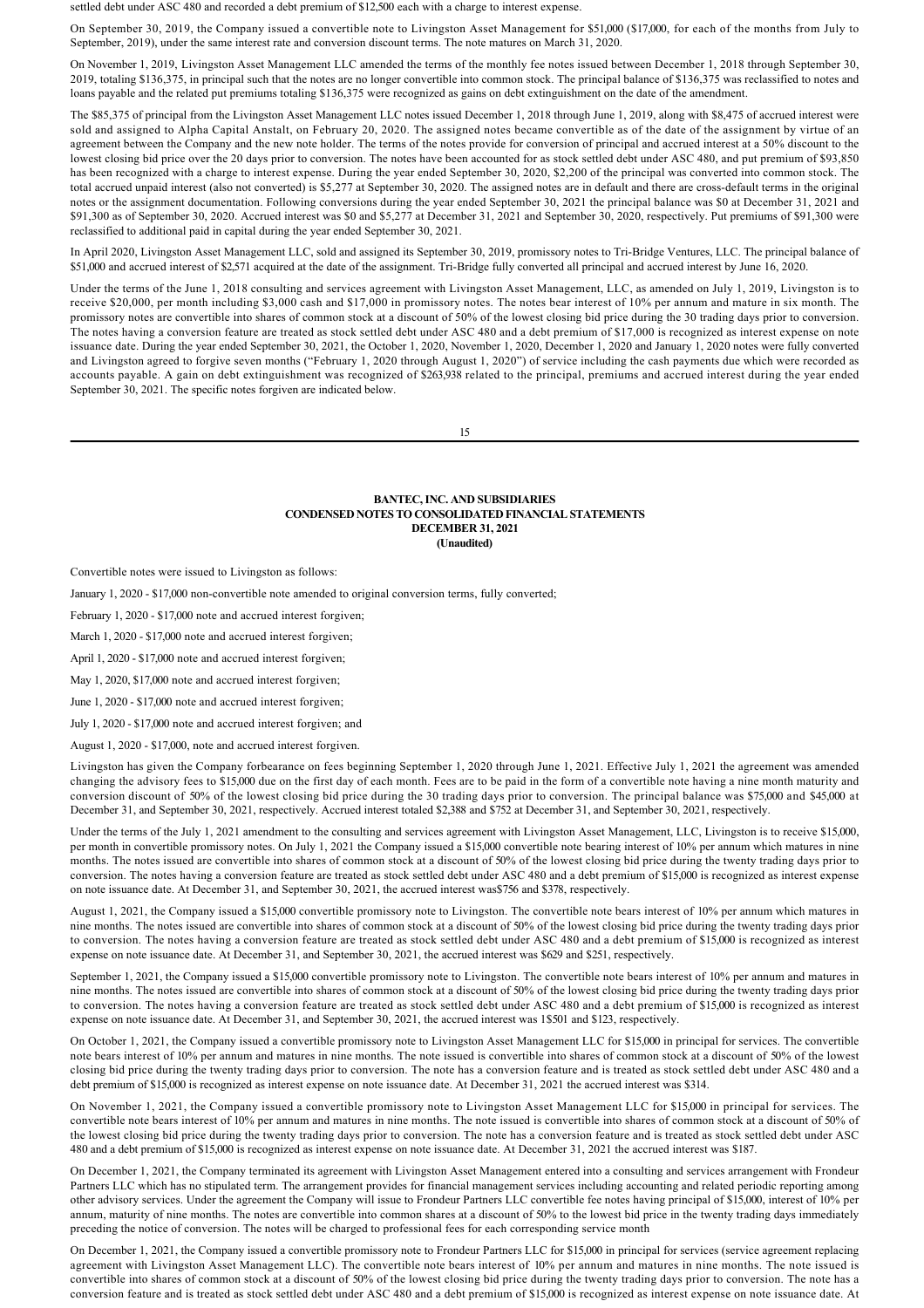## **BANTEC, INC. AND SUBSIDIARIES CONDENSED NOTES TO CONSOLIDATED FINANCIAL STATEMENTS DECEMBER 31, 2021 (Unaudited)**

On August 29, 2018 the Company entered into an agreement with a legal firm to provide securities related and other legal services which has no stipulated term. Under the agreement the Company will issue convertible notes with varying principal amounts for services. The first note was issued on August 29, 2018, for \$6,000, interest of 12%, and a maturity date of February 28, 2019. The conversion feature allows for conversion into common shares at the lesser of: a) 70% of the share price on the date of the note; or b) 50% of the lowest bid price during the 30 trading days preceding the date of the notice of conversion. In connection with the issuance of this Note, the Company determined that the terms of the Note contain a conversion formula that caused variations in the conversion price resulting in the treatment of the conversion option as a bifurcated derivative to be accounted for at fair value. Accordingly, under the provisions of FASB ASC Topic No. 81540, "Derivatives and Hedging – Contracts in an Entity's Own Stock", the embedded conversion option contained in the convertible instruments were accounted for as derivative liabilities at the date of issuance and shall be adjusted to fair value through earnings at each reporting date. The fair values of the embedded conversion option derivatives were determined using the Binomial valuation model. \$10,435 was recognized as derivative liability with \$6,000 charged to debt discount and \$4,035 charged to derivative expense on issuance. The debt discount of \$6,000 was amortized to interest expense to the maturity date of the note. At March 31, 2019 the derivative fair value was determined to have decreased to \$8,881. As the note reached its maturity date no further fair value adjustments will be recorded. For the year ended September 30, 2019, the \$5,000, balance of the debt discount was charged to interest expense and debt discount balances was \$0. During the year ended September 30, 2021 the note principal was fully repaid in cash and the derivative liability was recognized as gain on extinguishment of debt. The following notes have been issued to the law firm, each having six month term to maturity and 12% annual interest but a change in the conversion terms such that a fixed discount of 50% of the lowest bid price in the 30 trading days immediately preceding the notice of conversion. The notes have cross default provisions. The Company has accounted for the convertible promissory notes as stock settled debt under ASC 480 and recorded debt premiums equal to the face value of the notes with a charge to interest expense. The note principal amount was charged to professional fees during the month the note was issued.

April 18, 2019, \$6,000 – in default, sold and assigned to Trillium Partners LP on May 28, 2020 and fully converted as of December 31, 2021;

May 18, 2019, \$6,000 – in default, sold and assigned to Trillium Partners LP on May 28, 2020 and fully converted as of December 31, 2021;

June 18, 2019, \$6,000 – in default, sold and assigned to Trillium Partners LP on May 28, 2020 and fully converted as of December 31, 2021;

July 18, 2019, \$6,000– assigned to Trillium Partners LP on February 12, 2021 and fully converted as of December 31, 2021;

August 18, 2019, \$6,000– assigned to Trillium Partners LP on February 12, 2021 and fully converted as of December 31, 2021;

September 18, 2019, \$6,000– assigned to Trillium Partners LP on February 12, 2021 and fully converted as of December 31, 2021;

October 18, 2019, \$6,000– assigned to Trillium Partners LP on February 12, 2021 and fully converted as of December 31, 2021;

November 18, 2019, \$6,000– assigned to Trillium Partners LP on February 12, 2021 and fully converted as of December 31, 2021;

December 18, 2019, \$6,000– assigned to Trillium Partners LP on February 12, 2021 and fully converted as of December 31, 2021;

January 18, 2020, \$6,000– assigned to Trillium Partners LP on February 12, 2021 and fully converted as of December 31, 2021;

March 18, 2020, \$6,000 – assigned to Trillium Partners LP on February 12, 2021 and fully converted as of December 31, 2021;

April 18, 2020, \$6,000– assigned to Trillium Partners LP on February 12, 2021 and fully converted as of December 31, 2021;

May 18, 2020, \$6,000– assigned to Trillium Partners LP on February 12, 2021 and fully converted as of December 31, 2021;

June 18, 2020, \$6,000– assigned to Trillium Partners LP on February 12, 2021 and fully converted as of December 31, 2021;

July 18, 2020, \$6,000 – assigned to Trillium Partners LP on February 12, 2021 and fully converted as of December 31, 2021;

August 18, 2020, \$6,000 – principal fully repaid in cash; and

September 18, 2020, \$6,000– principal fully repaid in cash.

The principal balances owed under the agreement as if December 31, and September 30, 2021 were \$0, and \$0 respectively.

It is the Company's intention to pay the monthly fee in cash, therefore it expected that no new notes will be issued in conjunction with the monthly attorney service fees.

On November 13, 2018, the Company issued a convertible promissory note for \$90,000 to a vendor in settlement of approximately \$161,700 of past due amounts due for services. The note bears interest at 5%, matures on June 30, 2019 and is convertible into the Company's common stock at 50% of the lowest closing bid price during the 20 trading days immediately preceding the notice of conversion. The note matured on June 30, 2019, there is no default penalty associated with the note, nor are there any cross-default provisions in the note. The Company has accounted for the convertible promissory note as stock settled debt under ASC 480 and recorded debt premium \$90,000 with a charge to interest expense for the notes. The unconverted principal, premium and accrued interest were \$90,000, \$90,000, and \$25,725 as of September 30, 2021. At December 31, 2021 the principal, premium and accrued interest were \$90,000, \$90,000, and \$28,447.

# 17

## **BANTEC, INC. AND SUBSIDIARIES CONDENSED NOTES TO CONSOLIDATED FINANCIAL STATEMENTS DECEMBER 31, 2021 (Unaudited)**

On November 9, 2017, the Company received a first tranche payment of \$75,500 under the terms of a Securities Purchase Agreement dated October 25, 2017, with Crown Bridge Partners, LLC ("Crown Bridge") under which the Company issued to Crown Bridge a convertible note in the principal amount of \$105,000 and a fiveyear warrant to purchase 100, shares of the Company's common stock at an exercise price of \$350, as a commitment fee which is equal to the product of one-third of the face value of each tranche divided by \$350. Under the terms of the note Crown Bridge was to receive "right of first refusal" for any subsequent loans or notes to fund the Company. The Company violated this covenant when funding was received from other sources without offering Crown Bridge the opportunity to participate. On December 20, 2017 the Company cured this covenant violation by issuing 200 additional warrants which have the same exercise price and terms of the original warrants. The warrants have full ratchet price protection and cashless exercise rights.

The convertible note (the "Note") issued to Crown Bridge in the principal amount of \$105,000, has an original issue discount of \$10,500 and issue costs of \$19,000 both of which are recorded as debt discount along with the warrant relative fair value of \$12,507 for the original 100, warrants and \$31,529 for the penalty warrants to be amortized over the twelve month term of this tranche, bears interest of 10% (12% default rate) per annum, and has a maturity date of 12 months from the date of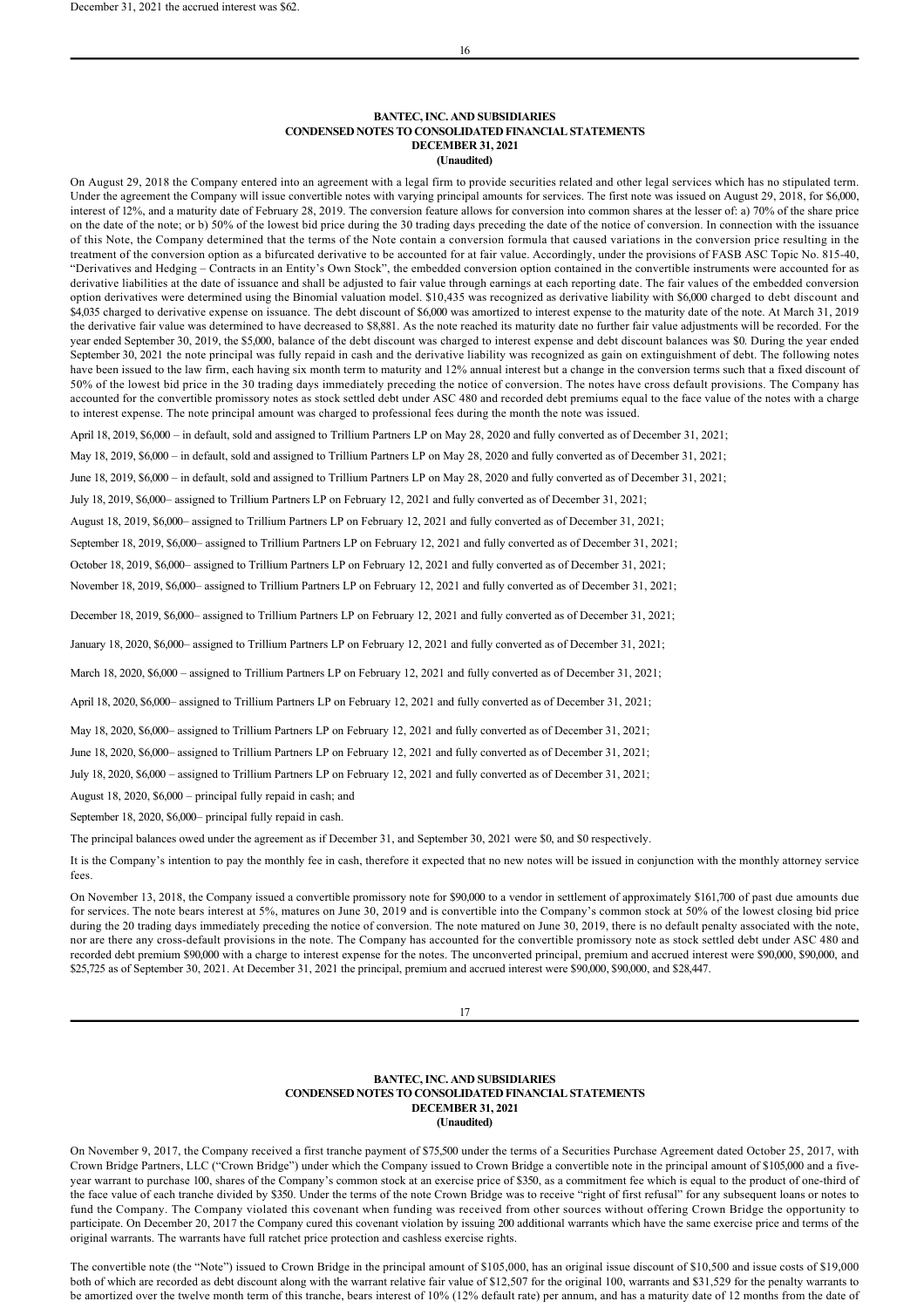each tranche of payments under the Note with future tranches being at the discretion of Crown Bridge. The conversion rate for any conversion of unpaid principal and interest under the Notes is at a 35% discount to the lowest market price of the shares of the Company's common stock within a 20 day trading period prior to the date of conversion to which an additional 10% discount will be added if the conversion price of the Company's common stock is less than \$50, per share and no shares of the Company's common stock can be issued to the extent Crown Bridge would own more than 4.99% of the outstanding shares of the Company's common stock and the conversion shares contain piggy-back registration rights. The Note is subject to customary default provisions including an event of default if the bid price of the Company's common stock is less than its par value of \$.0001 per share. The Company is entitled to prepay the Note between 30 days after its issuance until 180 days from its issuance at amounts that increase from 112% of the prepayment amount to 137% of the prepayment amount depending on the length of time when prepayments are made. The Company has accounted for the convertible promissory note as stock settled debt under ASC 480 and recorded a debt premium of \$56,538 with a charge to interest expense. As of September 30, 2018 the note holder fully converted principal and accrued interest into common shares. The debt premium on stock settled debt was fully recognized as additional paid in capital.

On March 1, 2019, the Company received a second tranche advance under the Crown Bridge Partners, LLC, master note dated October 25, 2017, for principal amount of \$35,000, including covered fees and original issue discount totaling \$5,000. Under the conversion terms of the above note, the holder is entitled to a 35% discount plus an additional 10% discount based on the conversion rights of certain other note holders. Therefore, a discount of 45% is assumed for any conversions of this note tranche. The Company has accounted for the convertible promissory note as stock settled debt under ASC 480 and recorded a debt premium of \$28,636 with a charge to interest expense. The original issue discount and fees charged were treated as debt discount and will be amortized to financing expenses over the term of the note. Following conversions during the year ended September 30, 2020 the principal balance and debt premium balances were reduced and the unamortized debt discount was \$0, at September 30, 2020. The principal was increased by charges of \$17,500 for technical default effective during the year ended September 30, 2020 and an additional put premium was calculated to be \$26,250. The cross-default provisions of the note include defaults on any notes issued to third parties including any issued subsequent to the issuance of this note. The default charge and the put premium were charged to interest expense at June 30, 2020. The conversion discount increased to 60% as a result of the default. The principal and accrued interest were \$2,766 and \$6,464, respectively at September 30, 2021 and \$2,766 and \$6,533 at December 31, 2021.

18

# **BANTEC, INC. AND SUBSIDIARIES CONDENSED NOTES TO CONSOLIDATED FINANCIAL STATEMENTS DECEMBER 31, 2021 (Unaudited)**

On July 12, 2019, the Company issued a convertible promissory note to Trillium Partners LP for cash in the amount of \$10,000. The note bears interest at 10%, matures on January 11, 2020, and was convertible into the Company's common stock at 50% of the lowest closing bid price on the 20 trading days immediately preceding the notice of conversion. The Company accounted for the convertible promissory note as stock settled debt under ASC 480 and recorded debt premium \$10,000 with a charge to interest expense for the notes.

On November 1, 2019, Trillium Partners LP amended the terms of the notes issued July 12, 2019, such that the note is no longer convertible into common stock. The principal balance of \$10,000 was reclassified to notes and loans payable and the related put premium totaling \$10,000 was recognized as a gain on debt extinguishment on the date of the amendment.

The note issued to Trillium Partners LP, on July 12, 2019 was sold and assigned to Alpha Capital Anstalt on February 20, 2020. The assigned note became convertible as of the date of the assignment by virtue of an agreement between the Company and the new note holder. The terms of the note provide for conversion of principal and accrued interest at a 50% discount to the lowest closing bid price over the 20 days prior to conversion. The note matured on January 11, 2020 and therefore the default interest rate is 24%. There are no cross-default provisions in the note. The note has been accounted for as stock settled debt under ASC 480, and put premium of \$10,395 was recognized with a charge to interest expense. The note balance and premium were \$10,745 and \$10,395, at September 30, 2020. Accrued interest was \$1,854 at September 30, 2020. The note and accrued interest were fully converted during the year ended September 30, 2021. The balance of put premium was reclassified to additional paid in capital upon conversion.

On April 20, 2020, the Company issued a convertible promissory note to Geneva Roth Remark Holdings for \$60,000, for \$57,000, cash and fees of \$3,000 (treated as OID to be amortized over the life of the note) having a 10% annual interest rate, maturity of April 20, 2021, and conversion right to a 42% discount to the lowest traded price in the 20 days prior to delivery of a conversion notice. The cross-default terms in the note only include defaults on notes issued to related parties of the note holder. The Company treated the convertible note in accordance with ASC 480 Stock Settled Debt, and recognized the put premium for the stock price discount as a liability with a charge to interest expense at the date of the issuance of the convertible promissory note. Principal, put premium and accrued interest were \$60,000, \$43,448 and \$2,630, respectively at September 30, 2020. The note and accrued interest were fully converted during the year ended September 30, 2021. \$43,448 of put premium was reclassified to additional paid in capital upon conversion.

On May 14, 2020, the Company issued a convertible promissory note for \$35,000 issued to Tri-Bridge Ventures LLC for a cash loan of \$35,000. The note has a one year maturity, 8% annual interest and can be converted to common stock at the contracted price of 60% of the lowest daily traded price during the 10 days prior to delivery of a conversion notice. There are no cross-default provisions in the note. The Company has treated the convertible note in accordance with ASC 480 Stock Settled Debt, and recognized the put premium for the stock price discount as a liability with a charge to interest expense at the date of the issuance of the convertible promissory note. The principal, put premium and accrued interest were \$35,000, \$23,333 and \$836, respectively at September 30, 2020. The principal and accrued interest was fully converted and balances were \$0, and \$0 respectively at September 30, 2021. \$23,333 of put premium was reclassified to additional paid in capital upon conversion.

On June 9, 2020, the Company issued a convertible promissory note in the amount of \$53,000 to Geneva Roth Remark Holdings Inc. The Company received \$50,000, in cash on June 10, 2020 with \$3,000, being retained for legal and underwriting fees which will be treated as OID and be amortized to interest expense over the term of the note. The note matures on June 10, 2021, bears interest at 10%, with a 22% default interest rate and may be converted at 58% of the lowest closing bid price in the 20 days preceding a conversion. The cross-default terms in the note only include defaults on notes issued to related parties of the note holder. The Company treated the convertible note in accordance with ASC 480 Stock Settled Debt, recognizing \$38,379 of put premium for the stock price discount as a liability with a charge to interest expense at the date of the issuance of the convertible promissory note. The principal and accrued interest balances were, \$53,000 and \$1,597 at September 30, 2020, respectively. The principal and accrued interest was fully converted and balances were \$0, and \$0 respectively at September 30, 2021. \$38,379 of put premium was reclassified to additional paid in capital upon conversion.

## **BANTEC, INC. AND SUBSIDIARIES CONDENSED NOTES TO CONSOLIDATED FINANCIAL STATEMENTS DECEMBER 31, 2021 (Unaudited)**

On July 10, 2020, the Company issued a convertible promissory note to Geneva Roth Remark Holdings Inc. in the amount of \$53,000. The Company received \$50,000, in cash on July 15, 2020 with \$3,000, being retained for legal and underwriting fees which will be treated as debt discount and be amortized to interest expense over the term of the note. The note matures on July 10, 2021, bears interest at 10%, with a 22% default interest rate and may be converted at 58% of the lowest closing bid price in the 20 days preceding a conversion. The cross-default terms in the note only include defaults on notes issued to related parties of the note holder. The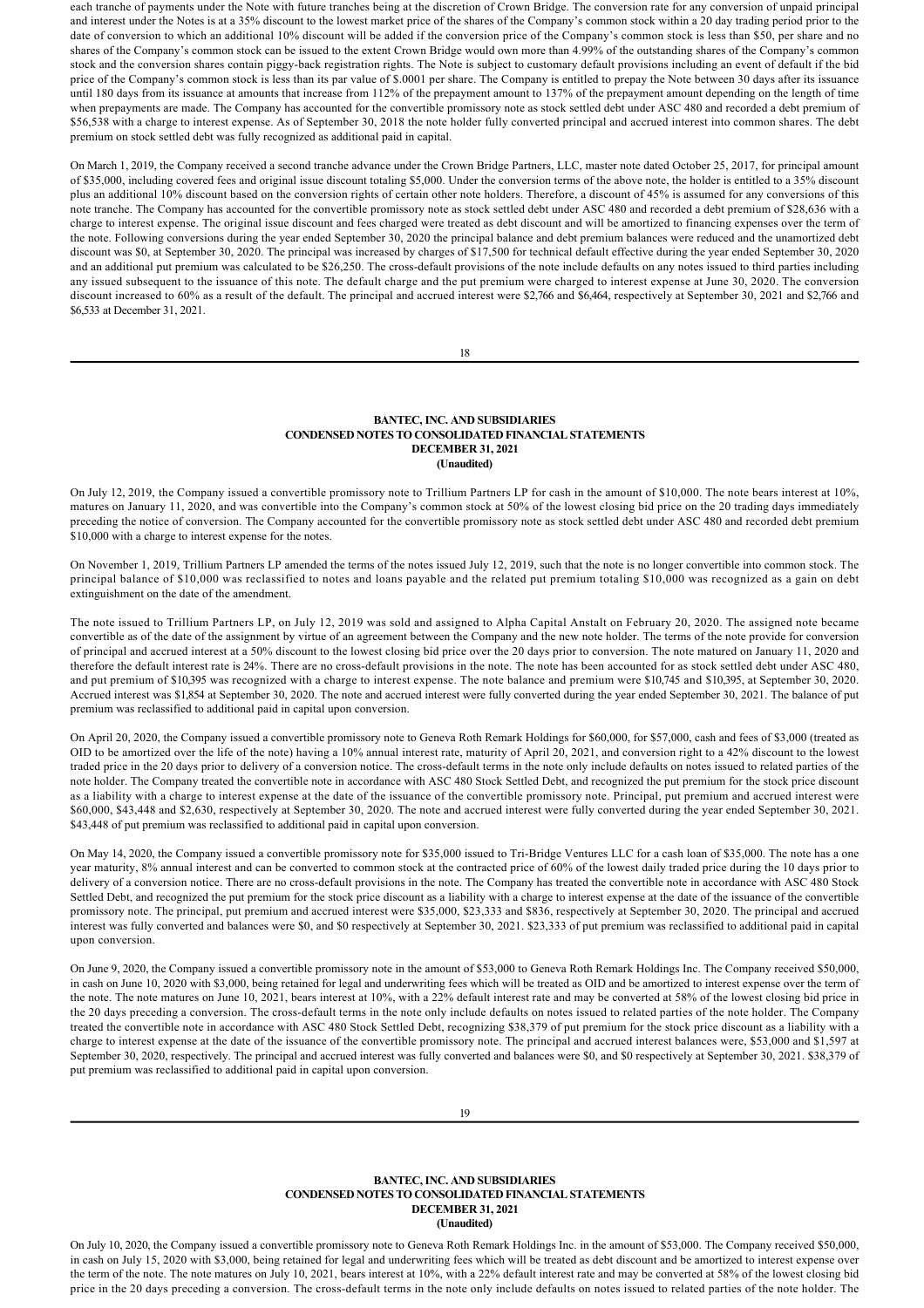Company treated the convertible note in accordance with ASC 480 Stock Settled Debt, recognizing \$38,379 as put premium for the stock price discount as a liability with a charge to interest expense at the date of the issuance of the convertible promissory note. The principal and accrued interest balances were \$53,000 and \$1,118 respectively at September 30, 2020. The principal and accrued interest was fully converted and balances were \$0, and \$0 respectively at September 30, 2021. \$38,379 of put premium was reclassified to additional paid in capital upon conversion.

On August 28, 2020, the Company issued a convertible promissory note in the amount of \$104,000 to Geneva Roth Remark Holdings Inc. The Company received \$100,500, in cash on August 28, 2020 with \$3,500, being retained for legal and underwriting fees which will be treated as OID and be amortized to interest expense over the term of the note. The note matures on August 28, 2021, bears interest at 10%, with a 22% default interest rate and may be converted at 58% of the lowest closing bid price in the 20 days preceding a conversion. The cross-default terms in the note only include defaults on notes issued to related parties of the note holder. The Company treated the convertible note in accordance with ASC 480 Stock Settled Debt, recognizing \$75,310 of put premium for the stock price discount as a liability with a charge to interest expense at the date of the issuance of the convertible promissory note. The principal and accrued interest balances were \$104,000 and \$826 respectively at September 30, 2020.The principal and accrued interest was fully converted and balances were \$0, and \$0 respectively at September 30, 2021. \$75,310 of put premium was reclassified to additional paid in capital upon conversion.

On November 2, 2020, the Company executed a convertible promissory note issued to Geneva Roth Remark Holdings for \$53,500, having a 10% annual interest rate, with a 22% default interest rate, maturity of November 2, 2021, and conversion right to a 40% discount to the lowest traded price in the 20 days prior to delivery of a conversion notice. The note was funded for \$50,000, with \$3,500, disbursed for legal and execution fees. The cross-default terms in the note only include defaults on notes issued to related parties of the note holder. The Company treated the convertible note in accordance with ASC 480 Stock Settled Debt, recognizing \$35,666 of put premium for the stock price discount as a liability with a charge to interest expense at the date of the issuance of the convertible promissory note. The principal and accrued interest was fully converted and balances were \$0, and \$0 respectively at September 30, 2021. \$35,666 of put premium was reclassified to additional paid in capital upon conversion.

On December 15, 2020, the Company executed a convertible promissory note issued to Geneva Roth Remark Holdings for \$43,500, having a 10% annual interest rate, with a 22% default interest rate, maturity of December 15, 2021, and conversion right to a 40% discount to the lowest traded price in the 20 days prior to delivery of a conversion notice. The note was funded for \$40,000, with \$3,500, disbursed for legal and execution fees. The cross-default terms in the note only include defaults on notes issued to related parties of the note holder. The Company treated the convertible note in accordance with ASC 480 Stock Settled Debt, recognizing \$29,000 of put premium for the stock price discount as a liability with a charge to interest expense at the date of the issuance of the convertible promissory note. The principal and accrued interest was fully converted and balances were \$0, and \$0 respectively at September 30, 2021. \$29,000 of put premium was reclassified to additional paid in capital upon conversion.

On January 12, 2021, the Company executed a convertible promissory note issued to Geneva Roth Remark Holdings for \$53,500, having a 10% annual interest rate, with a 22% default interest rate, maturity of January 12, 2022, and conversion right to a 35% discount to the lowest traded price in the 20 days prior to delivery of a conversion notice. The note was funded for \$50,000, with \$3,500, disbursed for legal and execution fees. The Company will treat the convertible note in accordance with ASC 480 Stock Settled Debt, recognizing \$28,807 of put premium for the stock price discount as a liability with a charge to interest expense at the date of the issuance of the convertible promissory note. The principal and accrued interest of \$53,500 and \$2,675 were fully converted into common stock during the year ended September 30, 2021 and put premium of \$28,807 was reclassified to additional paid in capital.

On February 15, 2021, the Company executed a convertible promissory note issued to Geneva Roth Remark Holdings for \$53,500, having a 10% annual interest rate, with a 22% default interest rate, maturity of February 15, 2022, and conversion right to a 35% discount to the lowest traded price in the 20 days prior to delivery of a conversion notice. The note was funded for \$50,000, with \$3,500, disbursed for legal and execution fees. The cross-default terms in the note only include defaults on notes issued to related parties of the note holder. The Company will treat the convertible note in accordance with ASC 480 Stock Settled Debt, recognizing \$28,807 of put premium for the stock price discount as a liability with a charge to interest expense at the date of the issuance of the convertible promissory note. The principal and accrued interest of \$53,500 and \$2,675 were fully converted into common stock during the year ended September 30, 2021 and put premium of \$28,807 was reclassified to additional paid in capital.

On March 15, 2021, the Company executed a convertible promissory note issued to Geneva Roth Remark Holdings for \$53,500, having a 10% annual interest rate, with a 22% default interest rate, maturity of March 15, 2022, and conversion right to a 35% discount to the lowest traded price in the 20 days prior to delivery of a conversion notice. The note was funded for \$50,000, with \$3,500, disbursed for legal and execution fees. The cross-default terms in the note only include defaults on notes issued to related parties of the note holder. The Company will treat the convertible note in accordance with ASC 480 Stock Settled Debt, recognizing \$28,807 of put premium for the stock price discount as a liability with a charge to interest expense at the date of the issuance of the convertible promissory note. The principal and accrued interest of \$53,500 and \$2,675 were fully converted into common stock during the year ended September 30, 2021 and put premium of \$28,807 was reclassified to additional paid in capital.

| ٦           |
|-------------|
| i<br>×<br>٧ |

#### **BANTEC, INC. AND SUBSIDIARIES CONDENSED NOTES TO CONSOLIDATED FINANCIAL STATEMENTS DECEMBER 31, 2021 (Unaudited)**

On May 3, 2021, the Company entered into a convertible promissory note with Geneva Roth Remark Holdings, Inc. ("Lender") in the principal amount of \$58,500, (the "May 3, 2021 Note"). The May 3, 2021 Note carries interest at the rate of 10%, matures on May 3, 2022, and is convertible into shares of the Company's common stock, par value \$0.0001, at the Lender's election, after 180 days, at a 35% discount, provided that the Lender may not own greater than 4.99% of the Company's common stock at any time. The note was funded for \$55,000, with \$3,500, disbursed for legal and execution fees. The Company will treat the convertible note in accordance with ASC 480 Stock Settled Debt, recognizing \$31,500 of put premium for the stock price discount as a liability with a charge to interest expense at the date of the issuance of the convertible promissory note. The principal, premium and accrued interest were \$58,500, \$31,500 and \$2,204 respectively at September 30, 2021. The principal and accrued interest of \$58,500 and \$2,925 were fully converted into common stock during the three months ended December 31, 2021 and put premium of \$31,500 was reclassified to additional paid in capital.

On June 14, 2021, the Company entered into a convertible promissory note with Geneva Roth Remark Holdings, Inc. ("Lender") in the principal amount of \$58,500, (the "June 14, 2021 Note"). The June 14, 2021 Note carries interest at the rate of 10%, matures on June 14, 2022, and is convertible into shares of the Company's common stock, par value \$0.0001, at the Lender's election, after 180 days, at a 35% discount, provided that the Lender may not own greater than 4.99% of the Company's common stock at any time. The note was funded for \$55,000, with \$3,500, disbursed for legal and execution fees. The Company will treat the convertible note in accordance with ASC 480 Stock Settled Debt, recognizing \$31,500 of put premium for the stock price discount as a liability with a charge to interest expense at the date of the issuance of the convertible promissory note. The principal, premium and accrued interest were \$53,500, \$31,500 and \$1,715 respectively at September 30, 2021. The principal and accrued interest of \$58,500 and \$2,925 were fully converted into common stock during the three months ended December 31, 2021 and put premium of \$31,500 was reclassified to additional paid in capital.

On July 19, 2021, the Company entered into a convertible promissory note with Geneva Roth Remark Holdings, Inc. ("Lender") in the principal amount of \$53,750, (the "July 19, 2021 Note"). Note carries interest at the rate of 10%, matures on July 19, 2022, and is convertible into shares of the Company's common stock, par value \$0.0001, at the Lender's election, after 180 days, at a 35% discount, provided that the Lender may not own greater than 4.99% of the Company's common stock at any time. The note was funded for \$50,000, with \$3,750, disbursed for legal and execution fees. The Company treated the convertible note in accordance with ASC 480 Stock Settled Debt, recognizing \$28,942 of put premium for the stock price discount as a liability with a charge to interest expense at the date of the issuance of the convertible promissory note. At December 31, and September 30, 2021, the accrued interest was \$2,481 and \$1,127, respectively.

On August 17, 2021, the Company entered into a convertible promissory note with Geneva Roth Remark Holdings, Inc. ("Lender") in the principal amount of \$45,000, (the "August 17, 2021 Note"). The August 17, 2021 Note carries interest at the rate of 10%, matures on August 17, 2022, and is convertible into shares of the Company's common stock, par value \$0.0001, at the Lender's election, after 180 days, at a 35% discount, provided that the Lender may not own greater than 4.99% of the Company's common stock at any time. The note was funded for \$41,250, with \$3,750, disbursed for legal and execution fees. The Company will treat the convertible note in accordance with ASC 480 Stock Settled Debt, recognizing \$24,231 of put premium for the stock price discount as a liability with a charge to interest expense at the date of the issuance of the convertible promissory note. At December 31, and September 30, 2021, the accrued interest was \$1,695 and \$561,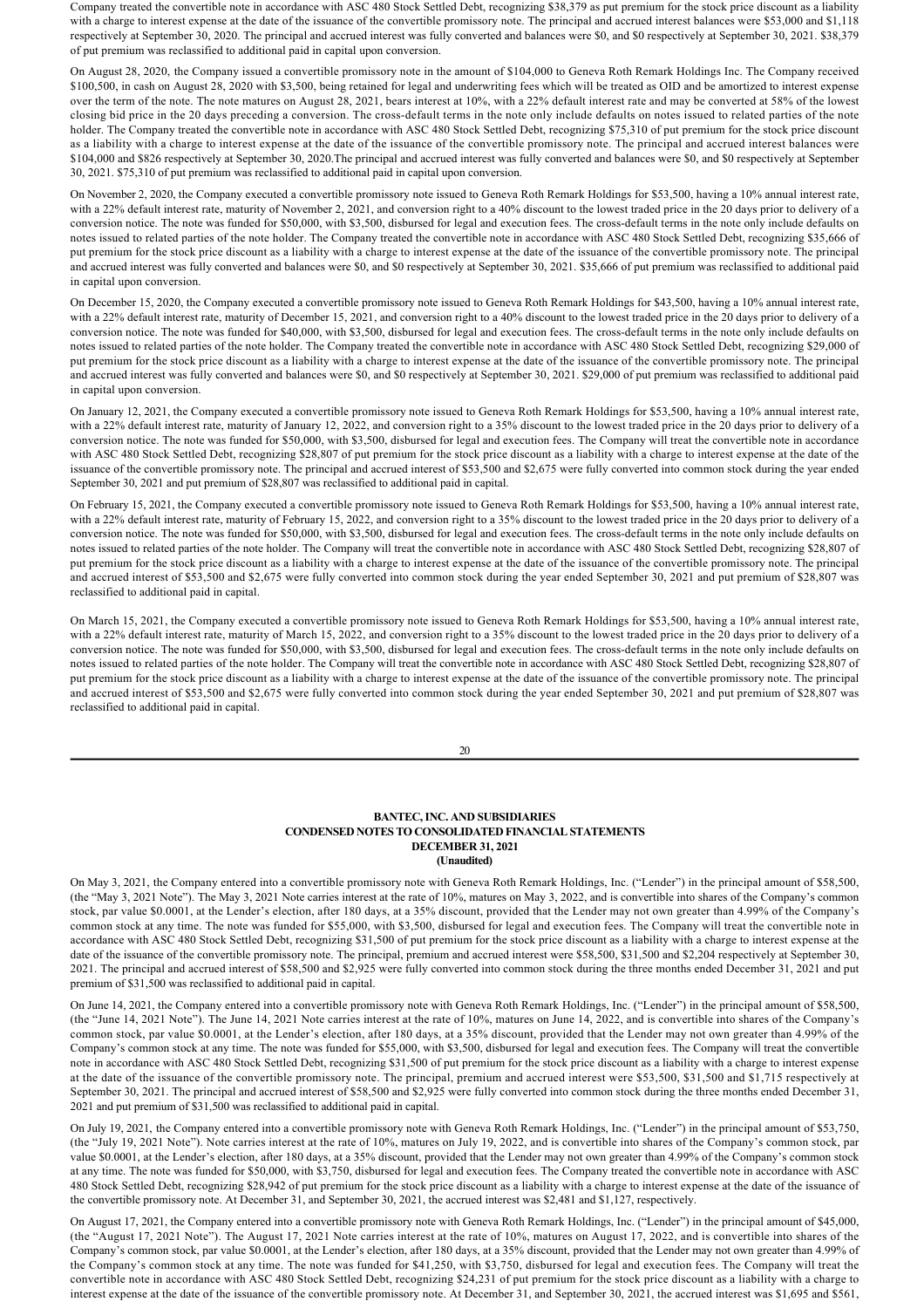respectively.

On September 17, 2021, the Company entered into a convertible promissory note with Geneva Roth Remark Holdings, Inc. ("Lender") in the principal amount of \$50,000, (the "September 17, 2021 Note"). The September 17, 2021 Note carries interest at the rate of 10%, matures on September 17, 2022, and is convertible into shares of the Company's common stock, par value \$0.0001, at the Lender's election, after 180 days, at a 35% discount, provided that the Lender may not own greater than 4.99% of the Company's common stock at any time. The note was funded for \$46,250, with \$3,750, disbursed for legal and execution fees. The Company treated the convertible note in accordance with ASC 480 Stock Settled Debt, recognizing \$26,923 of put premium for the stock price discount as a liability with a charge to interest expense at the date of the issuance of the convertible promissory note. At December 31, and September 30, 2021, the accrued interest was \$1,466 and \$205, respectively.

On November 12, 2021, the Company executed a convertible promissory note issued to Sixth Street Lending LLC for \$55,000, having a 10% annual interest rate, maturity of November 12, 2022, and conversion right to a 35% discount to the average of the two lowest traded price in the 15 days prior to delivery of a conversion notice. The Company treated the convertible note in accordance with ASC 480 Stock Settled Debt, recognizing \$29,615 of put premium for the stock price discount as a liability with a charge to interest expense at the date of the issuance of the convertible promissory note. The note was funded for \$51,250, with \$3,750, disbursed for legal and execution fees. At December 31, 2021, the accrued interest was \$693.

# **NOTE 11 NOTES AND LOANS PAYABLE**

The notes balance consisted of the following at December 31, and September 30, 2021:

|                           | December 31,<br>2021 | September 30,<br>2021 |  |
|---------------------------|----------------------|-----------------------|--|
| Principal loans and notes | 377,048              | 519,054               |  |
| Discounts                 | (23,983)             | (45, 816)             |  |
| Total                     | 353,065              | 473,238               |  |
| Less Current portion      | (50, 579)            | (170, 036)            |  |
| Non-current               | 302,486              | 303,202               |  |
|                           |                      |                       |  |

21

# **BANTEC, INC. AND SUBSIDIARIES CONDENSED NOTES TO CONSOLIDATED FINANCIAL STATEMENTS DECEMBER 31, 2021 (Unaudited)**

On June 1, 2018 the Company entered into a consulting and services arrangement with Livingston Asset Management. The arrangement provides for financial management services including accounting and related periodic reporting among other advisory services. The agreement was amended on July 1, 2019 regard payment terms. Under the amended agreement the Company will issue to Livingston Asset Management Fee Notes having principal of \$17,000, interest of 10% per annum, maturity of six or seven months. The Company will also pay \$3,000 in cash due on the first of each month. Following the assignments during fiscal year 2020, to Alpha Capital Anstalt and TBV LLC, the principal and accrued interest of the promissory notes described below, held by Livingston totaled, \$85,000 and \$6,760, respectively at September 30, 2020.

During the year ended September 30, 2021, the conversion terms associated with the original October, November, December and January notes below were reinstated and the notes and accrued interest of \$7,168, were converted into shares of common stock. The February note was forgiven by Livingston as of September 30, 2021. Following conversions, forgiveness and reclassification, the principal balance was \$0, as of September 30, 2021.

On October 1, 2019, the Company issued a promissory note to Livingston Asset Management LLC, for \$17,000, under the terms of the agreement above. The note is now in default and there are no cross-default provisions in the note. The principal amount was charged to professional fees on the issuance date. The note bears interest at 10% and matures in nine months. At September 30, 2020, accrued interest was \$1,637. Conversion terms of the original note were reinstated and the note and accrued interest of \$1,924 were fully converted into common stock during the year ended September 30, 2021. \$17,000 was charged to loss on debt extinguishment due to reinstatement of conversion feature treated as stock settled debt in accordance with ASC 480.

On November 1, 2019, the Company issued a promissory note to Livingston Asset Management LLC, for \$17,000, under the terms of the agreement above. The note is now in default and there are no cross-default provisions in the note. The principal amount was charged to professional fees on the issuance date. The note bears interest at 10% and matures in nine months. At September 30, 2020, accrued interest was \$1,495. Conversion terms were reinstated and the note and accrued interest of \$1,779 were fully converted into common stock during the year ended September 30, 2021. \$17,000 was charged to loss on debt extinguishment due to reinstatement of conversion feature treated as stock settled debt in accordance with ASC 480.

On December 1, 2019, the Company issued a promissory note to Livingston Asset Management LLC, for \$17,000, under the terms of the agreement above. The note is now in default and there are no cross-default provisions in the note. The principal amount was charged to professional fees on the issuance date. The note bears interest at 10% and matures in six months. At September 30, 2020, accrued interest was \$1,353. Conversion terms were reinstated and the note and accrued interest of \$1,770 were fully converted into common stock during the year ended September 30, 2021. \$17,000 was charged to loss on debt extinguishment due to reinstatement of conversion feature treated as stock settled debt in accordance with ASC 480.

On January 1, 2020, the Company issued a promissory note to Livingston Asset Management LLC, for \$17,000, under the terms of the agreement above. The note is now in default and there are no cross-default provisions in the note. The principal amount was charged to professional fees on the issuance date. The note bears interest at 10% and matures in six months. The note principal balance was \$17,000 at September 30, 2020 and accrued interest was \$1,209. During the year ended September 30, 2021, the principal and accrued interest were fully converted following an amendment to reinstate the original conversion terms.

On February 1, 2020, the Company issued a promissory note to Livingston Asset Management LLC, for \$17,000, under the terms of the agreement above. The note is now in default and there are no crossdefault provisions in the note. The principal amount was charged to professional fees on the issuance date. The note bears interest at 10% and matures in nine months The note principal of \$17,000 and accrued interest of \$1,491 were forgiven at September 30, 2021 and a gain on debt extinguishment was recognized for \$18,491.

On April 7, 2020, the Company through Howco, entered into a bank loan which is guaranteed by the Small Business Administration under the Paycheck Protection Plan for \$220,710. The loan has a maturity of 24 months and an interest rate of .98%, which starts accruing on April 7, 2020. The loan will be forgiven provided the terms of forgiveness upon submission of a valid application for loan forgiveness when approved by the agent bank. The terms call for Howco to use 75% of the funded amount for payroll costs. Howco has put in place controls designed to ensure compliance with the terms of forgiveness. On January 20, 2021 the Company was notified by its bank that the Small Business Administration authorized full forgiveness of its Paycheck Protection Program Loan in the amount of \$220,710. The forgiveness of debt was recognized as a gain on debt extinguishment for the amount forgiven.

On June 2, 2020, the Company entered into a financing arrangement through its subsidiary Howco with Fora Financial Business Loans, LLC. Howco received \$150,000, net of discounts totaling \$60,000, less legal and underwriting fees of \$3,750 and prior loan payoff amount of \$40,975. A total of \$210,000 was to be paid by direct debit of Howco's bank account of \$854, for 245 daily installments payments. The Company will recognize a principal amount of \$210,000 with debt discounts of \$63,750, and liquidate the principal balance and related discounts from the 2019 financing. The Company's CEO is a personal guarantor on financing facility. At September 30, 2020, the principal balance was \$140,854, with unamortized debt discount of \$28,944, having a net balance of \$111,910. As of December 31, 2020, the principal balance was \$87,927, with unamortized debt discount of \$11,473, having a net balance of \$76,454. The balance of \$75,975 on January 26, 2021 was fully liquidated upon funding of the IOU note discussed below.

On June 17, 2020, the Company through Howco, entered into a loan directly with the Small Business Administration for \$150,000. The loan term is thirty years and begins amortization one year from the date of promissory note to be issued upon funding. Amortization payments are \$731 per month and include interest and principal of 3.75% from the date of funding. The loan is secured by the assets of Howco. As of December 31, 2021 and September 30, 2021, the principal balance is \$150,000. As of December 31, 2021, \$2,305 is classified as current.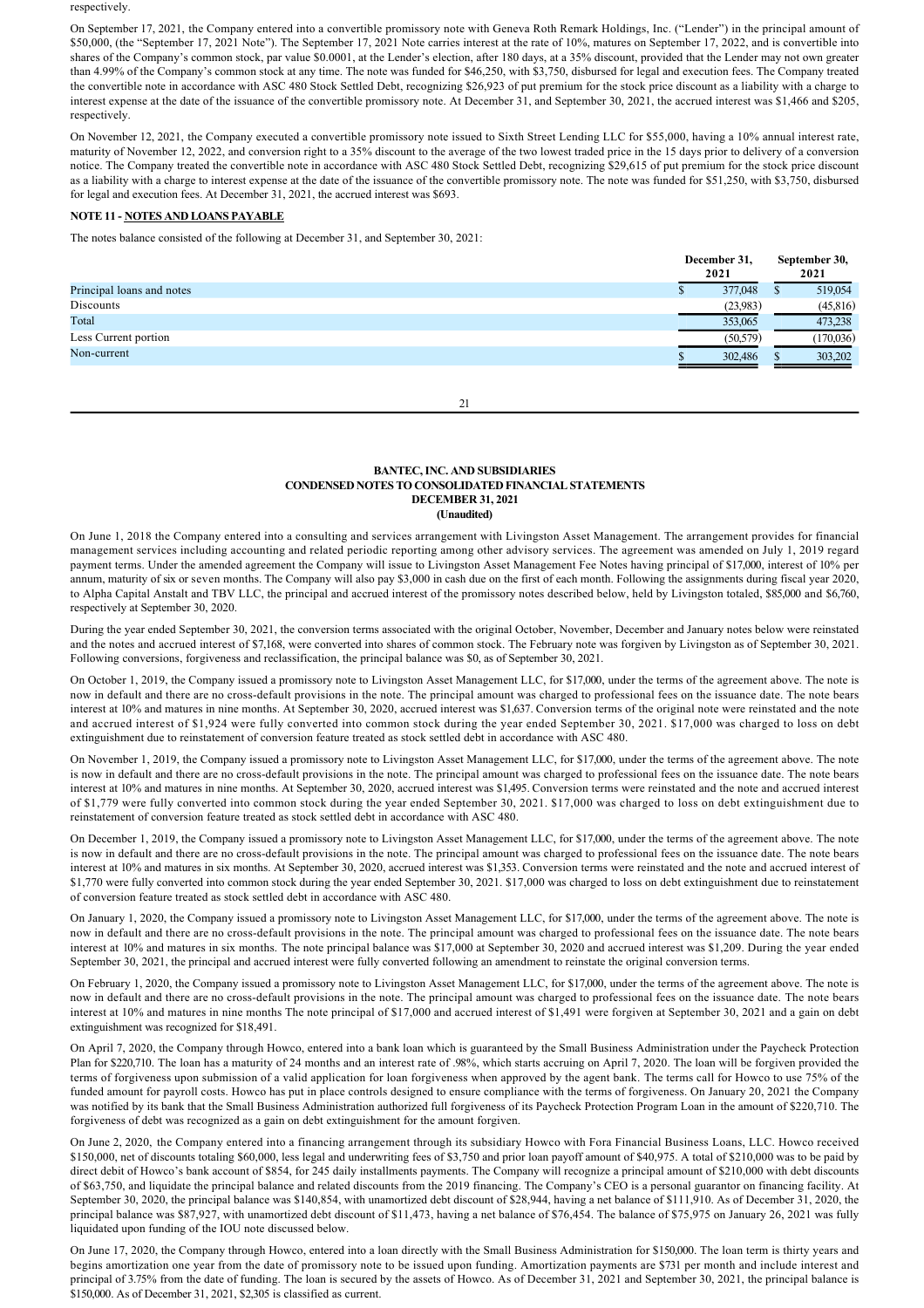## **BANTEC, INC. AND SUBSIDIARIES CONDENSED NOTES TO CONSOLIDATED FINANCIAL STATEMENTS DECEMBER 31, 2021 (Unaudited)**

On August 25, 2020, the Company entered into a financing arrangement through its subsidiary Howco with IOU Central Inc. Howco received \$199,405 less fees of \$595 and Original Issue Discount of \$22,000 and deferred finance charges of \$47,606, for a total of \$70,201 to be amortized over the term of the note. A total of \$269,606 was to be paid by direct debit of Howco's bank account of \$5,173, for 52 weekly payments and 1 payment of \$620. The Company recognized a principal amount of \$269,606 with debt discounts of \$70,201. The Company's CEO is a personal guarantor on financing facility. At September 30, 2020, the principal balance was \$243,742, with unamortized debt discount of \$58,110 having a net balance of \$185,632. As of December 31, 2020 the principal balance was \$176,495, with unamortized debt discount of \$26,544 having a net balance of \$149,951. The principal balance of \$152,318 on January 26, 2021 was fully liquidated upon funding of the IOU note discussed below.

On September 11, 2020, the Company issued a promissory note in the amount of \$150,000 to Trillium Partners LP and received the full amount of the note in cash. The note includes cross-default provisions. The note matured on June 30, 2021 and bears interest of 2%. The principal balance was \$150,000 at September 30, 2020. During the year ended September 30, 2021 the Company repaid \$70,000 of note principal, and Trillium forgave \$50,000 bringing the balance to \$30,000 with accrued interest of \$2,260. Default was given forbearance on the maturity date. On September 30, 2021, the Company repaid the principal balance and accrued interest.

On January 26, 2021, the Company entered into a financing arrangement through its subsidiary Howco with IOU Central Inc. Howco received \$121,707, net of discounts totaling \$119,929 fees of \$595 and prior loan payoff amounts of \$75,975 (FORA) and \$152,318 (IOU prior note). A total of \$462,524 will be paid by direct debit of Howco's bank account of \$8,895, for 51 weekly payments and a final payment of \$8,894. The Company recognized a principal amount of \$462,524 with debt discounts of \$119,929, and liquidated the principal balance and related discounts from the FORA and IOU prior notes. The Company's CEO is a personal guarantor on financing facility. As of September 30, 2021, the principal balance is \$140,449, with unamortized debt discount of \$36,142, having a net balance of \$104,307. As of December 31, 2021, the principal balance is \$26,600, with unamortized debt discount of \$20,358, having a net balance of \$6,242.

On January 29, 2021, the Company issued a promissory note in the amount of \$95,000 to Trillium Partners LP and received cash amounting to \$93,692, and OID of \$1,308. The note includes cross-default provisions. The note matured on July 31, 2021 and bears interest of 2%. The principal balance of \$95,000 and accrued interest of \$790 were forgiven during the year ended September 30, 2021. The Company recognized a gain on debt extinguishment equal to the principal and interest forgiven.

On February 3, 2021, the Company issued a promissory note in the amount of \$75,000 to Trillium Partners LP and received cash amounting to \$73,085, and OID of \$1,915. The note includes cross-default provisions. The note matured on July 31, 2021 and bears interest of 2%. The principal balance of \$75,000 and accrued interest of \$604 were forgiven during the year ended September 30, 2021. The Company recognized a gain on debt extinguishment equal to the principal and interest forgiven.

On March 30, 2021, the Company entered into a financing arrangement through its subsidiary Howco with ODK Capital, LLC. Howco received \$83,000 less fees of \$2,075 and Original Issue Discount of \$29,631 to be amortized over the term of the note. A total of \$112,631 will be paid by direct debit of Howco's bank account of \$2,166, for 52 weekly payments. The Company recognized a principal amount of \$112,631, \$2,075 charged to expense and debt discounts of \$29,631. The Company's CEO is a personal guarantor of the financing facility. As of September 30, 2021 the principal balance is \$56,315, with unamortized debt discount of \$9,674 having a net balance of \$46,641. As of December 31, 2021, the principal balance is \$28,158, with unamortized debt discount of \$3,325, having a net balance of \$24,533.

In March 2021, the Company through Howco, entered into a bank loan which is guaranteed by the Small Business Administration under the Paycheck Protection Plan for \$154,790. The loan has a maturity of sixty months and an interest rate of .98%. The loan will be forgiven provided the terms of forgiveness upon submission of a valid application for loan forgiveness when approved by the agent bank. The terms call for Howco to use the funds for specified purposes. Howco has put in place controls designed to ensure compliance with the terms of forgiveness. The amount forgiven will be recognized as gain on debt extinguishment when approved. Any amount that is not forgiven is to be paid over the eighteen months following the twelve month deferral period.

During the year ended September 30, 2021, the Company issued seven notes payable totaling \$17,500. The notes were issued for monthly fees (\$2,500) for a service vendor and are issued the first day of the month and each has one year maturity and does not bear interest. The service arrangement was terminated in April 2021.

# **NOTE 12 - STOCKHOLDERS' DEFICIT**

# Preferred Stock

As of December 31, 2021, the Company is authorized to issue 5,000,000 shares of \$0.0001 par value preferred stock, with designations, voting, and other rights and preferences to be determined by the Board of Directors of which 4,999,750 remain available for designation and issuance.

As of December 31, 2021 and September 30, 2021, the Company has designated 250 shares of \$0.0001 par value Series A preferred stock, of which 250 shares are issued and outstanding. These preferred shares have voting rights per shareholder equal to the total number of issued and outstanding shares of common stock divided by 0.99.

#### **BANTEC, INC. AND SUBSIDIARIES CONDENSED NOTES TO CONSOLIDATED FINANCIAL STATEMENTS DECEMBER 31, 2021 (Unaudited)**

# Common Stock

On January 30, 2019 the Company's shareholders approved an increase in authorized common stock to 6,000,000,000 from 1,500,000,000, which became effective February 24, 2019. On August 6, 2019, the Company filed amendments with the Secretary of the State of Delaware, amending its articles of incorporation to execute a reverse stock split of 1 share for every 1,000 shares outstanding, and changing its name to Bantec, Inc. The name change and the stock split became effective in February 2020, and the transfer agent adjusted the outstanding shares for the reverse split on February 10, 2020. All share and per share related amounts in the accompanying consolidated financial statements and footnotes have been retroactively adjusted for all periods presented to recognize the reverse split. As of December 31, 2021 and September 30, 2021 there were 2,693,360,585, and 2,470,510,585, shares outstanding, respectively.

# *Stock Incentive Plan*

The Company established its 2016 Stock Incentive Plan (the "Plan") that permits the granting of incentive stock options and other common stock awards. The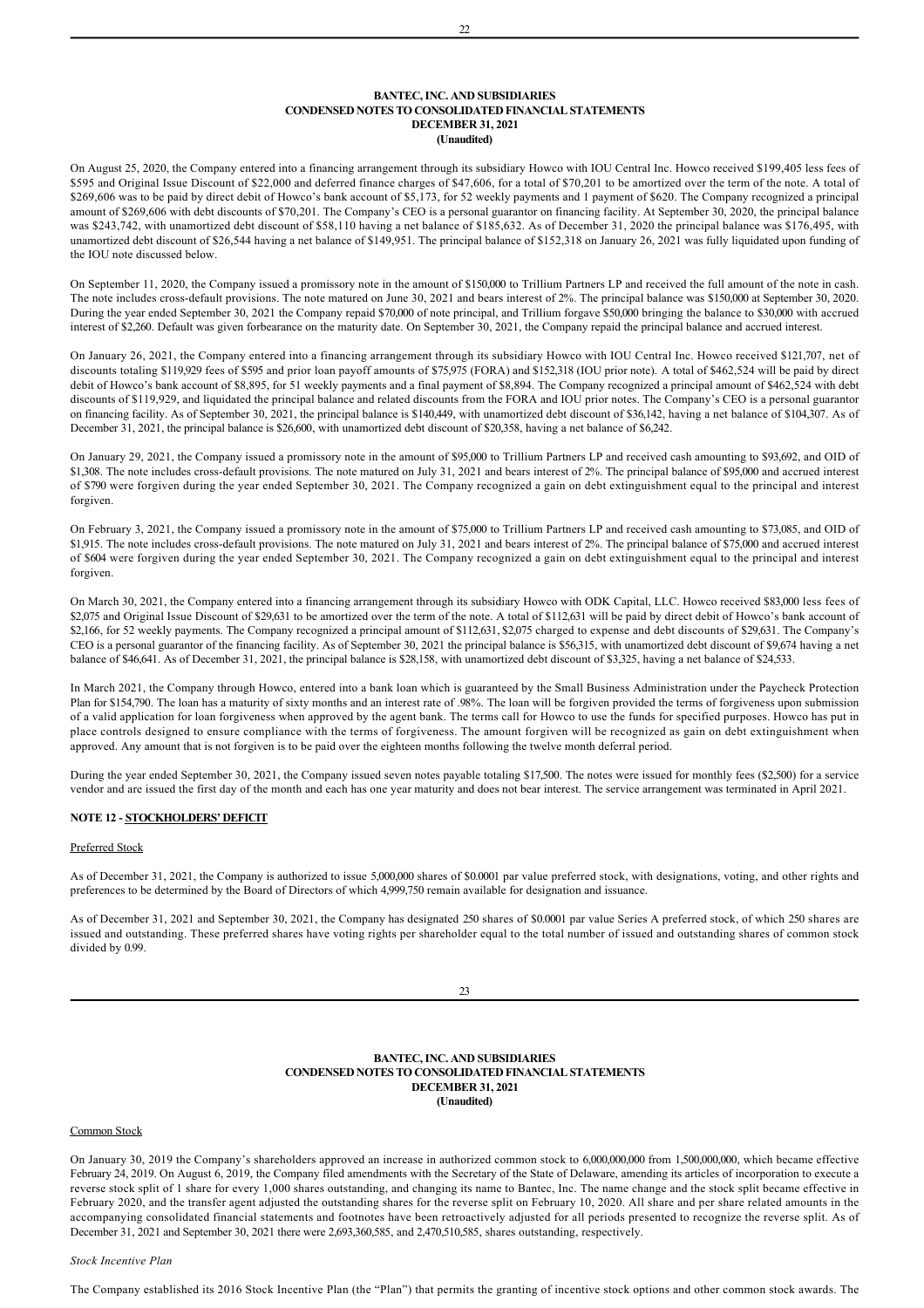maximum number of shares available under the Plan is 100,000 shares. The Plan is open to all employees, officers, directors, and nonemployees of the Company. Options granted under the Plan will terminate and may no longer be exercised (i) immediately upon termination of an employee or consultant for cause or (ii) one year after termination of employment, but not later than the remaining term of the option. As of December 31, 2021, 82,777 awards remain available for grant under the Plan.

*Offering Under S 1*

On June 9, 2021, the Company submitted a third registration statement filed on Form S1. The Company requested accelerated status and the registration statement became effective on June 22, 2021. The offering provides for the issuance of up to 1,500,000,000 shares of common stock at a price of \$.0025, under subscriptions. The Company will use the proceeds for working capital and may seek to expand the business through investment.

#### *Shares Issued for Subscription*

Since September 30, 2021, the Company issued 100,000,000 shares of common stock under the June 9, 2021 S-1 offering and received \$250,000.

24

## **BANTEC, INC. AND SUBSIDIARIES CONDENSED NOTES TO CONSOLIDATED FINANCIAL STATEMENTS DECEMBER 31, 2021 (Unaudited)**

*Shares Issued for Conversions of Convertible Notes*

On November 4, 2021, Geneva Roth Remark Holdings Inc. converted principal of \$58,500 and accrued interest of \$2,925 from its convertible note dated May 3, 2021 into 40,950,000 shares of common stock at contracted prices. Following the conversions, the balance of principal and accrued interest was \$0.

On December 17, 2021, Geneva Roth Remark Holdings Inc. converted principal of \$58,500 and accrued interest of \$2,925 from its convertible note dated June 14, 2021 into 81,900,000 shares of common stock at contracted prices. Following the conversions, the balance of principal and accrued interest was \$0.

#### Stock Options

The Company recognizes compensation cost for unvested stock-based incentive awards on a straight-line basis over the requisite service period.

There were no options granted under the 2016 Stock Incentive Plan for the three months ended December 31, 2021 and 2020.

For the three months ended December 31, 2021 and 2020, the Company recorded \$34,934 and \$39,435 of compensation and consulting expense related to stock options, respectively. Total unrecognized compensation and consulting expense related to unvested stock options at December 31, 2021 amounted to \$42,369. The weighted average period over which share-based compensation expense related to these options will be recognized is approximately three months.

For the three months ended December 31, 2021 and the year ended September 30, 2021, a summary of the Company's stock options activity is as follows:

|                                   | Number of<br><b>Options</b> | Weighted-<br>Average<br><b>Exercise Price</b> | Weighted-<br>Average<br>Remaining<br>Contractual<br>Term (Years) | Weighted-<br>Average<br><b>Grant-Date</b><br><b>Fair Value</b> | Aggregate<br><b>Intrinsic</b><br>Value |
|-----------------------------------|-----------------------------|-----------------------------------------------|------------------------------------------------------------------|----------------------------------------------------------------|----------------------------------------|
| Outstanding at September 30, 2020 | 17,755                      | 220.00                                        | 5.29                                                             |                                                                |                                        |
| Forfeited                         | (532)                       |                                               |                                                                  |                                                                |                                        |
| Outstanding at September 30, 2021 | 17.223                      | 230.00                                        | 3.71                                                             | $\overline{\phantom{a}}$                                       |                                        |
| Outstanding at December 31, 2021  | 17.223                      | 230.00                                        |                                                                  |                                                                |                                        |
| Exercisable at December 31, 2021  | 15,913                      | 220.00                                        | .29                                                              |                                                                |                                        |

All options were issued at an options price equal to the market price of the shares on the date of the grant.

#### **Warrants**

On November 9, 2017, the Company received a first tranche payment of \$75,500 under the terms of a Securities Purchase Agreement dated October 25, 2017, with Crown Bridge under which the Company issued to Crown Bridge a convertible note in the principal amount of \$105,000 and a five-year warrant to purchase 100 shares of the Company's common stock at an exercise price of \$350 as a commitment fee which is equal to the product of one-third of the face value of each tranche divided by \$0.35. On December 20, 2017 an additional 200 warrants were issued as a penalty and in order to entice Crown Bridge to waive its right of first refusal to provide additional financing under the terms of their convertible note. A debt discount of \$44,036 was recorded for the relative fair market value of the total 300 warrants and amortized to interest expense as of September 30, 2018. The warrants have full ratchet price protection and cashless exercise rights (See Note10). The warrant includes an anti-dilution clause that was triggered on June 4, 2018. On June 4, 2018 an unrelated convertible note holder became entitled to convert their note into common shares at a 60% discount to the stock's market price. The anti-dilution provision trigger in the warrant agreement entitled Crown Bridge to exercise its warrants under a formula that increased the number of common shares to 31,250 at a price of \$3.60 per share. Due to the fact that the number of shares and exercise price can change due to market changes in the price of the common stock the Company has concluded to treat the warrants as derivatives and to revalue that derivative at each reporting date. Therefore a derivative liability of \$261,484 with a charge to additional paid in capital was recorded on June 4, 2018. As of December 31, 2021, the warrant was revalued and the warrant holder is entitled to exercise its warrants for 119,777,075 common shares and the related derivative liability is \$125,016.

## **BANTEC, INC. AND SUBSIDIARIES CONDENSED NOTES TO CONSOLIDATED FINANCIAL STATEMENTS DECEMBER 31, 2021 (Unaudited)**

For the three months ended December 31, 2021 and year ended 2021, a summary of the Company's warrant activity is as follows:

**Weighted-**

**Weighted-**

**Weighted-Average**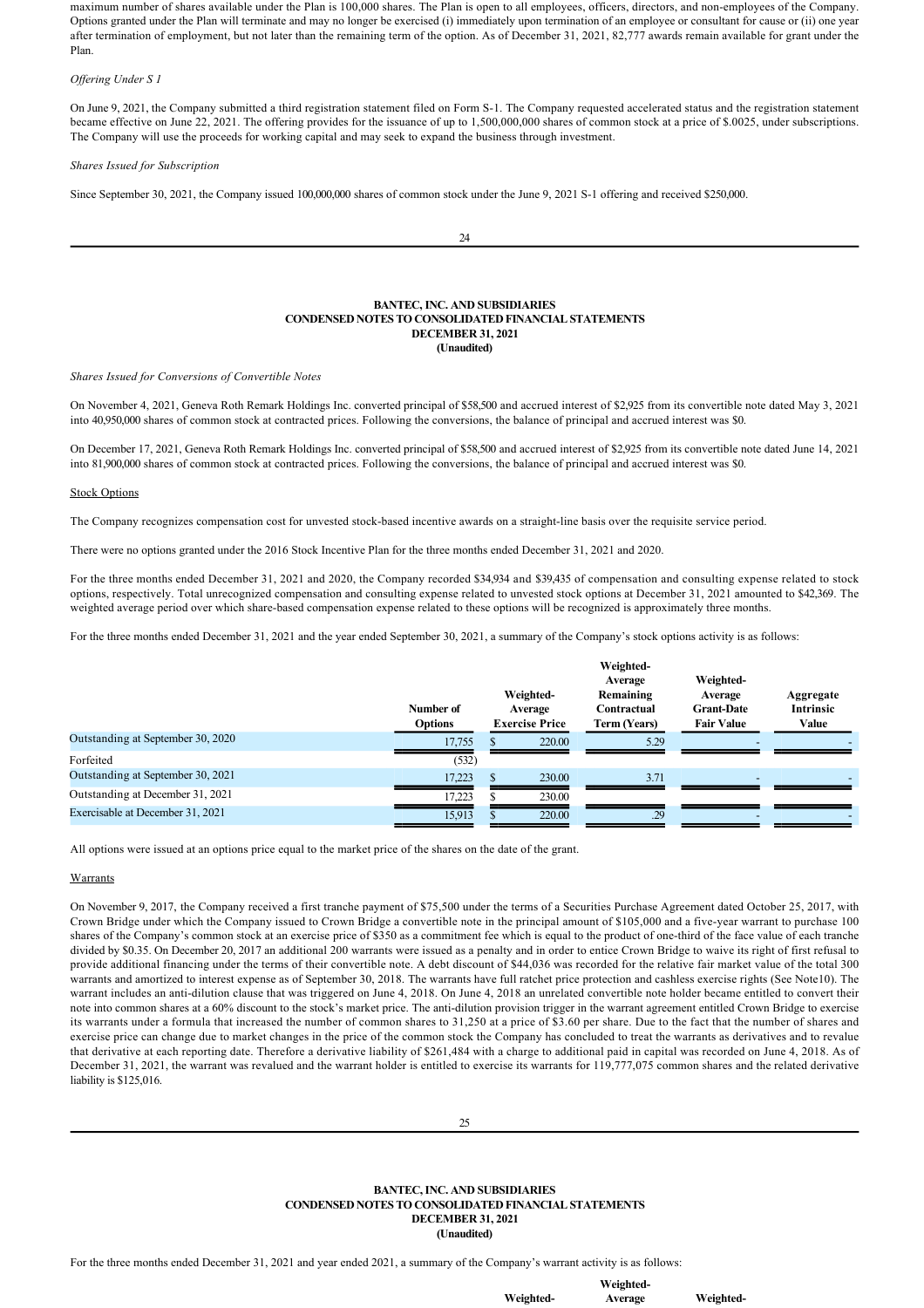|                                                   | Number of   | Average<br><b>Exercise</b> | Remaining<br>Contractual | Average<br><b>Grant-Date</b> |                          | Aggregate<br><b>Intrinsic</b> |
|---------------------------------------------------|-------------|----------------------------|--------------------------|------------------------------|--------------------------|-------------------------------|
|                                                   | Warrants    | Price                      | <b>Term (Years)</b>      | <b>Fair Value</b>            |                          | Value                         |
| Outstanding and exercisable at September 30, 2020 | 25,484,484  | 0.0019                     | 2.11                     |                              | $\overline{\phantom{a}}$ | 71,866                        |
| Anti-dilution adjustment                          | 17,293,043  |                            |                          |                              |                          |                               |
| Outstanding and exercisable at September 30, 2021 | 42,777,527  | 0.00112                    | 1.11                     |                              | -                        | 93.255                        |
| Anti-dilution adjustment                          | 77.999.548  |                            |                          |                              |                          |                               |
| Outstanding and exercisable at December 31, 2021  | 119,777,075 | 0.0004                     | .86                      |                              |                          | 95,822                        |

# **NOTE 13 - DEFINED CONTRIBUTION PLANS**

In August 2016, Bantec established a qualified 401(k) plan with a discretionary employer matching provision. All employees who are at least twenty-one years of age and no minimum service requirement are eligible to participate in the plan. The plan allows participants to defer up to 90% of their annual compensation, up to statutory limits. Employer contributions charged to operations for the three months ended December 31, 2021 and 2020, was \$0 and \$0, respectively.

The Company's subsidiary, Howco, is the sponsor of a qualified 401(k) plan with a safe harbor provision. All employees are eligible to enter the plan within one year of the commencement of employment. Employer contributions charged to expense for the three months ended December 31, 2021 and 2020, was \$1,835 and \$2,971, respectively.

# **NOTE 14 RELATED PARTY TRANSACTIONS**

On October 1, 2016, the Company entered into employment agreements with two of its officers. The employment agreement with the Company's President and CEO provides for annual base compensation of \$370,000 for a period of three years, which can, at the Company's election, be paid in cash or Common Stock or deferred if insufficient cash is available, and provides for other benefits, including a discretionary bonus and equity provision for the equivalent of 12 months' base salary, and an additional onetime severance payment of \$2,500,000 upon termination under certain circumstances, as defined in the agreement. On September 16, 2019, this employment agreement was modified to provide an annual salary of \$624,000. The Company recognized expenses of \$156,000 for the three months ended December 31, 2021 and 2020 for the CEO's base compensation.

# **NOTE 15 COMMITMENTS AND CONTINGENCIES**

# Contingencies

# *Legal Matters*

On February 6, 2018 the Company sent a letter to the previous owners of Howco Distributing Co. ("Howco") alleging that they made certain financial misrepresentations under the terms of the Stock Purchase Agreement by which the Company acquired control of Howco during 2016. The Company claimed that the previous owners took excessive amounts of cash from the business prior to the close of the merger. On March 13, 2018 the Company filed a lawsuit against the previous owners by issuing a summons. On April 12, 2018, the Company received the Defendants' answer. On July 22, 2019, the Company sought and was granted a dismissal without prejudice of the lawsuit filed against the previous owners of Howco. The Company and the previous owners are in discussion to settle the matter as of December 31, 2021. An informal oral agreement with the Seller has been made whereby the Company has been paying the previous owners \$3,000 per month since January 2021 in satisfaction of Seller's note payable.

In connection with the merger in fiscal 2016, with Texas Wyoming Drilling, Inc., a vendor has a claim for unpaid bills of approximately \$75,000 against the Company. The Company and its legal counsel believe the Company is not liable for the claim pursuant to its indemnification clause in the merger agreement.

# **BANTEC, INC. AND SUBSIDIARIES CONDENSED NOTES TO CONSOLIDATED FINANCIAL STATEMENTS DECEMBER 31, 2021 (Unaudited)**

In the suit Drone USA, Inc and Michael Bannon (plaintiffs) vs the former Chief Financial Officer (CFO), currently pending in New York State court, the plaintiffs seek to compel the former CFO to meet his obligations under an agreement guaranteeing payments to another former executive. The former CFO filed a cross-claim against the plaintiffs for past due salary. The employment agreement with the former CFO allowed salary payments to be paid in cash or stock. During the year ended September 30, 2021, the Company issued 36,821,330 shares of its common stock for the past due salary and claims that this payment moots the former CFO's claim for past due salary. The former CFO filed a motion for summary judgement which was denied, then filed an appeal to that order which is now pending. No trial date has been set.

On April 10, 2019, a former service provider filed a complaint with three charges with the Superior Court Judicial District of New Haven, CT seeking payment for professional services. The Company has previously recognized expenses of \$218,637, which remain unpaid in accounts payable. The Company has retained an attorney who is currently working to address the complaint. On August 9, 2019 the Company filed a motion to dismiss the charge of unjust enrichment. The judge granted the Company's motion to dismiss. The Company, through its attorney, is working to negotiate a settlement.

During the year ended September 30, 2019, two vendors (The Equity Group and Toppan Vintage) have asserted claims for past due amounts of approximately \$59,000, arising from services provided. The Company has fully recognized in accounts payable the amounts associated with these claims and expects to resolve the matters to satisfaction of all parties.

On December 30, 2020, a Howco vendor filed a lawsuit seeking payment of past due invoices totaling \$276,430 and finance charges of \$40,212. The Company has recorded the liability for the invoices in the normal course of business. Management at Howco as well as a consultant are in negotiation with the vendor and their legal counsel and expect to settle the matter.

# **The Impact of COVID-19**

The Company is a wholesale vendor to the Department of Defense through its wholly owned subsidiary Howco's business has been affected due to the COVID19 social distancing requirements mandated by the federal, state and local governments where the Company's operations occur. For some businesses, like the Company's, core business cannot always be done through "virtual" means, and even when this is possible, it requires significant capital and time to achieve. During the three months ended December 31, 2021 sales and shipments at Howco have continued at a lower rate than during the three months ended December 31, 2020. It is anticipated that COVID-19 restrictions had an impact on the Company's operations during the three months ended December 31, 2021, however the Company cannot assess the financial impact of the related COVID-19 restrictions as compared to other economic and business factors.

# *Settlements*

On January 29, 2018, the Company entered into a settlement agreement and mutual release with a vendor who had provided public relations and other consulting services whereby the Company shall pay to this vendor an aggregate amount of \$60,000 of which \$30,000 was paid on February 2, 2018. The Company was to have paid ten monthly payments of \$3,000 per month beginning on February 29, 2018. The vendor is to return 400 common shares of the Company's common stock which will be cancelled upon satisfaction of the liability. The liability is recorded at \$21,000 as of December 31, 2021 and September 30, 2021. The Company is in discussion with the vendor to address the past due amounts.

On November 13, 2018 the Company and a vendor agreed to settle \$161,700 in past due professional fees for a convertible note in the amount of \$90,000. The note bears interest at 5% and matures in July 2019, and has a fixed discount conversion feature. The note is now past due and remains unconverted at December 31, 2021; however there is no default interest or penalty associated with the default. The difference between the settlement amount and the recorded amount in accounts payable of \$71,700 was recognized as a gain on debt extinguishment upon receipt of the waiver and release from the vendor.

As of December 31, 2021, the Company has received demand for payment of past due amounts for services by several consultants and service providers.

# **Commitments**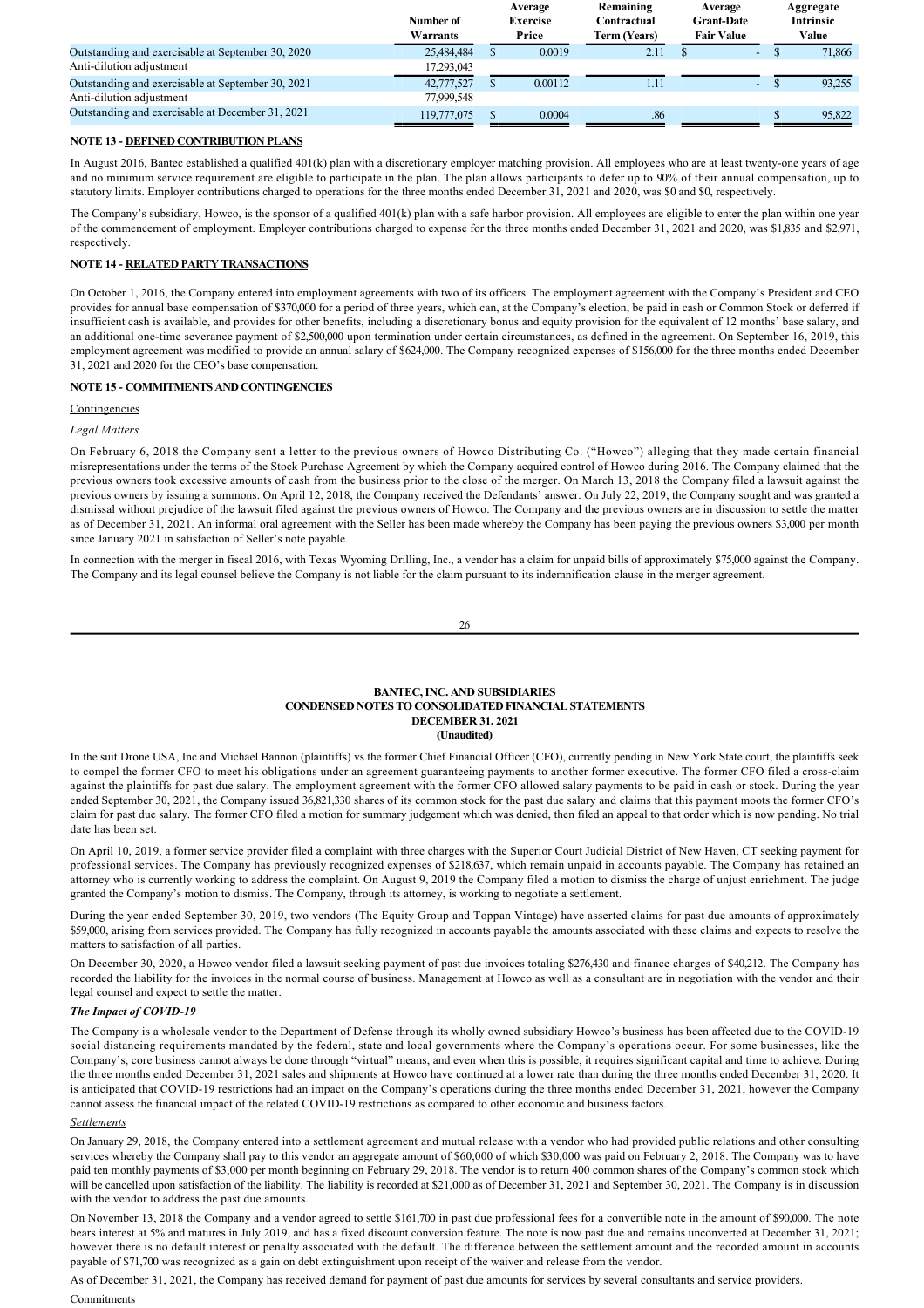#### *Lease Obligations*

The Company entered into an agreement with a manufacturer in Pismo Beach, California. The agreement provides for certain services to be provided by the manufacturer as needed by the Company. The agreement has an initial term of three years with one year renewals. In connection with this agreement, the Company has agreed to sublease space based in San Luis Obispo, California from the manufacturer for the purposes of the development and manufacturing of unmanned aerial vehicles. The lease provides for base monthly rent of approximately \$15,000 for the initial term to be increased to \$16,500 per month upon extension. The lease term begins February 1, 2017 and expires January 31, 2019 with the option to extend the term an additional 24 months. However, the Company never took possession of the premises and in July 2017, the Company made a decision to not take possession of the premises. The Company is in default of the rent payments and had received oral demand for payments. As of December 31, 2021, the Company has not made any of the required monthly rent payments in connection with this agreement. During fiscal 2017, the Company had expensed and accrued into accounts payable the remaining amounts due under the term of the lease for a total accrual of \$360,000 pursuant to ASC 420-10-30. This balance remains accrued as of December 31, 2021 and September 30, 2021.

On April 16, 2020 the Company's subsidiary Howco renewed its office and warehouse lease in Vancouver, WA for a term commencing on June 1, 2020 extending through June 1, 2023 at an initial monthly rent of approximately \$5,154. The lease requires monthly payments including base rent plus CAM with annual increases.

The Company recognized a right-of-use asset of and a lease liability of \$156,554, which represents the fair value of the lease payments calculated as present value of the minimum lease payments using a discount rate of 10% on date of the lease renewal in accordance with ASC 842. The asset and liability will be amortized as monthly payments are made and lease expense will be recognized on a straight-line basis over the term of the lease.

 $27$ 

#### **BANTEC, INC. AND SUBSIDIARIES CONDENSED NOTES TO CONSOLIDATED FINANCIAL STATEMENTS DECEMBER 31, 2021 (Unaudited)**

Right of use asset (ROU) is summarized below:

|                                             | December 31,<br>2021 | September 30,<br>2021 |           |
|---------------------------------------------|----------------------|-----------------------|-----------|
| Operating lease at inception - June 2, 2020 | 156.554              |                       | 156.554   |
| Less accumulated reduction                  | (83, 874)            |                       | (70, 807) |
| Balance ROU asset                           | 72.680               |                       | 85,747    |

Operating lease liability related to the ROU asset is summarized below:

| Operating lease liabilities at inception - June 2, 2020 | 156.554  | 156.554   |
|---------------------------------------------------------|----------|-----------|
| Reduction of lease liabilities                          | (82.588) | (69.564)  |
| Total lease liabilities                                 | 73.966   | 86.990    |
| Less: current portion                                   | (52.178) | (52, 178) |
| Lease liabilities, non-current                          | 21.788   | 34.812    |

Non-cancellable operating lease total future payments are summarized below:

| Total minimum operating lease payments | 90.584   | 106.298  |
|----------------------------------------|----------|----------|
| Less discount to fair value            | (16.618) | (19.308) |
| Total lease liability                  | 73.966   | 86.990   |

Future minimum lease payments under non-cancellable operating leases at December 31, 2021 are as follows:

| <b>Years ending September 30,</b>                     | Amount |
|-------------------------------------------------------|--------|
| 2022                                                  | 47,655 |
| 2023                                                  | 42.929 |
| Total minimum non-cancelable operating lease payments | 90.584 |

For the three months ended December 31, 2021 and 2020, rent expense for all leases amounted to \$17,214 and \$16,962, respectively.

In December 2019, the Company relocated its primary office to 195 Paterson Avenue, Little Falls, New Jersey, under a one-year lease with a renewal option (which has been effected) having monthly payments of \$500.

#### *Profit Sharing Plan (for Howco)*

On April 13, 2018, Howco announced to its employees a Companywide profit sharing program. The employee profit share is equal to their annual salary divided by the Company's total annual payroll and multiplied by 10% of net income for the fiscal year. During the three months ended December 31, 2021 and 2020 the employees earned \$0 and \$0, under this plan.

*Notice of Default*

On September 6, 2019, the Company received a notice of default under its senior secured credit facility with TCA, for non-payment of amounts due among other matters. Left uncured the default remedies include seizure of operating assets such as the Company's subsidiary. Additionally, the default may trigger cross default provisions under other agreements with other creditors.

# *Directors' & Officers' Insurance Policy Expiration*

On October 11, 2019, the Company's insurance policy covering directors and officers expired and the carrier declined to renew the policy. The Company is working with its broker and other carriers to obtain coverage. This lapse of insurance coverage exposes the Company to the risk associated with its indemnification of its officers against legal actions by third parties as outlined in the officers' employment agreements as amended on September 16, 2019.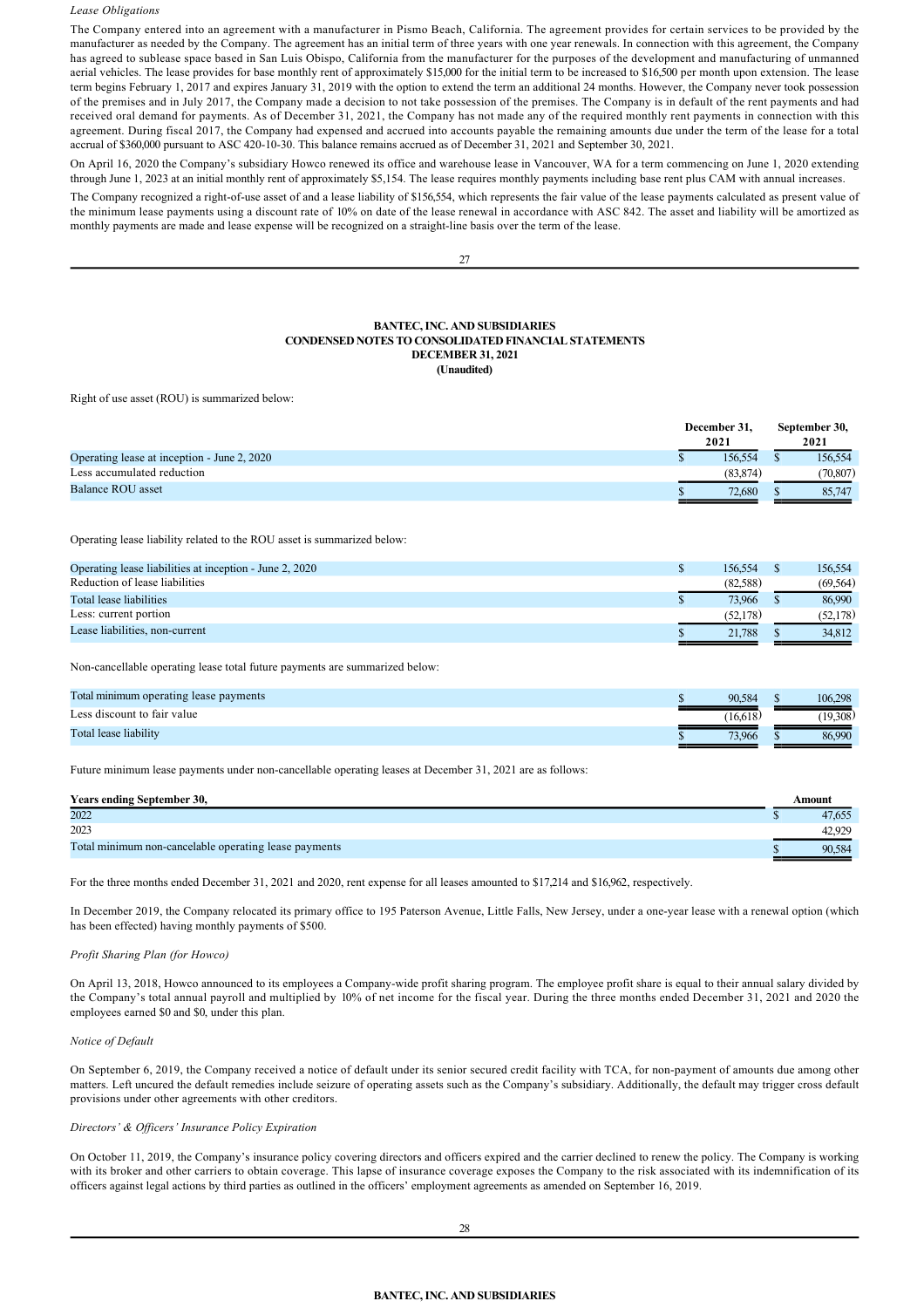#### **CONDENSED NOTES TO CONSOLIDATED FINANCIAL STATEMENTS DECEMBER 31, 2021 (Unaudited)**

# **NOTE 16 CONCENTRATIONS**

## *Concentration of Credit Risk*

The Company maintains its cash in bank and financial institution deposits that at times may exceed federally insured limits of \$250,000. At December 31, 2021, cash in a bank did not exceeded the federally insured limits. The Company has not experienced any losses in such accounts through December 31, 2021.

#### *Economic Concentrations*

With respect to customer concentration, two customers accounted for approximately 81% and 10% of total sales for the three months ended December 31, 2021. Two customers accounted for approximately 53% and 38% of total sales for the three months ended December 31, 2020.

With respect to accounts receivable concentration, two customers accounted for approximately 73%, and 16%, of total accounts receivable at December 31, 2021 and three customers accounted for approximately 53%, 24%, and 20%, of total accounts receivable at September 30, 2021.

With respect to supplier concentration, two suppliers accounted for approximately 30% and 14% of total purchases for the three months ended December 31, 2021. Two suppliers accounted for approximately 24% and 14% of total purchases for the three months ended December 31, 2020.

With respect to accounts payable concentration, three suppliers accounted for approximately 21%, 19%, and 14% of total accounts payable at December 31, 2021. Three suppliers accounted for approximately 21%, 19%, and 14% of total accounts payable at September 30, 2021. It should be noted that the same suppliers are owed significant balances arising from purchases in prior years and no other current vendors account for more than 10% of an adjusted accounts payable balance.

With respect to foreign sales, were \$0 for the three months ended December 31, 2021 and December 31, 2020.

#### **NOTE 17 SUBSEQUENT EVENTS**

#### *Leased Office Space – Bantec Logistics, LLC*

On January 11, 2022, the Company's subsidiary Bantec Logistics, LLC entered in to leasing agreement with Chem Flowtronics for office space at 195 Paterson Avenue, Little Falls, New Jersey (where the Company's headquarters is located. The lease term is 24 months and has monthly payments of \$100.

#### *Offering Under S1*

On January 20, 2022, the Company filed a Post Effective Amendment to its Form S-1 filed on June 9, 2021, deregistering all unissued shares of common stock from that offering.

On January 21, 2022, the Company submitted a third registration statement filed on Form S1. The Company requested accelerated status and the registration statement became effective on January 24, 2022. The offering provides for the issuance of up to 1,800,000,000 shares of common stock at a price of \$.0006, under subscriptions. The Company will use the proceeds for working capital and may seek to expand the business through investment. On February 1, 2022 the Form S-1 offering was made effective on February 2, 2022.

On February 2, 2022, Trillium Partners LP subscribed to 266,641,000 shares of common stock under the new S-1 for a cash payment of \$159,985

#### *Convertible Notes Issued*

On January 1, 2022, the Company issued a convertible promissory note to Frondeur Partners LLC for \$15,000 in principal for services (service agreement replacing agreement with Livingston Asset Management LLC). The convertible note bears interest of 10% per annum and matures in nine months. The note issued is convertible into shares of common stock at a discount of 50% of the lowest closing bid price during the twenty trading days prior to conversion. The note has a conversion feature and is treated as stock settled debt under ASC 480 and a debt premium of \$15,000 is recognized as interest expense on note issuance date.

On January 11, 2022, the Company executed a convertible promissory note issued to Sixth Street Lending LLC for \$53,750, having a 10% annual interest rate, maturity of January 12, 2023, and conversion right to a 35% discount to the average of the two lowest traded price in the 15 days prior to delivery of a conversion notice. The note was funded for \$50,000, with \$3,750, disbursed for legal and execution fees.

On February 1, 2022, the Company issued a convertible promissory note to Frondeur Partners LLC for \$15,000 in principal for services (service agreement replacing agreement with Livingston Asset Management LLC). The convertible note bears interest of 10% per annum and matures in nine months. The note issued is convertible into shares of common stock at a discount of 50% of the lowest closing bid price during the twenty trading days prior to conversion. The note has a conversion feature and is treated as stock settled debt under ASC 480 and a debt premium of \$15,000 is recognized as interest expense on note issuance date.

29

# **ITEM 2. MANAGEMENT'S DISCUSSION AND ANALYSIS OF FINANCIAL CONDITION AND RESULTS OF OPERATIONS**

# **Cautionary Note Regarding ForwardLooking Information and Factors That May Affect Future Results**

This quarterly report on Form 10-O contains forward-looking statements regarding our business, financial condition, results of operations and prospects. The Securities and Exchange Commission (the "SEC") encourages companies to disclose forward-looking information so that investors can better understand a company's future prospects and make informed investment decisions. This quarterly report on Form 10Q and other written and oral statements that we make from time to time contain such forward-looking statements that set out anticipated results based on management's plans and assumptions regarding future events or performance. We have tried, wherever possible, to identify such statements by using words such as "anticipate," "estimate," "expect," "project," "intend," "plan," "believe," "will" and similar expressions in connection with any discussion of future operating or financial performance. In particular, these include statements relating to future actions, future performance or results of current and anticipated sales efforts, expenses, the outcome of contingencies, such as legal proceedings, and financial results. Factors that could cause our actual results of operations and financial condition to differ materially are set forth in the "Risk Factors" section of our annual report on Form 10-K for the fiscal year ended September 30, 2021 as filed with the SEC on January 7, 2022.

We caution that these factors could cause our actual results of operations and financial condition to differ materially from those expressed in any forwardlooking statements we make and that investors should not place undue reliance on any such forward-looking statements. Further, any forward-looking statement speaks only as of the date on which such statement is made, and we undertake no obligation to update any forward-looking statement to reflect events or circumstances after the date on which such statement is made or to reflect the occurrence of anticipated or unanticipated events or circumstances. New factors emerge from time to time, and it is not possible for us to predict all of such factors. Further, we cannot assess the impact of each such factor on our results of operations or the extent to which any factor, or combination of factors, may cause actual results to differ materially from those contained in any forward-looking statements.

The following discussion should be read in conjunction with our condensed consolidated financial statements and the related notes that appear elsewhere in this quarterly report on Form 10-Q.

#### **Overview**

Bantec, Inc. is a distributor, construction, environmental and drone company. Through Howco Distributing Co, Bantec provides product procurement, distribution, and logistics services, to the United States Department of Defense and Defense Logistics Agency. The Company has operations based in Little Falls, New Jersey and Vancouver, Washington. The Company continues to seek strategic acquisitions and partnerships with distributor, construction, environmental and drone firms that offer growth opportunities in well established markets, as well as acquisitions and partnerships with firms that have complementary technologies, services, products and infrastructure.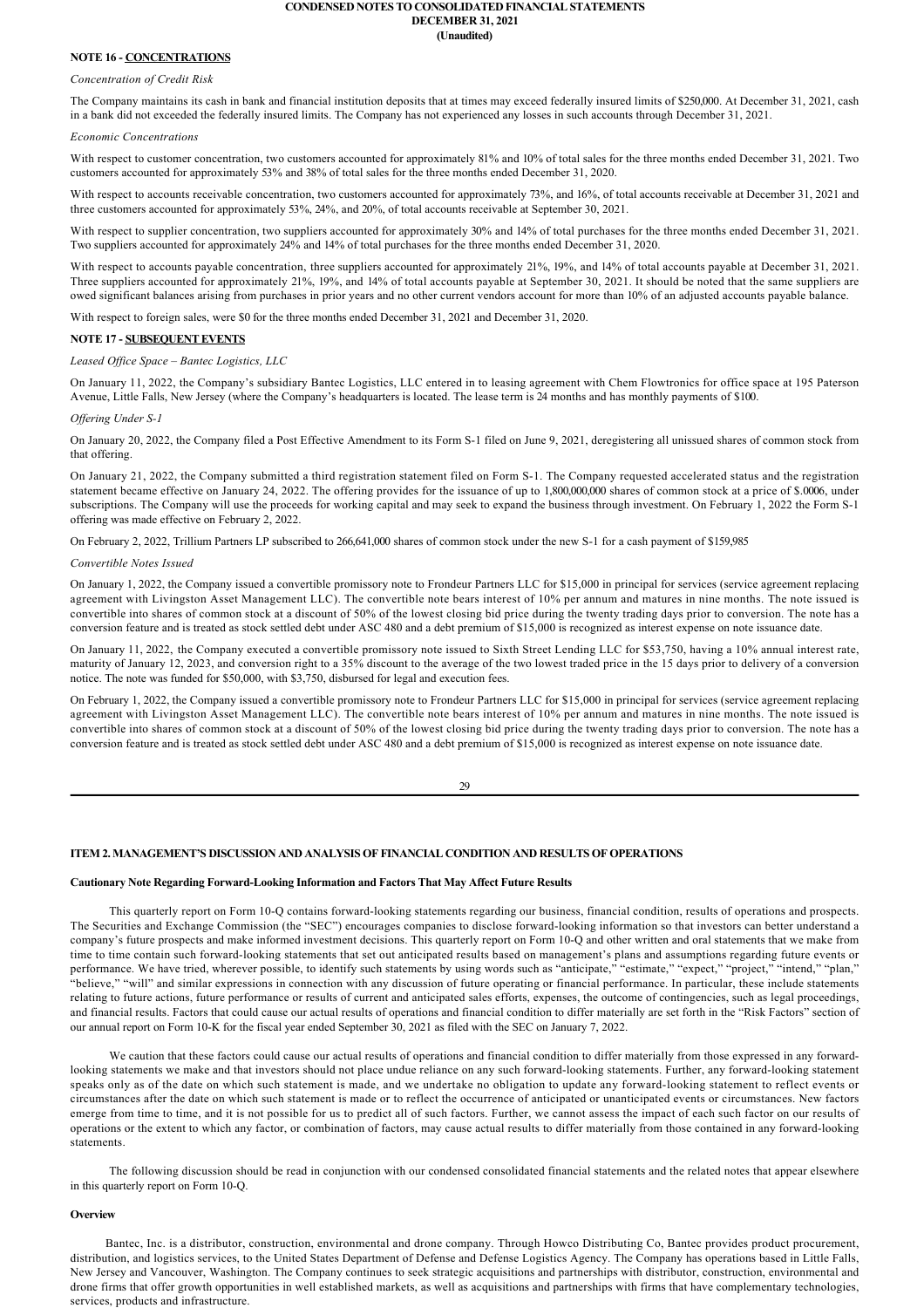#### **Liquidity and Capital Resources**

As of December 31, 2021 we had \$977,369 in current assets, including \$781,741 in cash, compared to \$1,205,058 in current assets, including \$985,953 in cash, at September 30, 2021. Current liabilities at December 31, 2021, totalled \$16,069,822 compared to \$15,914,650, at September 30, 2021. The decrease in current assets from September 30, 2021 to December 31, 2021 is primarily due to decreases in: cash of \$204,212, and prepaid expenses \$21,767. The increase in current liabilities from September 30, 2021 to December 31, 2021, of approximately \$154,000, is primarily due to the increases in: accounts payable and accrued expenses of approximately \$290,000. While we have revenues from UAV sales as of this date, no significant UAV revenues are anticipated until we have implemented our full plan of operations, specifically, initiating sales campaigns for our UAV internet and social media platforms. We must raise cash to implement our strategy to grow and expand per our business plan. We anticipate over the next 12 months the cost of being a reporting public company will be approximately \$250,000.

We are currently issuing shares under the S-1 offering but expect to raise additional proceeds with debt securities, and/or more loans, however if sufficient funding is not available, we would be required to cease business operations. As a result, investors would lose all of their investment. Under the terms of our credit agreement with TCA, all potential new investments must first be reviewed and approved by TCA, which may constrain our options for new fundraising. However, we have been in contact with the receiver for the TCA management companies and funds and do not expect any such objections over investment opportunities. We are currently in discussion to undertake a second S1 offering.

30

We anticipate our short-term liquidity needs to be approximately \$5,000,000 which will be used to satisfy certain of our existing current liabilities and we expect gross profits of approximately \$1,000,000. To meet these needs, we intend to complete our equity financing and refinance or restructure certain existing liabilities. Once this is completed, and we implement our sales and marketing plan to sell UAV products, we anticipate minimal long-term liquidity needs which we expect to meet through equity financing or short-term borrowings.

Additionally, we will have to meet all the financial disclosure and reporting requirements associated with being a publicly reporting company. Our management will have to spend additional time on policies and procedures to make sure it is compliant with various regulatory requirements, especially that of Section 404 of the Sarbanes-Oxley Act of 2002. This additional corporate governance time required of management could limit the amount of time management has to implement the business plan and may impede the speed of its operations.

The following is a summary of the Company's cash flows provided by (used in) operating, investing and financing activities:

|                                                  |  | <b>Three Months</b><br><b>Ended</b><br>December 31.<br>2021 |  | <b>Three Months</b><br><b>Ended</b><br>December 31,<br>2020 |  |
|--------------------------------------------------|--|-------------------------------------------------------------|--|-------------------------------------------------------------|--|
| Net Cash (Used) Provided in Operating Activities |  | (349.571)                                                   |  | (5,573)                                                     |  |
| Net Cash (Used) Provided by Financing Activities |  | 145.359                                                     |  | (19,671)                                                    |  |
| Net (Decrease) Increase in Cash                  |  | (204.212)                                                   |  | (25.244)                                                    |  |

2021, Net cash used in operating activities of \$349,571, is largely the result of net losses of \$852,972, partially offset by noncash charges for premiums on stock settled debt, debt discount amortization, non-cash charges for services and increases to accounts payable and accrued expenses.

2021, Cash provided by financing activities is largely the result of stock sales for cash of \$250,000 and cash received from issuance of convertible notes totaling \$51,250, somewhat offset by repayments of various debts including bank loan and other financing arrangements at Howco having a net repayment of approximately \$147,000.

Refer also to the Consolidated Statements of Changes in Cash Flows included in the financial statement section of this report.

#### **Results of Operations**

# Three months Ended December 31, 2021 and 2020

We generated sales of \$402,117 and \$747,008 for the three months ended December 31, 2021 and 2020, respectively, a decrease of \$344,891, or 46%. For the three months ended December 31, 2021 and 2020, we reported cost of goods sold of \$307,300 and \$280,200, respectively, an increase of \$27,100, or 10%. The decrease in sales and increase in cost of goods sold for the 2021 period as compared to the 2020 period is due to liquidity constraints and our efforts to increase gross margins by reducing sales of lower margin products. In addition, revenue in 2020 also included revenue from packaging services which have lower cost of goods sold.

For the three months ended December 31, 2021 and 2020, we reported selling, general, and administrative expenses of \$654,296 as compared to \$788,306, a decrease of \$107,896, or 14%. For the three months ended December 31, 2021 and 2020, selling, general, and administrative expenses consisted of the following:

|                                                    | For the Three<br><b>Months ended</b><br>December 31.<br>2021 |         | For the Three<br><b>Months ended</b><br>December 31,<br>2020 |         |  |
|----------------------------------------------------|--------------------------------------------------------------|---------|--------------------------------------------------------------|---------|--|
| Compensation and related benefits                  |                                                              | 319,046 |                                                              | 482,630 |  |
| Professional fees                                  |                                                              | 272,540 |                                                              | 239,104 |  |
| Other selling, general and administrative expenses |                                                              | 62,710  |                                                              | 66,572  |  |
| Total selling, general and administrative expenses |                                                              | 654.296 |                                                              | 788,306 |  |

31

The decrease in selling, general, and administrative costs for the 2021 period as compared to the 2020 period was due to the decrease in compensation costs of approximately \$138,000 partially offset by an increase in professional costs due to the increased reliance on professional services as we explore new businesses.

In the three months ended December 31, 2021, and 2020, depreciation expense was \$0 and \$2,458, respectively.

For the three months ended December 31, 2021 and 2020, other income (expense) amounted to (\$293,493), and \$344,502, respectively, an increase of \$637,995. The increase was attributable to gains on liability extinguishment which were recognized in the prior period totaling \$793,523.

As a result, we reported a net income (loss) of (\$852,972), or (\$0.00) per common share, and \$20,546, or \$.00 per common share, for the three months ended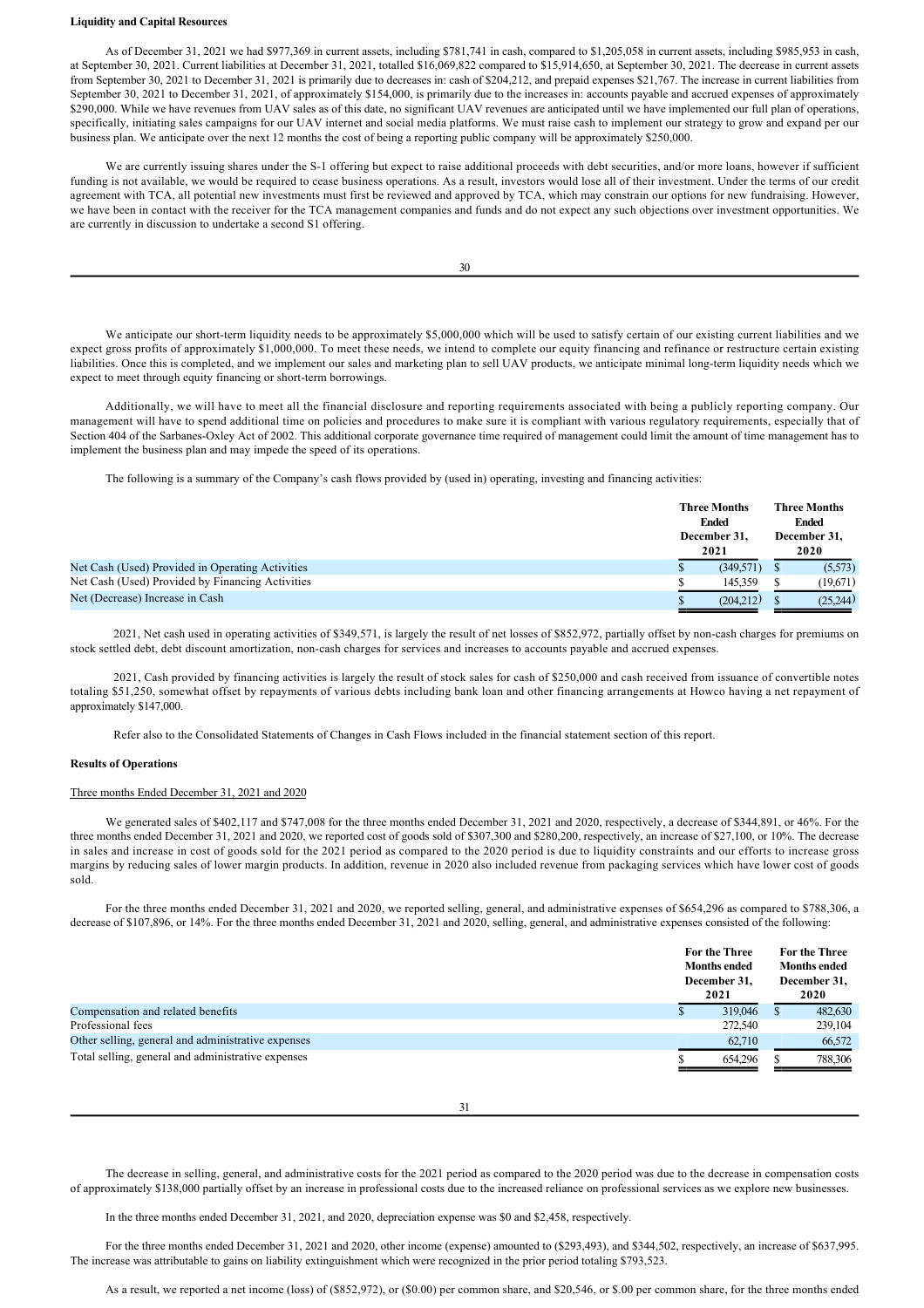#### **Going Concern**

The accompanying consolidated financial statements have been prepared assuming the Company will continue as a going concern, which contemplates the recoverability of assets and the satisfaction of liabilities in the normal course of business. For the three months ended December 31, 2021, the Company has incurred a net loss of \$852,972 and used cash in operations of \$349,571. The working capital deficit, stockholders' deficit and accumulated deficit was \$15,092,453, \$15,178,266 and \$33,809,812, respectively, at December 31, 2021. Furthermore, on September 6, 2019 the Company received a default notice on its payment obligations under the senior secured credit facility agreement (see Note 10), defaulted on its Note Payable – Seller in September 2017 and has since defaulted on other promissory notes. As of December 31, 2021 the Company has received demands for payment of past due amounts from several consultants and service providers. It is management's opinion that these matters raise substantial doubt about the Company's ability to continue as a going concern for a period of twelve months from the issuance date of this report. The ability of the Company to continue as a going concern is dependent upon management's ability to further implement its business plan and raise additional capital as needed from the sales of stock or debt. The Company has continued to implement cost-cutting measures and restructuring or setting up payment plans with vendors and service providers and plans to raise equity through a private placement, and restructure or repay its secured obligations. The accompanying consolidated financial statements do not include any adjustments that might be required should the Company be unable to continue as a going concern.

#### **Off-Balance Sheet Arrangements**

We do not have any off-balance sheet arrangements that have or are reasonably likely to have a current or future effect on our financial condition, changes in financial condition, revenues or expenses, results of operations, liquidity, capital expenditures or capital resources that are material to investors.

#### **Critical Accounting Policies and Significant Accounting Estimates**

Our consolidated financial statements and accompanying notes have been prepared in accordance with United States generally accepted accounting principles applied on a consistent basis. The preparation of financial statements in conformity with U.S. generally accepted accounting principles requires management to make estimates and assumptions that affect the reported amounts of assets and liabilities, the disclosure of contingent assets and liabilities at the date of the financial statements and the reported amounts of revenues and expenses during the reporting periods.

We regularly evaluate the accounting policies and estimates that we use to prepare our consolidated financial statements. In general, management's estimates are based on historical experience, and on various other assumptions that are believed to be reasonable under the facts and circumstances. Actual results could differ from those estimates made by management.

The preparation of consolidated financial statements in conformity with GAAP requires management to make estimates and assumptions that affect the reported amounts of assets and liabilities and disclosures of contingent liabilities at the date of the consolidated financial statements and the reported amounts of revenues and expenses during the reporting period. Actual results could differ from those estimates. Significant estimates include the allowance for bad debt on accounts receivable, reserves on inventory, valuation of intangible assets for impairment analysis, valuation of the lease liability and related right-of-use asset, valuation of stock-based compensation, the valuation of derivative liabilities and the valuation allowance on deferred tax assets.

We have identified the accounting policies below as critical to our business operations.

#### **Accounts Receivable**

Trade receivables are recorded at net realizable value consisting of the carrying amount less the allowance for doubtful accounts, as needed. Factors used to establish an allowance include the credit quality of the customer and whether the balance is significant. The Company may also use the direct write-off method to account for uncollectible accounts that are not received. Using the direct write-off method, trade receivable balances are written off to bad debt expense when an account balance is deemed to be uncollectible.

#### **Goodwill and Intangible Assets**

The Company acquired a patent for a new product during the year ended September 30, 2021. The Company capitalized acquisition and related legal fees related to the patent totalling \$44,650. The capitalized amount will be amortized over the three years, following the commencement of related sales. Impairment will be tested annually or as indicators of impairment are available.

$$
32 \, \rm
$$

#### Long-Lived Assets

Long-lived assets are reviewed for impairment whenever events or changes in circumstances indicate that the carrying value may not be recoverable. Impairment is determined by comparing the carrying value of the long-lived assets to the estimated undiscounted future cash flows expected to result from use of the assets and their ultimate disposition. In instances where impairment is determined to exist, the Company writes down the asset to its fair value based on the present value of estimated future cash flows.

#### **Revenue Recognition**

Effective October 1, 2018, the Company adopted Accounting Standards Codification ("ASC") 606, Revenue From Contracts With Customers, which is effective for public business entities with annual reporting periods beginning after December 15, 2017. This new revenue recognition standard (new guidance) has a five-step process: a) Determine whether a contract exists; b) Identify the performance obligations; c) Determine the transaction price; d) Allocate the transaction price; and e) Recognize revenue when (or as) performance obligations are satisfied. The Company's initial application of ASC 606 did not have a material impact on its financial statements and disclosures and there was no cumulative effect of the adoption of ASC 606.

The Company sells a variety of products to government entities. The purchase orders received specifies each item and its manufacturer; the Company only needs to fulfill the performance obligation by shipping the specified items. No other performance obligations exist under the terms of the contracts. The Company recognizes revenue for the agreed upon sales price when the product is shipped to the customer, which satisfies the performance obligation.

During the three months ended December 31, 2021, the Company through its subsidiary Howco entered into contracts to package products for a third-party company servicing the same government customer base. The contracts were on job lot basis as shipped to Howco for packaging. The customer was billed upon completion each job lot at which time revenue was recognized.

The Company sells drones and related products manufactured by third parties to various parties. The Company also offers technical services related to drone utilization and performs other services. The Company began offering insulation jackets for commercial and government facilities to insulate and monitor heating and cooling equipment. Contracts for drone related products and services and insulating jacket related sales will be evaluated using the fivestep process outline above. There have been no material sales for drone products or other services for which full compliance with performance obligations has not been met. Sales of insulation jackets have not yet commenced. Upon significant sales for drone products and services and insulation jackets, the Company will disaggregate sales by these lines of business and within the lines of business to the extent that the product or service has different revenue recognition characteristics.

The Company began sales of sanitizing products and services during the three months ended December 31, 2021. Revenue for this line of business is recognized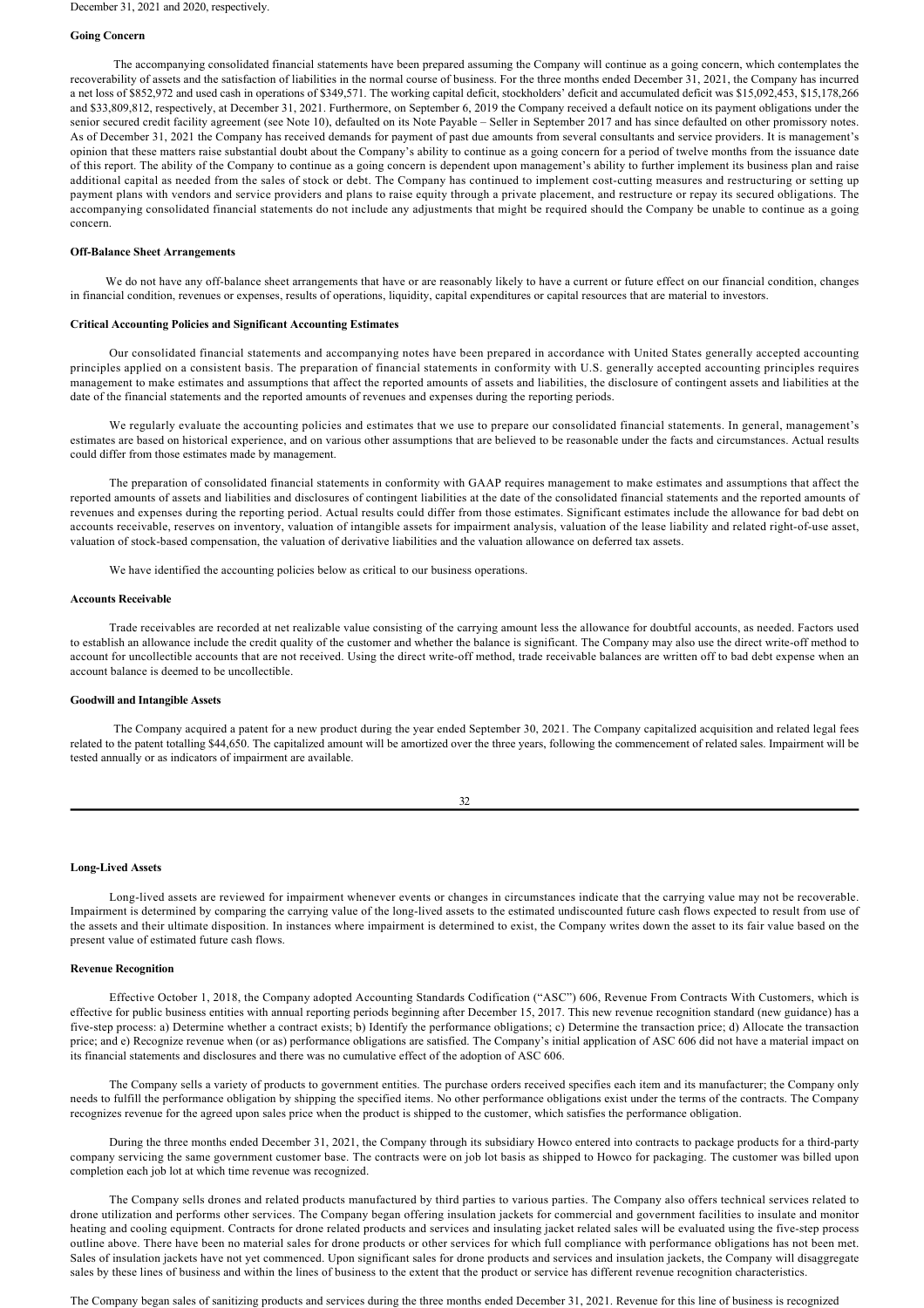upon shipment and delivery of training services (as applicable).

#### **Stock-Based Compensation**

Stock-based compensation is accounted for based on the requirements of ASC 718 – "Compensation –Stock Compensation", which requires recognition in the financial statements of the cost of employee and director services received in exchange for an award of equity instruments over the period the employee or director is required to perform the services in exchange for the award (presumptively, the vesting period). The ASC also requires measurement of the cost of employee and director services received in exchange for an award based on the grant-date fair value of the award. The Company utilizes the Black-Sholes option pricing model and uses the simplified method to determine expected term because of lack of sufficient exercise history. Additionally, effective October 1, 2016, the Company adopted the Accounting Standards Update No. 2016-09 ("ASU 2016-09"), Improvements to Employee Share-Based Payment Accounting. Among other changes, ASU 2016-09 permits the election of an accounting policy for forfeitures of share-based payment awards, either to recognize forfeitures as they occur or estimate forfeitures over the vesting period of the award. The Company has elected to recognize forfeitures as they occur and the cumulative impact of this change did not have any effect on the Company's consolidated financial statements and related disclosures.

As of October 1, 2018, the Company has early adopted ASU 2018-7 Compensation-Stock Compensation which conforms the accounting for non-employees to the accounting treatment for employees. The new standard replaces using a fair value as of each reporting date with use of the calculated fair value as of the grant date. The implementation of the standard provides for the use of the fair market value as of the adoption date, rather than using the value as of the original grant date. Therefore, the values calculated and reported at September 30, 2018 become a proxy for the grant date value. The Company utilizes the Black-Sholes option pricing model and uses the simplified method to determine expected term because of lack of sufficient exercise history. There was no cumulative effect on the adoption date.

#### **Derivative Liabilities**

The Company has certain financial instruments that are derivatives or contain embedded derivatives. The Company evaluates all its financial instruments to determine if those contracts or any potential embedded components of those contracts qualify as derivatives to be separately accounted for in accordance with ASC 810-10-05-4 and 815-40. This accounting treatment requires that the carrying amount of any derivatives be recorded at fair value at issuance and marked-tomarket at each balance sheet date. In the event that the fair value is recorded as a liability, as is the case with the Company, the change in the fair value during the period is recorded as either other income or expense. Upon conversion, exercise or repayment, the respective derivative liability is marked to fair value at the conversion, repayment or exercise date and then the related fair value amount is reclassified to other income or expense as part of gain or loss on extinguishment.

33

#### **Convertible Notes with Fixed Rate Conversion Options**

The Company may enter into convertible notes, some of which contain, predominantly, fixed rate conversion features, whereby the outstanding principal and accrued interest may be converted by the holder, into common shares at a fixed discount to the market price of the common stock at the time of conversion. This results in a fair value of the convertible note being equal to a fixed monetary amount. The Company records the convertible note liability at its fixed monetary amount by measuring and recording a premium, as applicable, on the Note date with a charge to interest expense in accordance with ASC 480 - "Distinguishing Liabilities from Equity".

## **Net Loss Per Share**

Basic loss per share is calculated by dividing the loss attributable to stockholders by the weighted-average number of shares outstanding for the period. Diluted loss per share reflects the potential dilution that could occur if securities or other contracts to issue common stock were exercised or converted into common stock or resulted in the issuance of common stock that shared in the earnings (loss) of the Company. Diluted loss per share is computed by dividing the loss available to stockholders by the weighted average number of shares outstanding for the period and dilutive potential shares outstanding unless such dilutive potential shares would result in anti-dilution.

#### **Lease Accounting**

In February 2016, the FASB issued a new accounting standard on leases. The new standard, among other changes, will require lessees to recognize a rightof-use asset and a lease liability on the balance sheet for all leases. The lease liability will be measured at the present value of the lease payments over the lease term. The right-of-use asset will be measured at the lease liability amount, adjusted for lease prepayments, lease incentives received and the lessee's initial direct costs (e.g. commissions). The new standard is effective for annual reporting periods beginning after December 15, 2018, including interim reporting periods within those annual reporting periods. The adoption will require a modified retrospective approach for leases that exist or are entered into after the beginning of the earliest period presented.

34

# **ITEM 3. QUANTITATIVE AND QUALITATIVE DISCLOSURES ABOUT MARKET RISK**

Not applicable.

#### **ITEM 4. CONTROLS AND PROCEDURES**

#### *Disclosure controls and procedures*

We maintain "disclosure controls and procedures," as that term is defined in Rule 13a-15(e), promulgated by the SEC pursuant to the Securities Exchange Act of 1934, as amended (the "Exchange Act"). Disclosure controls and procedures include controls and procedures designed to ensure that information required to be disclosed in our reports filed under the Exchange Act is recorded, processed, summarized and reported within the time periods specified in the SEC's rules and forms, and that such information is accumulated and communicated to our management, including the principal executive officer and principal financial officer, to allow timely decisions regarding required disclosure. Our management, with the participation of the principal executive officer and principal financial officer, evaluated our disclosure controls and procedures as of the end of the period covered by this quarterly report on Form 10-Q. Based on this evaluation, our principal executive officer and principal financial officer concluded that as of December 31, 2021, our disclosure controls and procedures were not effective.

The ineffectiveness of our disclosure controls and procedures was due to the following material weaknesses in our internal control over financial reporting. Currently there is no staff with knowledge of Generally Accepted Accounting Procedures on site at Howco. Since the resignation of our former CFO in July 2017, we have not had a qualified in-house financial accounting expert to maintain our parent company and consolidation level books and records. To remediate this situation, we have engaged outsourced accountants.

#### *Changes in internal control over financial reporting*

There were no changes in our internal control over financial reporting during the quarter ended December 31, 2021 that have materially affected, or are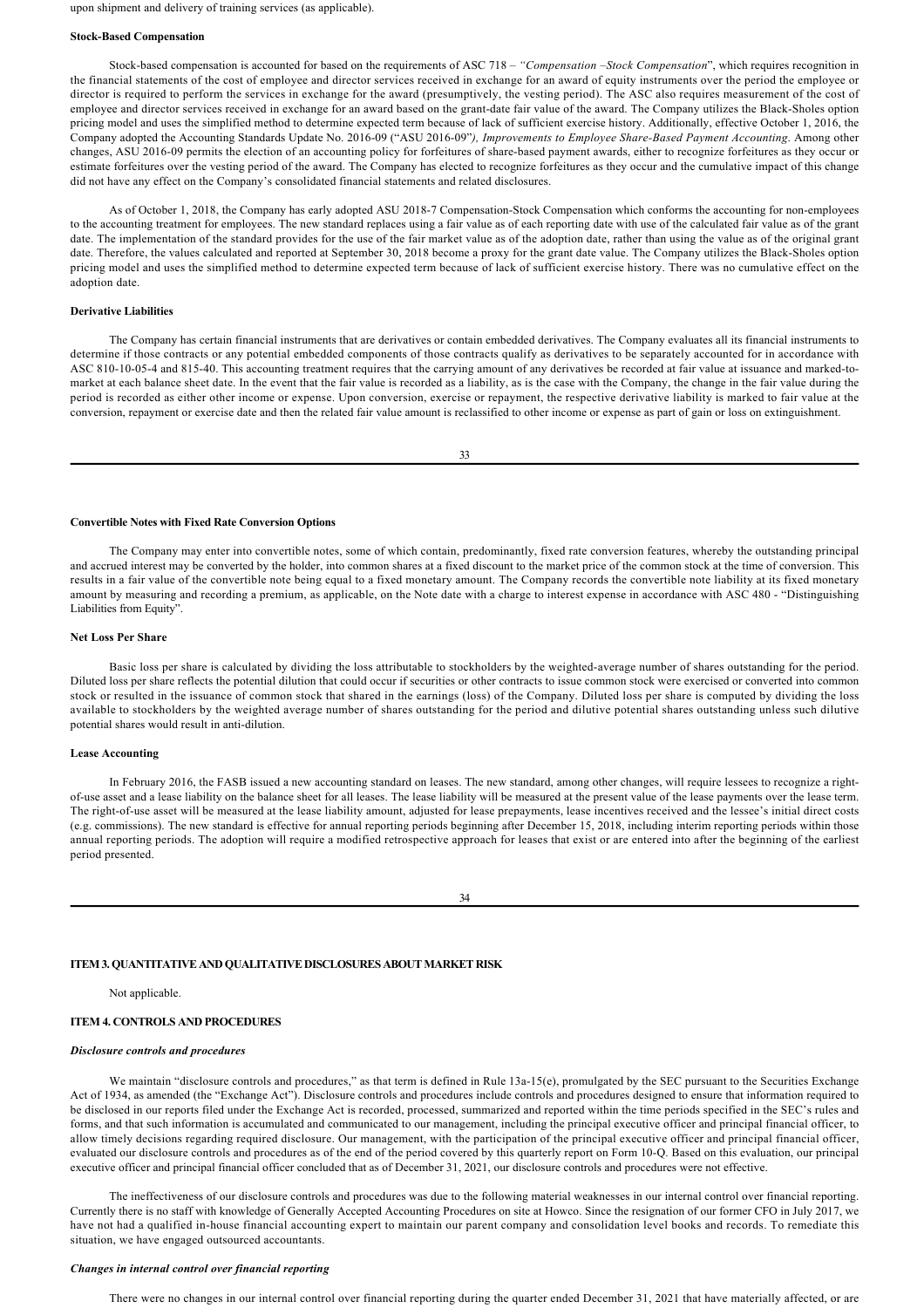# **PART II OTHER INFORMATION**

# **ITEM 1. LEGAL PROCEEDINGS**

In connection with the merger with Texas Wyoming Drilling, Inc., a vendor has a claim for unpaid bills of approximately \$75,000 against the Company. The Company and its legal counsel believe the Company is not liable for the claim pursuant to its indemnification clause in the merger agreement.

On February 6, 2018 the Company sent a letter to the previous owners of Howco Distributing Co. ("Howco") alleging that they made certain financial misrepresentations under the terms of the Stock Purchase Agreement by which the Company acquired control of Howco during 2016. The Company claimed that the previous owners took excessive amounts of cash from the business prior to the close of the merger. On March 13, 2018 the Company filed a lawsuit against the previous owners by issuing a summons. On April 12, 2018, the Company received the Defendants' answer. On July 22, 2019, the Company sought and was granted a dismissal without prejudice of the lawsuit filed against the previous owners of Howco. The Company and the previous owners are in discussion to settle the matter as of December 31, 2021. An informal oral agreement with the Seller has been made whereby the Company has been paying the previous owners \$3,000 per month since January 2021 in satisfaction of Sellers note payable.

In the suit Drone USA, Inc and Michael Bannon (plaintiffs) vs Dennis Antonelos (former Chief Financial Officer or CFO), currently pending in New York State court, the plaintiffs seek to compel the former CFO to meet his obligations under an agreement guaranteeing payments to another former executive. The former CFO filed a cross-claim against the plaintiffs for past due salary. The employment agreement with the former CFO allowed salary payments to be paid in cash or stock. During the year ended September 30, 2021, the Company issued 36,821,330 shares of its common stock for the past due salary and claims that this payment moots the former CFO's claim for past due salary. The former CFO filed a motion for summary judgement which was denied, then filed an appeal to that order which is now pending. No trial date has been set.

On April 10, 2019, a former service provider filed a complaint with three charges with the Superior Court Judicial District of New Haven, CT seeking payment for professional services. The Company has previously recognized expenses of \$218,637, which remain unpaid in accounts payable. The Company has retained an attorney who is currently working to address the complaint. On August 9, 2019 the Company filed a motion to dismiss the charge of unjust enrichment. The judge granted the Company's motion to dismiss. The Company, through its attorney, is working to negotiate a settlement.

During the year ended September 30, 2019, two vendors (The Equity Group and Toppan Vintage) have asserted claims for past due amounts of approximately \$59,000, arising from services provided. The Company has fully recognized, in accounts payable, the amounts associated with these claims and expects to resolve the matters to satisfaction of all parties.

On December 30, 2020, a Howco vendor filed a lawsuit seeking payment of past due invoices totaling \$276,430 and finance charges of \$40,212. The Company has recorded the liability for the invoices in the normal course of business. A Company representative is in negotiation with the vendor and their legal counsel and expect to settle the matter.

#### **ITEM 1A. RISK FACTORS**

Not applicable to smaller reporting companies.

36

#### **ITEM 2. UNREGISTERED SALES OF EQUITY SECURITIES AND USE OF PROCEEDS**

#### **Issuance of Unregistered Securities**

Since September 30, 2021, the Company issued the following unregistered securities:

#### *Shares Issued for Conversions of Convertible Notes*

On November 4, 2021, Geneva Roth Remark Holdings Inc. converted principal of \$58,500 and accrued interest of \$2,925 from its convertible note dated May 3, 2021 into 40,950,000 shares of common stock at contracted prices. Following the conversions, the balance of principal and accrued interest was \$0.

On December 17, 2021, Geneva Roth Remark Holdings Inc. converted principal of \$58,500 and accrued interest of \$2,925 from its convertible note dated June 14, 2021 into 81,900,000 shares of common stock at contracted prices. Following the conversions, the balance of principal and accrued interest was \$0.

#### *Convertible Notes Issued*

On October 1, 2021, the Company issued a convertible promissory note to Livingston Asset Management LLC for \$15,000 in principal for services. The convertible note bears interest of 10% per annum and matures in nine months. The note issued is convertible into shares of common stock at a discount of 50% of the lowest closing bid price during the twenty trading days prior to conversion. The note has a conversion feature and is treated as stock settled debt under ASC 480 and a debt premium of \$15,000 is recognized as interest expense on note issuance date.

On November 1, 2021, the Company issued a convertible promissory note to Livingston Asset Management LLC for \$15,000 in principal for services. The convertible note bears interest of 10% per annum and matures in nine months. The note issued is convertible into shares of common stock at a discount of 50% of the lowest closing bid price during the twenty trading days prior to conversion. The note has a conversion feature and is treated as stock settled debt under ASC 480 and a debt premium of \$15,000 is recognized as interest expense on note issuance date.

On November 12, 2021, the Company executed a convertible promissory note issued to Sixth Street Lending LLC for \$55,000, having a 10% annual interest rate, maturity of November 12, 2022, and conversion right to a 35% discount to the average of the two lowest traded price in the 15 days prior to delivery of a conversion notice. The note was funded for \$51,250, with \$3,750, disbursed for legal and execution fees.

On December 1, 2021, the Company issued a convertible promissory note to Frondeur Partners LLC for \$15,000 in principal for services (service agreement replacing agreement with Livingston Asset Management LLC). The convertible note bears interest of 10% per annum and matures in nine months. The note issued is convertible into shares of common stock at a discount of 50% of the lowest closing bid price during the twenty trading days prior to conversion. The note has a conversion feature and is treated as stock settled debt under ASC 480 and a debt premium of \$15,000 is recognized as interest expense on note issuance date.

On January 1, 2022, the Company issued a convertible promissory note to Frondeur Partners LLC for \$15,000 in principal for services (service agreement replacing agreement with Livingston Asset Management LLC). The convertible note bears interest of 10% per annum and matures in nine months. The note issued is convertible into shares of common stock at a discount of 50% of the lowest closing bid price during the twenty trading days prior to conversion. The note has a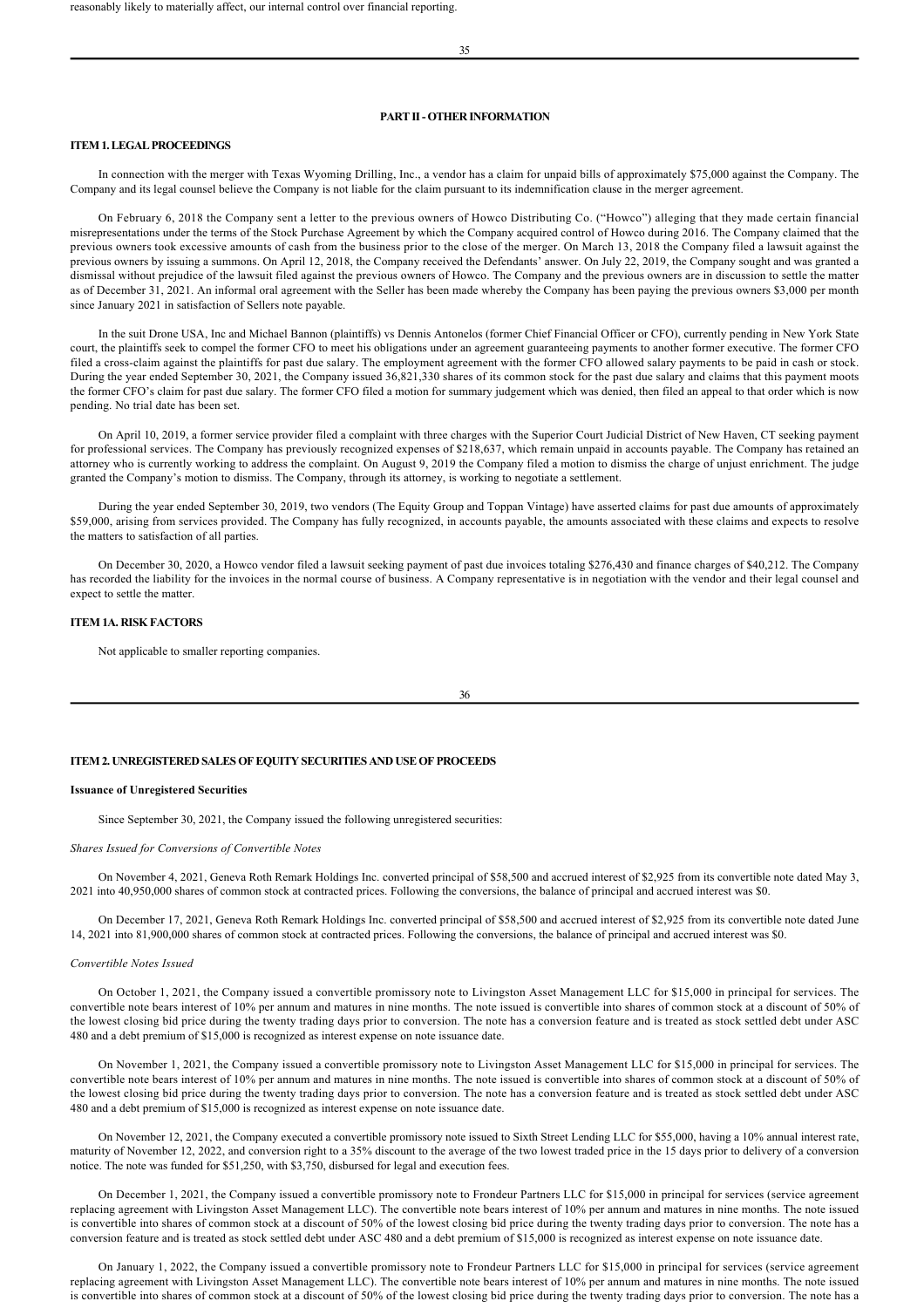conversion feature and is treated as stock settled debt under ASC 480 and a debt premium of \$15,000 is recognized as interest expense on note issuance date.

On January 11, 2022, the Company executed a convertible promissory note issued to Sixth Street Lending LLC for \$53,750, having a 10% annual interest rate, maturity of January 12, 2023, and conversion right to a 35% discount to the average of the two lowest traded price in the 15 days prior to delivery of a conversion notice. The note was funded for \$50,000, with \$3,750, disbursed for legal and execution fees.

On February 1, 2022, the Company issued a convertible promissory note to Frondeur Partner sLLC for \$15,000 in principal for services (service agreement replacing agreement with Livingston Asset Management LLC). The convertible note bears interest of 10% per annum and matures in nine months. The note issued is convertible into shares of common stock at a discount of 50% of the lowest closing bid price during the twenty trading days prior to conversion. The note has a conversion feature and is treated as stock settled debt under ASC 480 and a debt premium of \$15,000 is recognized as interest expense on note issuance date.

# **ITEM 3. DEFAULTS UPON SENIOR SECURITIES**

On September 6, 2019, the Company received a default notice on its payment obligations under the senior secured credit facility agreement from TCA.

## **ITEM 4. MINE SAFETY DISCLOSURES**

Not applicable.

# **ITEM 5. OTHER INFORMATION**

None.

# **ITEM 6. EXHIBITS**

# **Exhibit No. Description of Exhibit** 31.1\* Certification of Chief Executive Officer pursuant to Exchange Act Rule 13a-14(a), as adopted pursuant to Section 302 of the Sarbanes-Oxley Act of 2002. 31.2\* Certification of Chief Financial Officer pursuant to Exchange Act Rule 13a-14(a), as adopted pursuant to Section 302 of the Sarbanes-Oxley Act of 2002. 32.1\* Certification of Chief Executive Officer and Chief Accounting Officer pursuant to 18 U.S.C. Section 1350, as adopted pursuant to Section 906 of the Sarbanes-Oxley Act of 2002. 101.INS\* Inline XBRL Instance Document.<br>101.SCH\* Inline XBRL Taxonomy Extension Inline XBRL Taxonomy Extension Schema Document. 101.CAL\* Inline XBRL Taxonomy Extension Calculation Linkbase Document. 101.DEF\* Inline XBRL Taxonomy Extension Definition Linkbase Document.<br>101.LAB\* Inline XBRL Taxonomy Extension Label Linkbase Document. 101.LAB\* Inline XBRL Taxonomy Extension Label Linkbase Document.<br>101 PRE\* Inline XBRL Taxonomy Extension Presentation Linkbase Doc 101.PRE\* Inline XBRL Taxonomy Extension Presentation Linkbase Document.<br>104\* Cover Page Interactive Data File (formatted as Inline XBRL and cont Cover Page Interactive Data File (formatted as Inline XBRL and contained in Exhibit 101).

Filed herewith.

# **SIGNATURES**

Pursuant to the requirements of the Securities Exchange Act of 1934, the registrant has duly caused this report to be signed on its behalf by the undersigned thereunto duly authorized.

Dated: February 11, 2022 By: /s/ Michael Bannon

# **BANTEC, INC.**

Michael Bannon

Chief Executive Officer (Principal Executive Officer)

/s/ Michael Bannon Michael Bannon Chief Financial Officer (Principal Financial Officer)

39

EX-31.1 2 f10q1221ex31-1\_bantecinc.htm CERTIFICATION

# **CERTIFICATIONS**

I, Michael Bannon, certify that:

1. I have reviewed this quarterly report on Form 10Q for the fiscal quarter ended December 31, 2021 of Bantec, Inc. (the "registrant");

2. Based on my knowledge, this report does not contain any untrue statement of a material fact or omit to state a material fact necessary to make the statements made, in light of the circumstances under which such statements were made, not misleading with respect to the period covered by this report;

3. Based on my knowledge, the financial statements, and other financial information included in this report, fairly present in all material respects the financial condition, results of operations and cash flows of the registrant as of, and for, the periods presented in this report;

**EXHIBIT 31.1**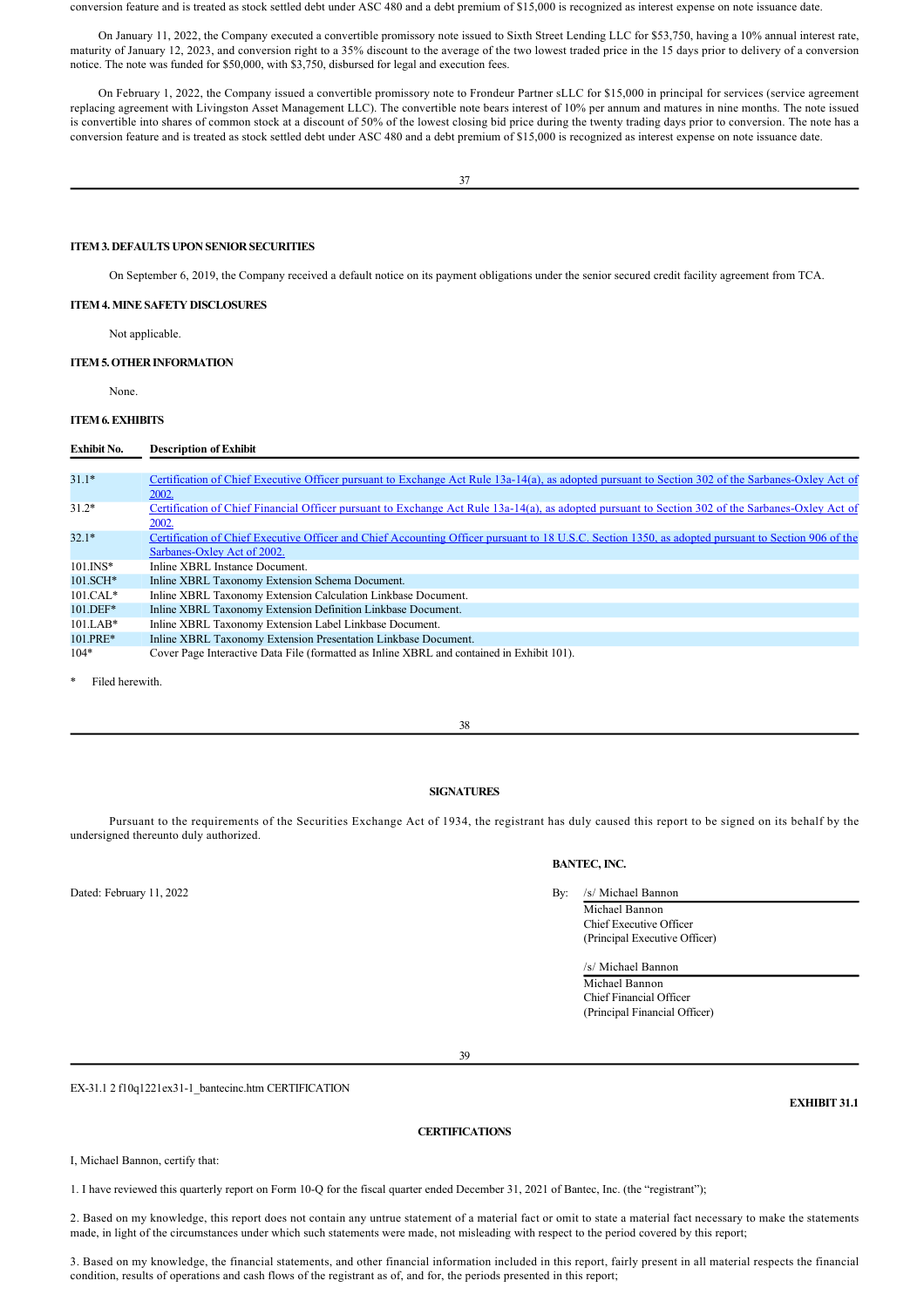4. The registrant's other certifying officer(s) and are responsible for establishing and maintaining disclosure controls and procedures (as defined in Exchange Act Rules  $13a-15(e)$  and  $15d-15(e)$ ) and internal control over financial reporting (as defined in Exchange Act Rules  $13a-15(f)$  and  $15d-15(f)$ ) for the registrant and have:

(a) Designed such disclosure controls and procedures, or caused such disclosure controls and procedures to be designed under our supervision, to ensure that material information relating to the registrant, including its consolidated subsidiaries, is made known to us by others within those entities, particularly during the period in which this report is being prepared;

(b) Designed such internal control over financial reporting, or caused such internal control over financial reporting to be designed under our supervision, to provide reasonable assurance regarding the reliability of financial reporting and the preparation of financial statements for external purposes in accordance with generally accepted accounting principles;

(c) Evaluated the effectiveness of the registrant's disclosure controls and procedures and presented in this report our conclusions about the effectiveness of the disclosure controls and procedures, as of the end of the period covered by this report based on such evaluation; and

(d) Disclosed in this report any change in the registrant's internal control over financial reporting that occurred during the registrant's most recent fiscal quarter (the registrant's fourth fiscal quarter in the case of an annual report) that has materially affected, or is reasonably likely to materially affect, the registrant's internal control over financial reporting; and

5. The registrant's other certifying officer(s) and I have disclosed, based on our most recent evaluation of internal control over financial reporting, to the registrant's auditors and the audit committee of the registrant's board of directors (or persons performing the equivalent functions):

(a) All significant deficiencies and material weaknesses in the design or operation of internal control over financial reporting which are reasonably likely to adversely affect the registrant's ability to record, process, summarize and report financial information; and

(b) Any fraud, whether or not material, that involves management or other employees who have a significant role in the registrant's internal control over financial reporting.

Date: February 11, 2022 */s/ Michael Bannon*

Michael Bannon Chief Executive Officer (Principal Executive Officer)

EX-31.2 3 f10q1221ex31-2\_bantecinc.htm CERTIFICATION

**CERTIFICATIONS**

I Michael Bannon, certify that:

1. I have reviewed this quarterly report on Form 10Q for the fiscal quarter ended December 31, 2021 of Bantec, Inc. (the "registrant");

2. Based on my knowledge, this report does not contain any untrue statement of a material fact or omit to state a material fact necessary to make the statements made, in light of the circumstances under which such statements were made, not misleading with respect to the period covered by this report;

3. Based on my knowledge, the financial statements, and other financial information included in this report, fairly present in all material respects the financial condition, results of operations and cash flows of the registrant as of, and for, the periods presented in this report;

4. The registrant's other certifying officer(s) and I are responsible for establishing and maintaining disclosure controls and procedures (as defined in Exchange Act Rules  $13a-15(e)$  and  $15d-15(e)$ ) and internal control over financial reporting (as defined in Exchange Act Rules  $13a-15(f)$  and  $15d-15(f)$ ) for the registrant and have:

(a) Designed such disclosure controls and procedures, or caused such disclosure controls and procedures to be designed under our supervision, to ensure that material information relating to the registrant, including its consolidated subsidiaries, is made known to us by others within those entities, particularly during the period in which this report is being prepared;

(b) Designed such internal control over financial reporting, or caused such internal control over financial reporting to be designed under our supervision, to provide reasonable assurance regarding the reliability of financial reporting and the preparation of financial statements for external purposes in accordance with generally accepted accounting principles;

(c) Evaluated the effectiveness of the registrant's disclosure controls and procedures and presented in this report our conclusions about the effectiveness of the disclosure controls and procedures, as of the end of the period covered by this report based on such evaluation; and

(d) Disclosed in this report any change in the registrant's internal control over financial reporting that occurred during the registrant's most recent fiscal quarter (the registrant's fourth fiscal quarter in the case of an annual report) that has materially affected, or is reasonably likely to materially affect, the registrant's internal control over financial reporting; and

5. The registrant's other certifying officer(s) and I have disclosed, based on our most recent evaluation of internal control over financial reporting, to the registrant's auditors and the audit committee of the registrant's board of directors (or persons performing the equivalent functions):

(a) All significant deficiencies and material weaknesses in the design or operation of internal control over financial reporting which are reasonably likely to adversely affect the registrant's ability to record, process, summarize and report financial information; and

(b) Any fraud, whether or not material, that involves management or other employees who have a significant role in the registrant's internal control over financial reporting.

Date: February 11, 2022 */s/ Michael Bannon*

Michael Bannon Chief Financial Officer (Principal Financial Officer)

EX-32.1 4 f10q1221ex32-1\_bantecinc.htm CERTIFICATION

**EXHIBIT 32.1**

# **CERTIFICATION PURSUANT TO SECTION 906 OF THE SARBANES-OXLEY ACT OF 2002**

In connection with the Quarterly Report on Form 10Q of Bantec, Inc. (the "Company") for the quarter ended December 31, 2021, as filed with the Securities and Exchange Commission on the date hereof (the "Report"), I, Michael Bannon, Chief Executive Officer and Chief Financial Officer of the Company, certify,

**EXHIBIT 31.2**